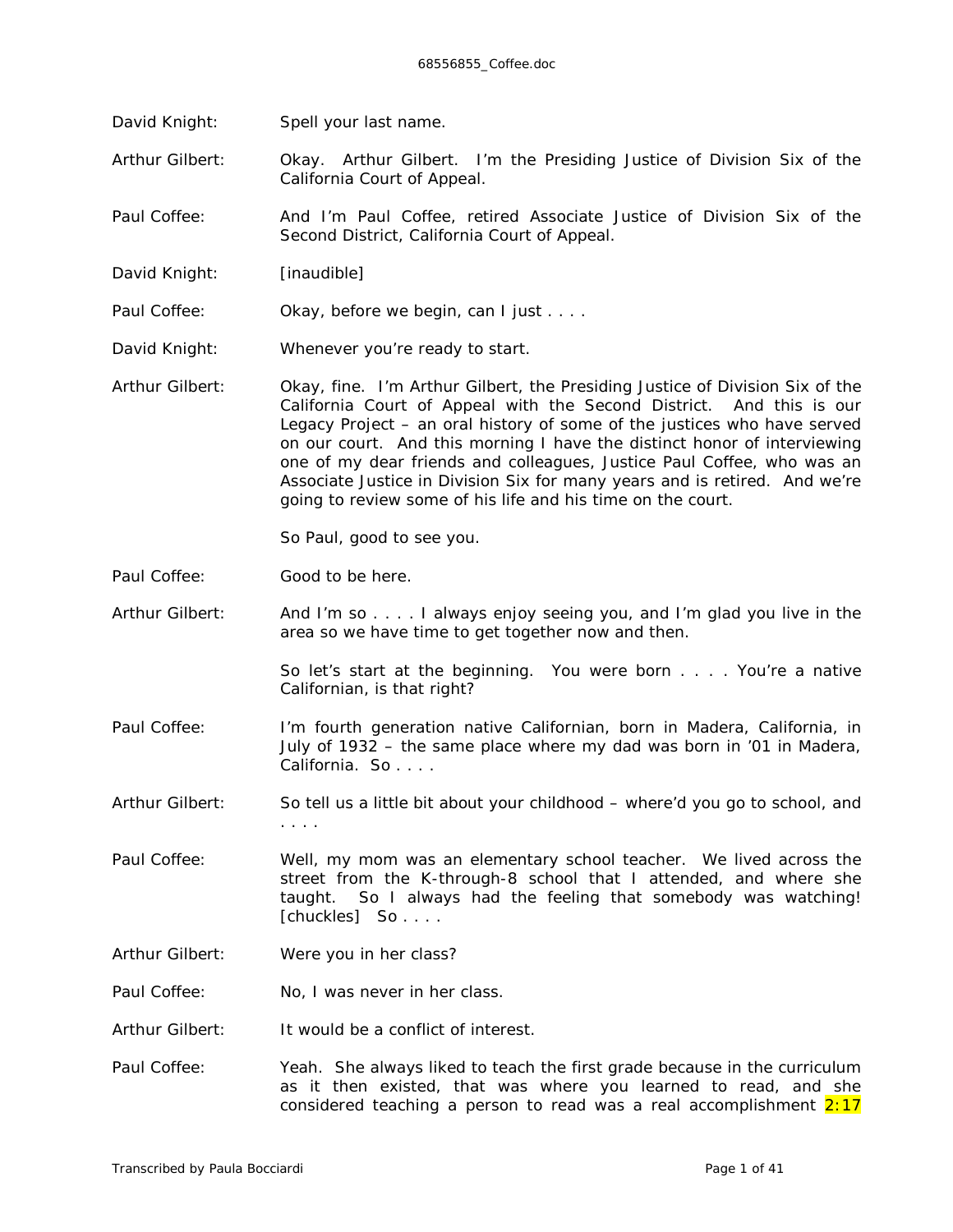and something to be prized by both the teacher and the student. And she loved to teach. She was an outgoing, warm-hearted, gregarious woman that embraced everybody that went through her life, whether it was scholastically or personally. And I benefited from that because I grew up in a two-child household – I have an older sister, three years older – and we just felt all of this warmth and support from my mom, notwithstanding that the school was right across the street.

My dad was a lawyer. Graduated from Boalt in . . . just before the Depression. The first . . . .

Arthur Gilbert: Now, Boalt was the University of California.

Paul Coffee: California, yeah.

Arthur Gilbert: And that law school hadn't been in existence that long, had it, or do you recall?

- Paul Coffee: It was . . . .
- Arthur Gilbert: It was around then.
- Paul Coffee: It was around.
- Arthur Gilbert: Yeah.

Paul Coffee: I can't remember the date of its inception, but . . .

- Arthur Gilbert: Neither can I.
- Paul Coffee: . . . . it had been there quite a while. The first job my dad could land, after he graduated from Boalt as the only lawyer in the family who had ever graduated, was raising chickens in a little town a few miles north of Madera called Berenda. And so my earliest childhood recollections are of being on a farm in a rural atmosphere with a lot of chickens! He eventually moved to Madera and found work in his profession, and for most of the time that I was growing up and living at home he was a public lawyer. He was the Assistant District Attorney in Madera, California on a couple of occasions and was the District Attorney there as well. I remember that as being a source of irritation to me because as a member of the local Boy Scout troop, I participated every year in a Civics Day in which various members of the Boy Scout troop would portray various individuals in city and county government. And I was *always* relegated to be the District Attorney, because my dad was the District Attorney. And there was even a radio program in those days called *[lowers voice]* "Mr. District Attorney."

Arthur Gilbert: I remember it. I even met the voice of the District Attorney.

Paul Coffee: Is that right?

Arthur Gilbert: Yeah. He's . . . . 5:31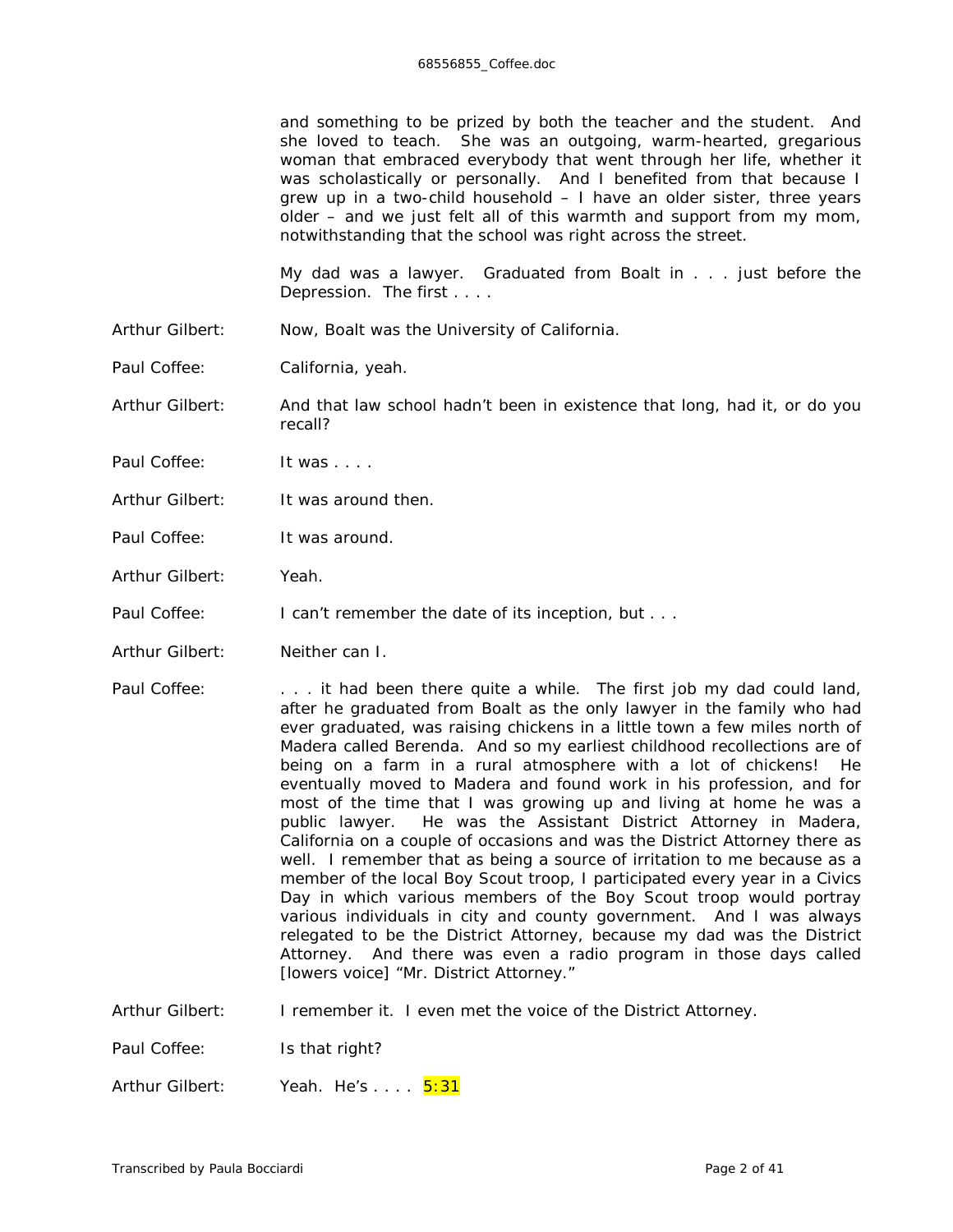- Paul Coffee: He had a *commanding* voice.
- Arthur Gilbert: Terrific, yeah.

Paul Coffee: I don't think he did as well as Perry as far as trial results are concerned.

Arthur Gilbert: No. It was more realistic. *[both laugh]*

Paul Coffee: But I always had to be the D.A. I wanted to be the Mayor or a city councilman or somebody else. Anything but the District Attorney. So I left Madera in . . . following high school . . . .

- Arthur Gilbert: Now, you went to high school there as well?
- Paul Coffee: Went to high school there as well. It was a small, tightly-constructed society. Everybody . . . . The town population was probably somewhere between 2,500 and 4,000 people, so if you had been there for any length of time, you knew *everybody*. And I was reminded when I listened to Colin Powell speak publicly about his upbringing in New York, and he made a point that he had so many relatives in the borough in which he grew up that he was always aware that he could not misbehave because somebody, some aunt or cousin or elder would . . . to whom he was related would see him! And it influenced his behavior. Madera was kind of like that. You were always aware that there was a consequence to be paid for misbehaving because people were always watching.
- Arthur Gilbert: So you were conscious of that, huh?
- Paul Coffee: I was conscious of that. I was a good student in high school. Did a little bit of public speaking in the debate team arena. Served as the student body president. And sometime during that period of time – which was '46 to '50 – introduced Earl Warren to the school assembly during a campaign trip that he was making simply because . . . . It was not that I had such great prestige or talent as the student body president, but the chairman of the local Republican committee's daughter was in our class. And so I had a little leg up in ascending to the position that I could, in a tieless shirt and a corduroy jacket, introduce the man who would eventually become the Chief Justice of the United States.
- Arthur Gilbert: Now, was Earl Warren running for Governor then?
- Paul Coffee: He was running for Governor then.

Arthur Gilbert: And he . . . was he Attorney General at that time? Or he was the District Attorney, I think, at one time as well.

Paul Coffee: I was so apolitical that . . .

Arthur Gilbert: Yeah.

Paul Coffee: ... . . . don't ... .

Arthur Gilbert: I don't recall. 8:45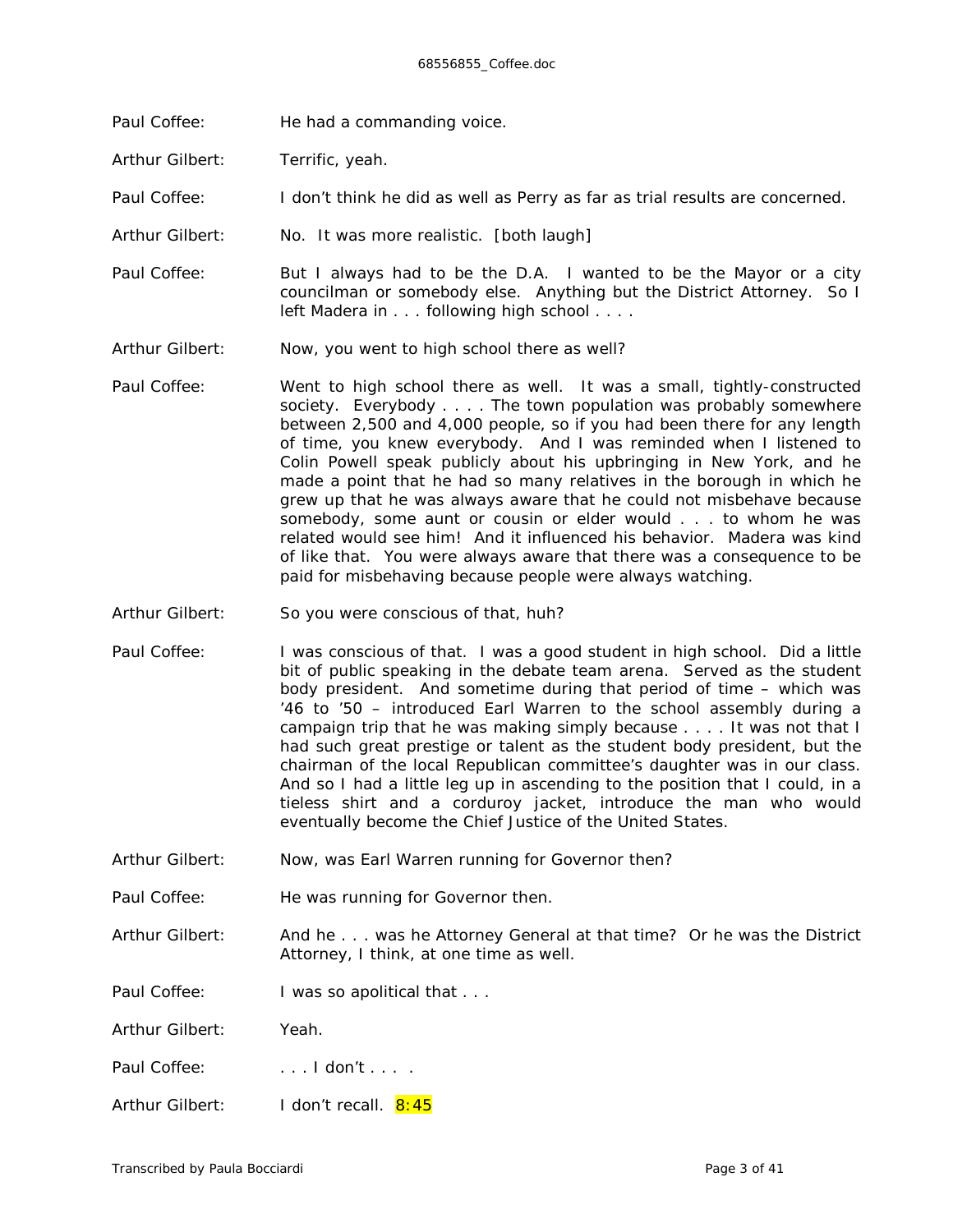| Paul Coffee:    | I can't remember.                                                                                                                                                                                                                                                                                                                                                                                                                          |  |  |  |
|-----------------|--------------------------------------------------------------------------------------------------------------------------------------------------------------------------------------------------------------------------------------------------------------------------------------------------------------------------------------------------------------------------------------------------------------------------------------------|--|--|--|
| Arthur Gilbert: | Yeah, I think he was I don't know. I know he was very good friends<br>with close friends with Pat Brown.                                                                                                                                                                                                                                                                                                                                   |  |  |  |
| Paul Coffee:    | Yes.                                                                                                                                                                                                                                                                                                                                                                                                                                       |  |  |  |
| Arthur Gilbert: | In those days, you could both be a Democrat and a Republican and be<br>very close.                                                                                                                                                                                                                                                                                                                                                         |  |  |  |
| Paul Coffee:    | That's right. And because of my dad's election to the District Attorney<br>position in Madera County, he became a good friend of Pat Brown. And<br>in the early '60s, just after I had finished school and was beginning a<br>practice in San Jose, Pat appointed my dad the sole superior court judge<br>in Madera County.                                                                                                                |  |  |  |
| Arthur Gilbert: | And he became a judge Now, were you in high school at that time.<br>$\ddotsc$                                                                                                                                                                                                                                                                                                                                                              |  |  |  |
| Paul Coffee:    | No.                                                                                                                                                                                                                                                                                                                                                                                                                                        |  |  |  |
| Arthur Gilbert: | . or in college?                                                                                                                                                                                                                                                                                                                                                                                                                           |  |  |  |
| Paul Coffee:    | I was just out of law school.                                                                                                                                                                                                                                                                                                                                                                                                              |  |  |  |
| Arthur Gilbert: | Oh, you were just out of law school.                                                                                                                                                                                                                                                                                                                                                                                                       |  |  |  |
| Paul Coffee:    | Just out of law school.                                                                                                                                                                                                                                                                                                                                                                                                                    |  |  |  |
| Arthur Gilbert: | I got it.                                                                                                                                                                                                                                                                                                                                                                                                                                  |  |  |  |
| Paul Coffee:    | I was privileged to be able to swear in my dad as a superior court judge,<br>and it was brief in duration because of his health. He had to take a<br>medical disability after a couple of years. But it was a signature event in<br>my life to swear him in as a judge. I had no judicial aspirations at that<br>time at all.                                                                                                              |  |  |  |
| Arthur Gilbert: | Wow. So let's back up again                                                                                                                                                                                                                                                                                                                                                                                                                |  |  |  |
| Paul Coffee:    | Okay.                                                                                                                                                                                                                                                                                                                                                                                                                                      |  |  |  |
| Arthur Gilbert: | and go back to high school. What were your interests in high school?<br>Did you I know So you were pretty popular if you were the<br>student body president.                                                                                                                                                                                                                                                                               |  |  |  |
| Paul Coffee:    | Well, my best friend – a boy who I met when we were three years old at<br>a birthday party and with whom I went to the remaining all of<br>grammar school, high school, and a couple of years of college at the<br>University of California - my friend and I were on parallel tracks. And he<br>kind of beat down the grass because he'd been the student body<br>president for the first semester and I just thought it was my right and |  |  |  |

entitlement to be the student body president in the second <mark>11:04</mark>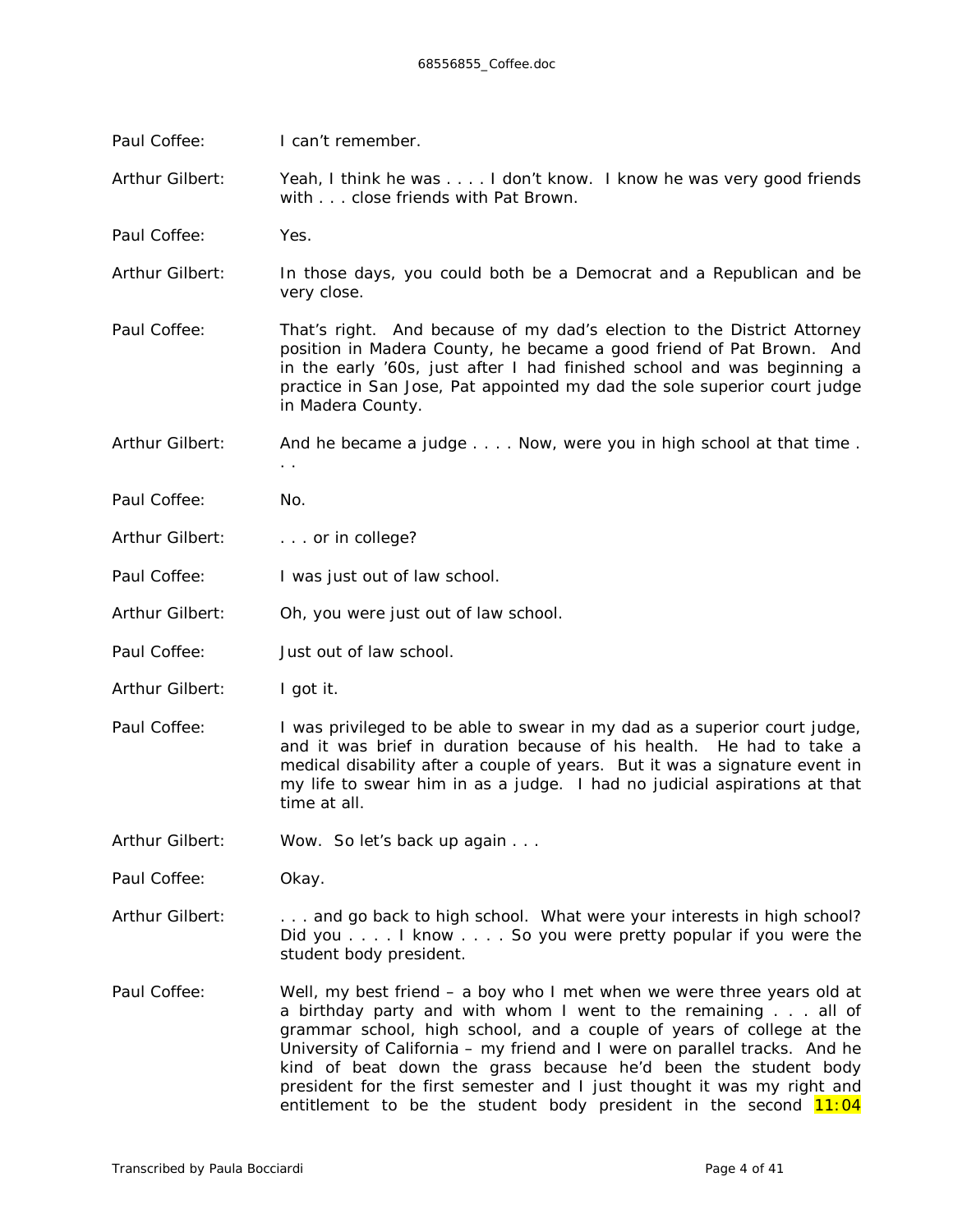semester! *[laughs]* And I was a runner and a swimmer. As I said, I did well scholastically. I beat out a very bright young Asian woman to be the valedictorian of the class and earned a *magnificent* scholarship to the University of California in Berkeley provided by the local UC Alumni Association of \$500 a semester.

- Arthur Gilbert: Wow. Hey, that was good in those days.
- Paul Coffee: That was not bad in those days. Tuition in 1950 was \$35 a semester. And for that you also got an ASUC card – Associated Student card – that entitled you to get into the ballgames!
- Arthur Gilbert: Boy! Perfect.

Paul Coffee: Yeah.

Arthur Gilbert: Now, do you recall the theme of your valedictorian speech?

- Paul Coffee: You know, I don't even recall the speech! I don't recall the event.
- Arthur Gilbert: Really.
- Paul Coffee: I'm sure that I gave one, but it was so memorable that it has slipped completely off the radar screen.
- Arthur Gilbert: So many things have happened in your life.
- Paul Coffee: Well, both good and bad, but the valedictorian experience was paperdriven rather than oral. So . . . .
- Arthur Gilbert: And so when you graduated you went right on to college.
- Paul Coffee: Went right on to college with my friend and two other of my classmates. Off to Berkeley, about which I had some knowledge because my mother's parents – my maternal grandparents – lived in Berkeley. My mom and dad were both graduates of UC Berkeley undergraduate. They actually met through relatives who lived fairly close to my grandparents and married when they were in college. So we made frequent trips from Madera to Berkeley for holiday events, Christmas, Thanksgiving, etc. In those days it was about a five-hour trip, as I remember, in the family automobile, which was lovingly entitled "Nellie the Nash." And the house where they lived was reasonably close to the campus at Berkeley. And I don't remember having any aspirations to go to college anywhere else but Berkeley. I had . . . . I don't think the \$500 made that much difference, but . . . . And sadly I needed to maintain a certain grade point average to maintain the scholarship, and I discovered beer and girls at about the same time, and adios scholarship. So . . . .
- Arthur Gilbert: So what did you study in Berkeley? Was . . . . Did you have a . . . . I mean, what was your major?
- Paul Coffee: My major ended up being in business administration, with a concentration in insurance and real estate. I remember the latter  $15:04$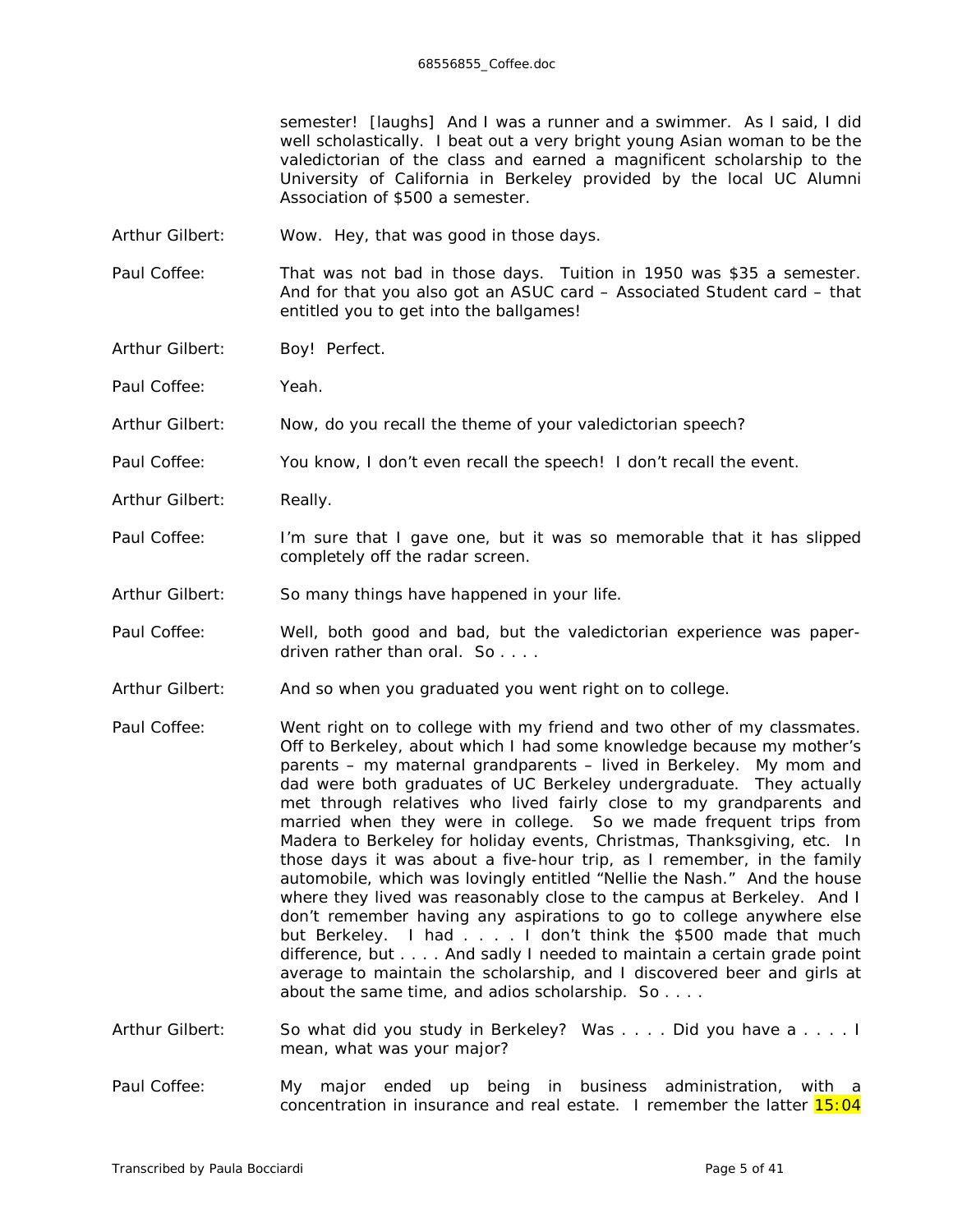fondly because the term project for the real estate course was to prepare an appraisal of a piece of residential property. And at the time I was in a fraternity, one of who. . . . the members of which lived in San Francisco. And as was the common practice in those days, at the fraternity there were no meals on Sundays. So we shamelessly poached on the parents of those kids who lived in Oakland or Berkeley or San Francisco. And the father of one of those fraternity brothers was a realtor in San Francisco, and during the course of several Sunday night dinners, Mr. Owen and I accomplished the appraisal of a piece of vacation property that he owned in Santa Cruz, California. Never laid eyes on it, but was able to acquire sufficient information about the property to do the appraisal, submit it, and complete the course with a substantially better grade than I got in anything else. So . . . .

- Arthur Gilbert: Terrific. Now, I bet you had some meals with your grandparents.
- Paul Coffee: Had some meals with my grandmother, because my maternal grandfather had passed away by then. She moved to an apartment, and I spent a summer living with her in Berkeley – the summer between freshman and sophomore years. I was . . . . During the school term I was dating a girl from Burlingame, which is just down the Peninsula from San Francisco, and I thought it appropriate that I stay in the Bay Area and court her and that I was able to spend some real quality time with my grandmother.
- Arthur Gilbert: Oh, terrific.
- Paul Coffee: She was a . . . . She was the matriarch. A woman unfailingly gentle and quiet, but had a kind of underlying resolve about her that you didn't want to get caught.
- Arthur Gilbert: Got it. You didn't want to disappoint her.
- Paul Coffee: No. Did *not* want to disappoint.
- Arthur Gilbert: So, now, what was the name of the fraternity, may I ask?

Paul Coffee: Delta Upsilon. Your friend Tom Hastings, when he came by and sat down with you and Steve Stone following his retirement, revealed to all of us that *he* was a Delta Upsilon, and we actually were able to exchange the secret handshake.

Arthur Gilbert: Oh, my goodness. Right. I have one, too, in a fraternity I was in and I met someone who's my age, you know . . .

Paul Coffee: Yeah. . . .

- Arthur Gilbert: . . . . . and somehow it came out and we . . . you never forget the handshake.
- Paul Coffee: You never forget the handshake, so . . . . Actually, in the Delta Upsilon fraternity, it's just called "the right hand of friendship." And so you . . . 18:50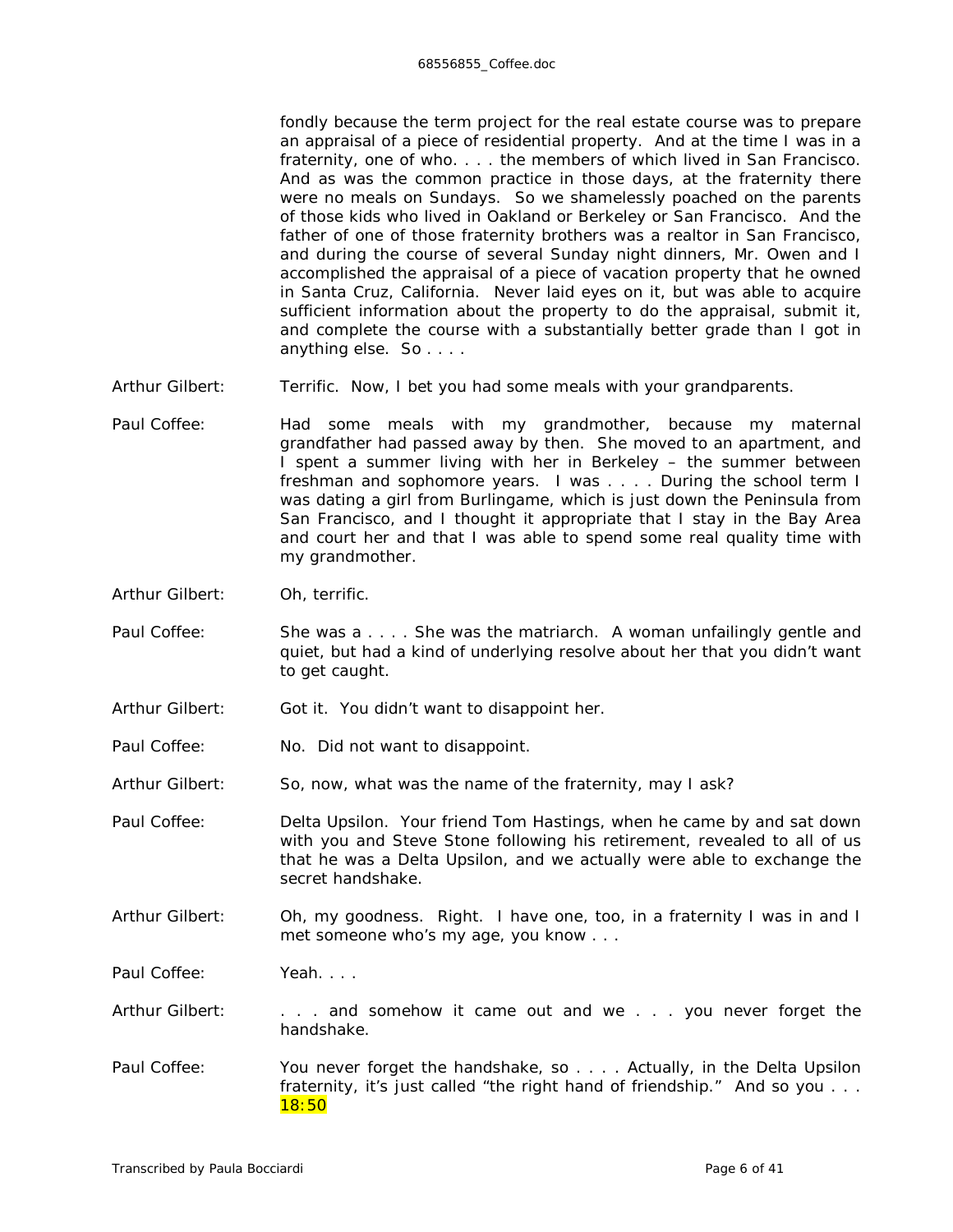| Arthur Gilbert: | You do it.                                                                                                                                                                                                                                           |  |  |  |
|-----------------|------------------------------------------------------------------------------------------------------------------------------------------------------------------------------------------------------------------------------------------------------|--|--|--|
| Paul Coffee:    | give a good strong politician's handshake.                                                                                                                                                                                                           |  |  |  |
| Arthur Gilbert: | I bet many of them are the same.                                                                                                                                                                                                                     |  |  |  |
| Paul Coffee:    | Yeah, I suspect that!                                                                                                                                                                                                                                |  |  |  |
| Arthur Gilbert: | There's a limitation as to how many secret handshakes there could be.                                                                                                                                                                                |  |  |  |
| Paul Coffee:    | That's right, that's right. And the memory factor.                                                                                                                                                                                                   |  |  |  |
| Arthur Gilbert: | So it sounds like pretty pleasant years at Berkeley.                                                                                                                                                                                                 |  |  |  |
| Paul Coffee:    | Very pleasant years at Berkeley. Changed major a couple of times.<br>Recovered the from the beer-and-girl discovery phase, so that the<br>grade point average was just sufficient to get into Boalt Hall.                                            |  |  |  |
| Arthur Gilbert: | It had to be pretty good to get into Boalt Hall, even in those days.                                                                                                                                                                                 |  |  |  |
| Paul Coffee:    | Yeah. It was a lot easier than it is now, but again, that seemed to me to<br>be the only place to apply. I applied notwithstanding that I had been out<br>of school for five years, in the navy.                                                     |  |  |  |
| Arthur Gilbert: | Okay, let's Oh, my goodness,                                                                                                                                                                                                                         |  |  |  |
| Paul Coffee:    | Okay, okay.                                                                                                                                                                                                                                          |  |  |  |
| Arthur Gilbert: | that's right, there's a hiatus. You didn't immediately go to law<br>school.                                                                                                                                                                          |  |  |  |
| Paul Coffee:    | No, no.                                                                                                                                                                                                                                              |  |  |  |
| Arthur Gilbert: | So let's go back to Berkeley as an undergraduate. Is there anything else<br>memorable you'd like to talk about during your time<br>as<br>an<br>undergraduate, up to graduation, or have we covered that?                                             |  |  |  |
| Paul Coffee:    | Oh, we've covered it mostly.                                                                                                                                                                                                                         |  |  |  |
| Arthur Gilbert: | Yeah. Okay.                                                                                                                                                                                                                                          |  |  |  |
| Paul Coffee:    | It was a very It was I thought it was a good mix of scholastics<br>and socialization. It was a far different environment than I'd been used<br>to. There were more people in my History of Western Civilization course<br>than there were in Madera. |  |  |  |
| Arthur Gilbert: | [laughs]                                                                                                                                                                                                                                             |  |  |  |
| Paul Coffee:    | And I recall recalling that because as a part of my "hell week"<br>initiation, the seniors in the fraternity thought it would be a good idea for<br>me to take my violin – which I'd been playing since I was five – $21:19$                         |  |  |  |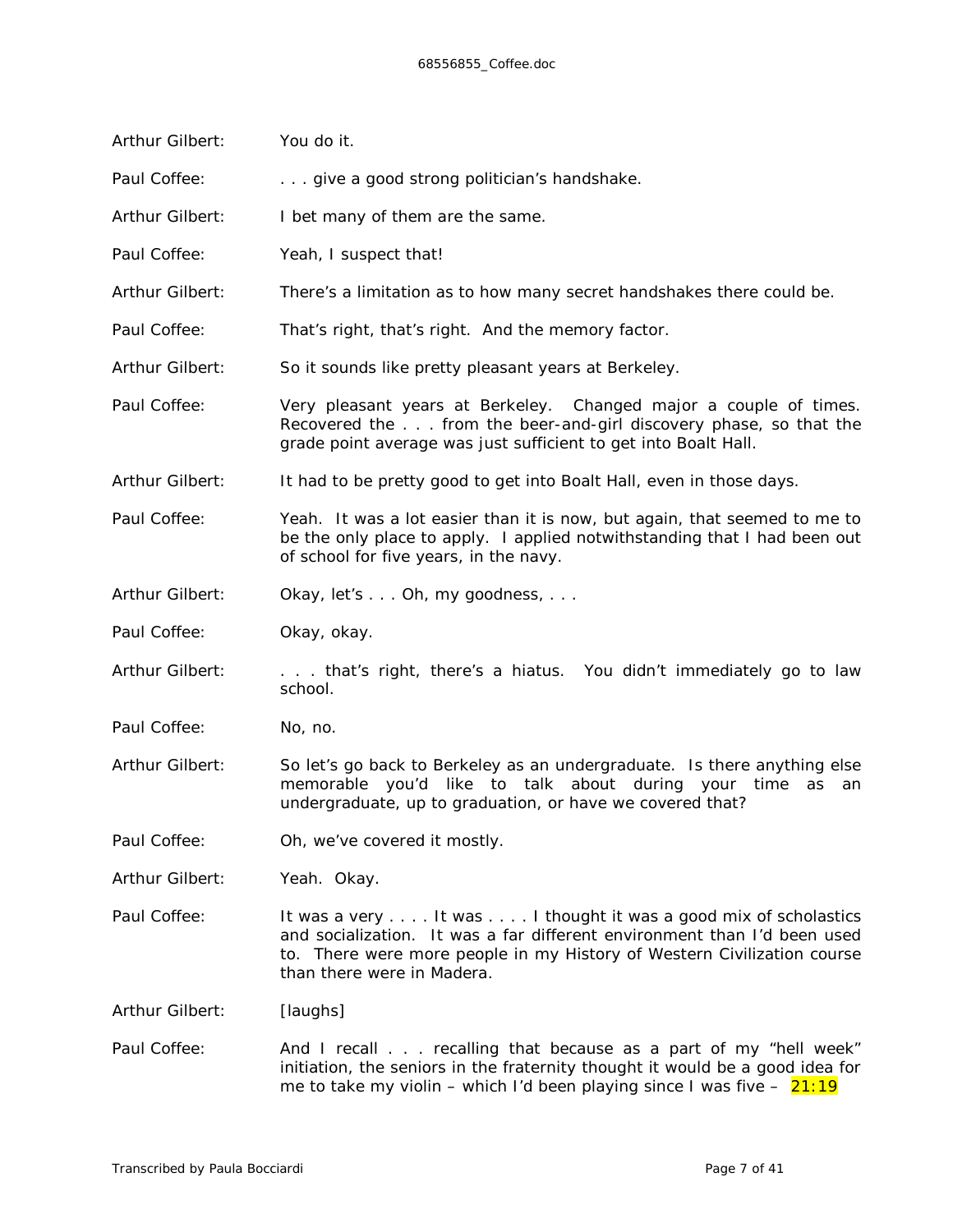Arthur Gilbert: Oh, I didn't know . . . . That's right!

Paul Coffee: Yeah.

Arthur Gilbert: I remember you telling me about this one time.

- Paul Coffee: My mother fostered this craze about my violin playing, and she persevered and . . . dragging *m*e along, to the point where actually I got pretty good at it. If you do *anything* for a long period of time, you generally accomplish *some* skill. And so . . . . But the violin is not a great social instrument. In the time that I was in the fraternity, I would have *died* to be able to play the guitar. Or the piano, or . . . . The violin just didn't fit in with the ethos. So my fraternity brothers thought, okay, take your violin, go down to campus, stand in the back of Wheeler Hall . . . Wheeler Auditorium – the largest classroom . . .
- Arthur Gilbert: Yes.

Paul Coffee: . . . . . . at that time probably on the West Coast -

- Arthur Gilbert: Right, I remember it. Yeah.
- Paul Coffee: . . . and play "Yankee Doodle" on your violin. *[laughs]*
- Arthur Gilbert: Was there a class in session ...
- Paul Coffee: Oh, yes!
- Arthur Gilbert: . . . . at the time? Oh . . . .
- Paul Coffee: There was a class in session. But the auditorium was so huge that it didn't really . . . . I remember the name of the Professor was Palm. Professor Palm was not deterred. He probably couldn't even *hear*. But I think I saw all 2,800 students file in and sit down, and then I played "Yankee Doodle" on the violin.
- Arthur Gilbert: Did you get a standing ovation?
- Paul Coffee: *[laughs]* I got a lot of hoots and jeers! And a few mild fits of applause, so . . . . But that was a transcendent, nonscholastic recollection.
- Arthur Gilbert: That'll be with you. That sounds like a *very* memorable event.
- Paul Coffee: And I served as the leader of the fraternity in hazing the *next* group, but I could never come up with anything which I thought was as humiliating as playing the violin – playing "Yankee Doodle" on the violin in Wheeler Auditorium. So . . . .
- Arthur Gilbert: So anyway, so you graduated.

Paul Coffee: Right.

Arthur Gilbert: And .... 23:52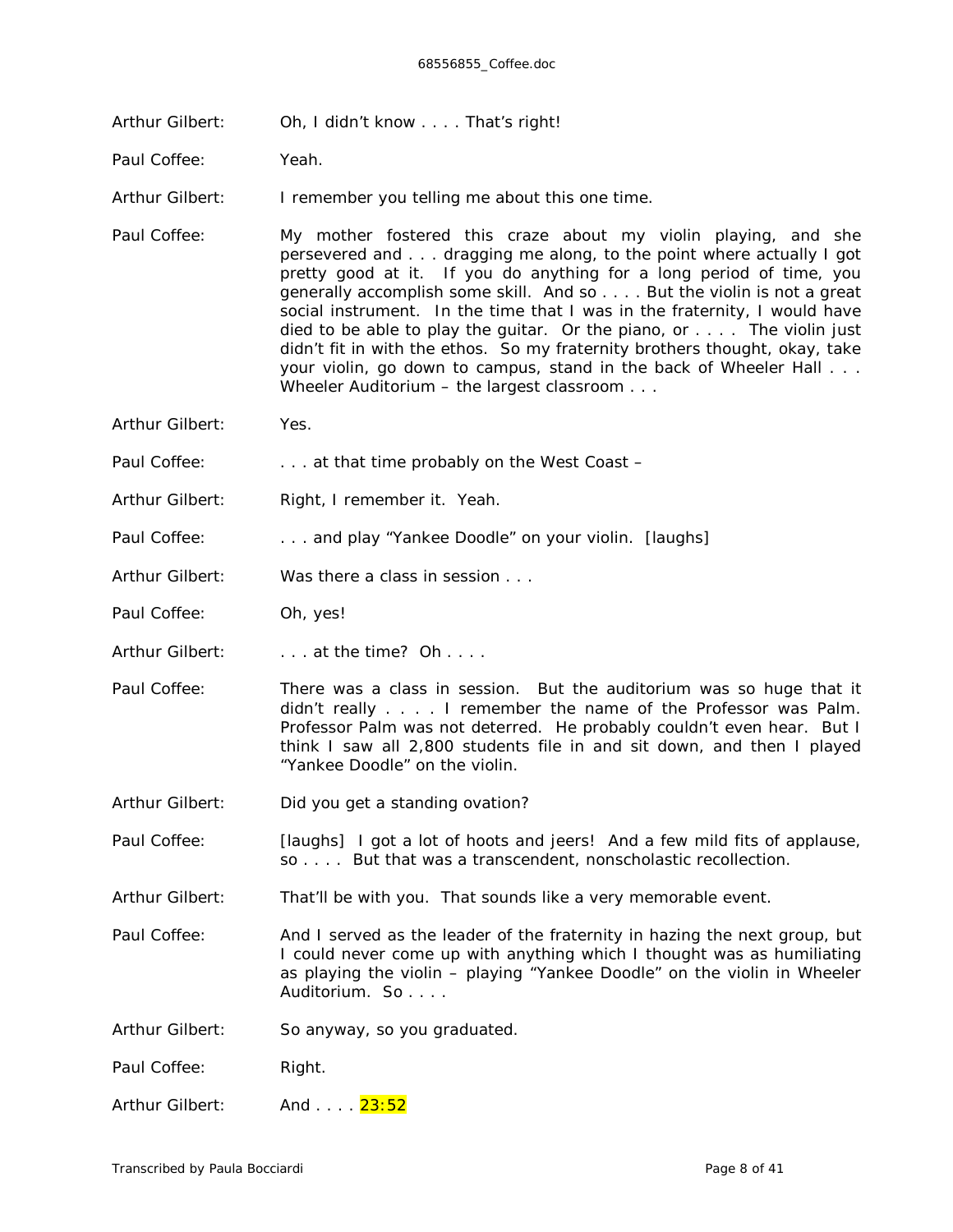Paul Coffee: About this time . . . .

Arthur Gilbert: Yeah.

Paul Coffee: At about this time – this is 1954 – I graduated in the searing heat of the floor of the Memorial Coliseum because my mom wanted to see her little boy in a gown graduate. And you didn't say no. So . . . . But at the same time, the Korean situation had perpetrated a draft, and my grades weren't good enough to keep me with a low draft number. So while I was still in college, I joined a U.S. Naval Reserve unit at Treasure Island, and . . . which is the halfway point of the Bay Bridge. That group met once a week at . . . on Wednesday nights and did very little. And it was part of what I came to realize in the future was the Black Shoe Navy – the part of the Navy that takes care of the ships.

> We . . . . My friend and I was right alongside me in the college and the fraternity and the Navy experiences, and we met some kids from Pittsburg, California, which was kind of a rough oil refinery town on the . . . in the East Bay. And they said, "We've heard that there is a naval aviation reserve unit over on the Alameda Naval Air Station, and they drill once a *month!* Not once a week, once a *month!* On Saturday and part of Sunday. And we all thought that was a *lot* better deal, so we transferred, not really realizing the significance that we were leaving the Black Shoe Navy and now we were part of the Brown Shoe Navy – the aviation part of the Navy.

> But that was my introduction to naval aviation, and the squadron to which we were assigned was flying torpedo planes of the same type that the elder George Bush flew as the world . . . as the youngest naval aviator in World War II. They were a big lumbering craft called the TBM Avenger. And they had a pilot and two crewmen, and we were eligible to become crewmen. And there was a little additional stipend if you served as a crewman on the aircraft. So my friend and I said, "We'll sure try *this*. This looks like fun," and because I was usually the smaller of two crewmen assigned to a particular aircraft, I got the position in the turret, which was at the aft end of the greenhouse. And you sat facing backward. The machinery for the turret was fairly complex and it was hard to maintain, so they just locked it so that you *always* faced backwards. You *never* saw what was coming. And the other crewman was down in a position lower in the aircraft and . . . by the access door.

> So we signed up, got qualified, and we would do these flights from Alameda up to the Sacramento River Delta, which had a lot of open water. And they had some targets staked out on the larger of the areas that were covered by the water eventually which became part of the Sacramento Delta Project and was shipped to Los Angeles. But we'd make these dive-bombing runs. Well, a dive-bombing run backwards is more exciting than one in which you see what you're doing. And we thought it was worthwhile and worth the extra money that we got to do those crew flights. But that was my introduction to naval aviation. And I came away from it with the idea that we thought that the guy in  $29:03$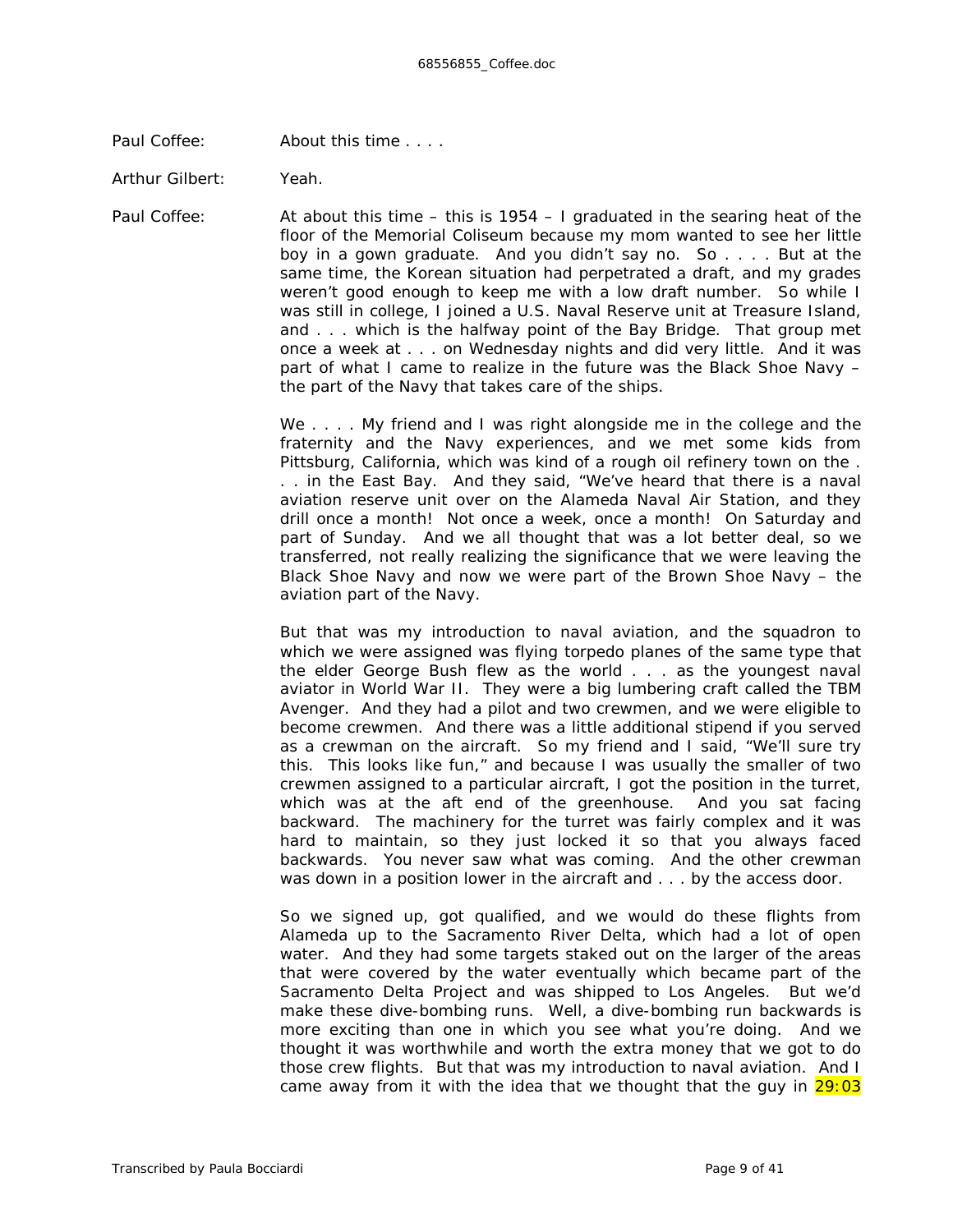front – the pilot, who was facing forward – probably had the better deal. *[laughs]*

- Arthur Gilbert: You learned that the hard way, right?
- Paul Coffee: Yeah. And so
- Arthur Gilbert: Now, I imagine you had extensive training for this before you did it, or was it on-the-job . . . .
- Paul Coffee: Not much.

Arthur Gilbert: It was like being a judge – on-the-job training?

- Paul Coffee: Not so much. There were always people who wanted to do it, so they didn't feel that you had to be terribly well qualified, 'cause if you didn't do it, there was a guy right behind you that would.
- Arthur Gilbert: Now, what *specifically* did . . . were you required to do?
- Paul Coffee: Oh. Only to . . . You went to a short survival course to find out what kind of survival gear you would wear, how to operate it, how to . . . .
- Arthur Gilbert: But when you say "operate it," what did you do within the plane itself?
- Paul Coffee: Oh. As a crewman, ...
- Arthur Gilbert: Yeah.
- Paul Coffee: Nothing.
- Arthur Gilbert: Really!
- Paul Coffee: Sat there with my knees up by my ears, because as soon as you got in the turret they raised a big piece of armor plate . . .
- Arthur Gilbert: Yeah.
- Paul Coffee: . . . . . . underneath you, and you couldn't *go* anywhere!
- Arthur Gilbert: Yeah.
- Paul Coffee: It was like being the tail gunner in a B-24.
- Arthur Gilbert: Yeah. Mm hmm.
- Paul Coffee: So there was nothing to do. You couldn't fire a gun or move the turret or do anything. You just sat there for an hour and a half, probably.
- Arthur Gilbert: And what was the utility of that? How did . . . .
- Paul Coffee: Oh, it was . . . . The only utility was to provide the pilots with the necessary flight time per month to be maintained on a flight 30:46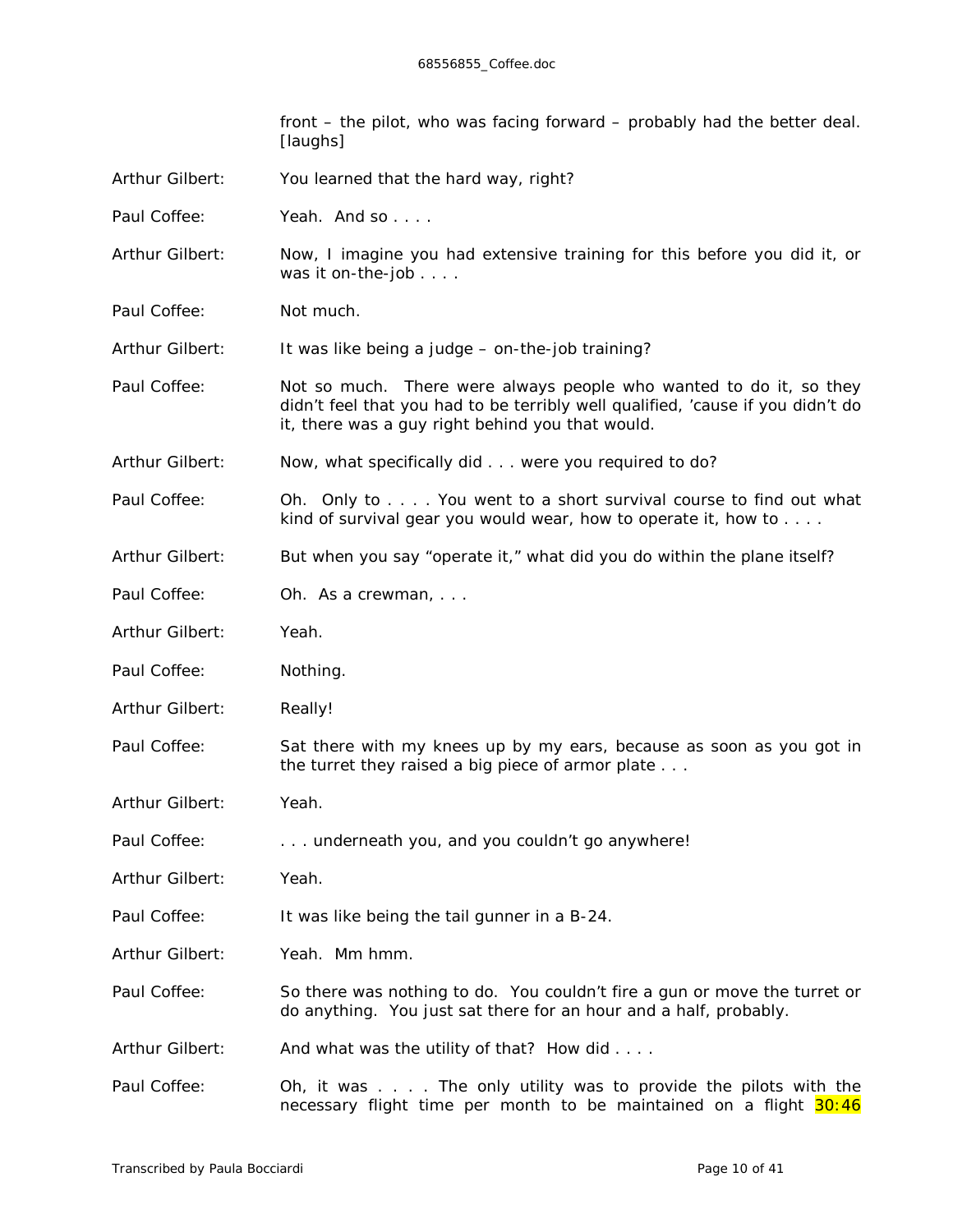## 68556855\_Coffee.doc

status. As crew members, we were baggage. We didn't have any mission; we didn't have any duties. The pilots got so bored with these trips that they talked the ordnance officer into giving them some little Mark 76 smoke bombs. It's a little piece of hardware that maybe is 15 pounds, and it has a charge in it that when it hits the ground produces some smoke so you see where the projectile landed. And they'd tell the crewman who was in the other position in the Avenger to throw one of these out the door as he completed a dive on a target. And it was the most rudimentary thing that you've ever seen, but it broke up the boredom. And I didn't do any of that because I was always stuck in the turret.

- Arthur Gilbert: Got it.
- Paul Coffee: So . . . .
- Arthur Gilbert: So how long was your stint in the Navy?
- Paul Coffee: Well, we did that probably when we were sophomores in college, so I... . My friend, who was a really gifted athlete but was a little too short to play the position that he was so good at, which was quarterback – he couldn't quite see over the butts of the big linemen –
- Arthur Gilbert: Yeah.
- Paul Coffee: And instead of becoming the starting quarterback for the freshman football team – because in those days there were freshman sports and only freshmen participated, and to get to the varsity level you had to be a sophomore or better – instead of becoming the freshman starting quarterback, that fell to a classmate of ours in the same class whose name was Sam Williams, who went on to become a very excellent and well-known lawyer in Los Angeles. And passed away several years ago. But Sam – who we called Sammy – had probably six to eight inches on my friend in height, and so that got him the position, and my friend took to a bar in Oakland that we called The Kingfisher, and there went his grades, his scholarship, and he went back to Madera. I finished school and was in the Reserve in the . . . for the rest of the time that I was in Berkeley.
- Arthur Gilbert: So, now, when you graduated from college you were in the Navy.
- Paul Coffee: No.
- Arthur Gilbert: No. All right, what happened . . . .
- Paul Coffee: I was in the Naval Reserve.
- Arthur Gilbert: You were in the Naval Reserve.
- Paul Coffee: Right. I was not on active duty.
- Arthur Gilbert: Right. So what did you do upon graduation? What happened at that point? 34:17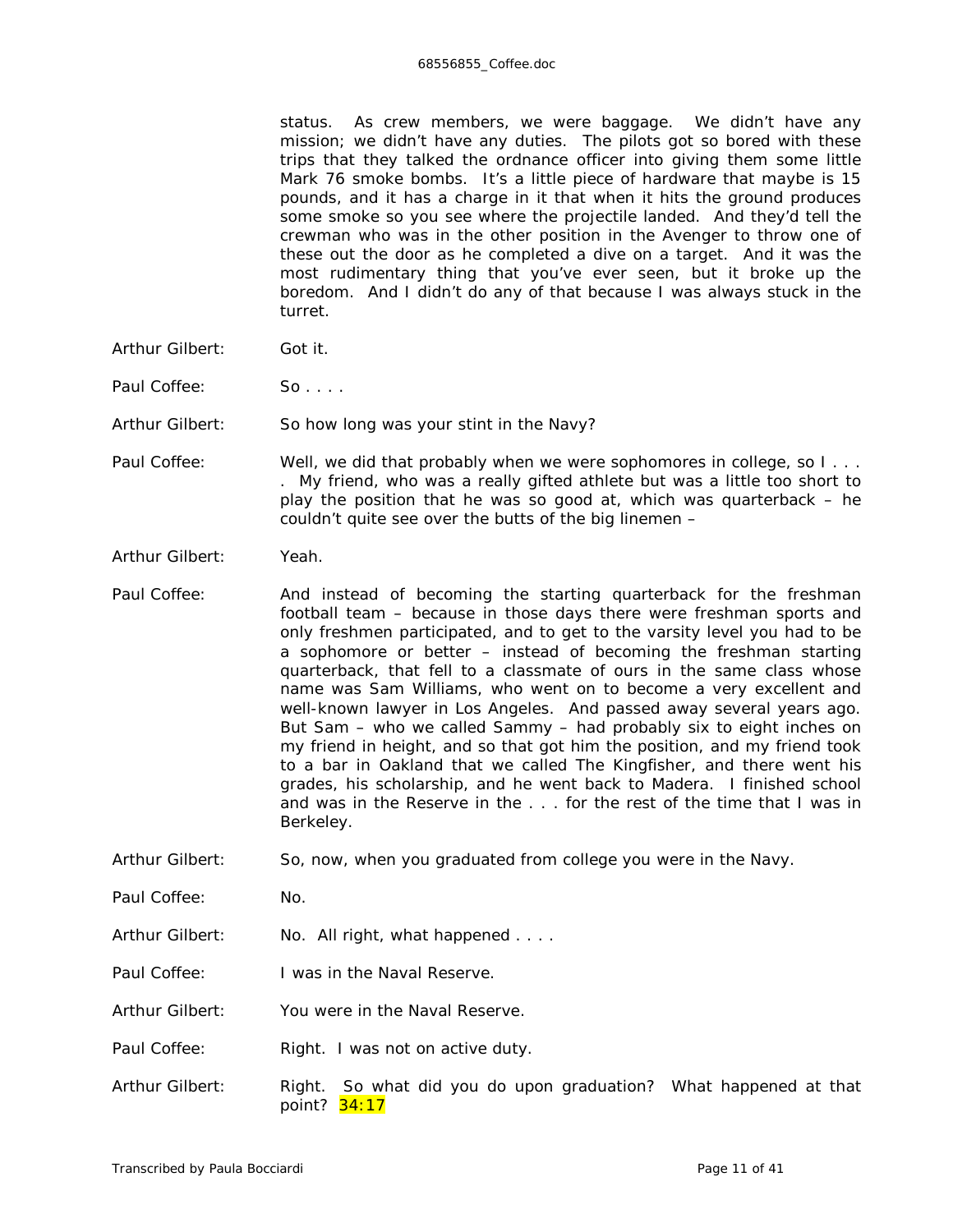- Paul Coffee: Well, at that point, I was going to get drafted or had to activate myself in the Naval Reserve. And remembering how much better it looked to be the pilot than the turret gunner, resolved with my friend who was faced with the same consequences of getting drafted because of the Korean draft, we said, "Let's go to Pensacola, Florida, become naval aviators, and fly airplanes from the front! And maintain our own destiny," so to speak. So we did that. We went through a battery of tests at Alameda Naval Air Station. My friend – who I thought was the best . . . had the best coordination . . . best hand-eye coordination and spatial orientation skills of anybody I've ever known – flunked the physical. And so . . . . I didn't. *[laughs]* And there I was. And so it was June graduation in 1954, and then a trip to Pensacola in August in my brother-in-law's '56 Chevy, and . . . '52 Chevy, I'm sorry, 'cause we're talking about 1954. And it was starting flight school in Pensacola in September of 1954.
- Arthur Gilbert: So, now, how long were you in the Navy?
- Paul Coffee: Five years on active duty.
- Arthur Gilbert: On active duty.
- Paul Coffee: Yeah.
- Arthur Gilbert: So you learned how to fly a plane.
- Paul Coffee: Learned how to fly a plane.
- Arthur Gilbert: And you flew missions, ...
- Paul Coffee: Yes.
- Arthur Gilbert: . . . . did you not? And . . . .
- Paul Coffee: We . . . . Happily this was what we referred to as the Cold War the Navy and the Air Force were fighting between themselves for a part of the nuclear weapon delivery mission. The Air Force said, "Oh, no, that's us; we're the guys who drop the nukes. We got all these bombers – these big planes." And the Navy said, "Well, we have a little airplane over here that can do the job, and so we've got this capability as well." So I ended up in a squadron the mission of which was to deliver a 20-ton . . . 20-*kilo*ton nuclear weapon. Could do a lot of other things as well, but that was the design parameter when the airplane was created.
- Arthur Gilbert: And what was the plane?
- Paul Coffee: It was the Douglas A-4. It was a tiny little thing that only weighed 9,000 pounds without any fuel. Was the first carrier-based airplane that didn't have a wingfold mechanism because the wings were not that long! You could get the airplane up and down the elevator from the hangar deck to the flight deck without folding the wings.
- Arthur Gilbert: So you'd have to take off from a carrier and land on a carrier. 38:00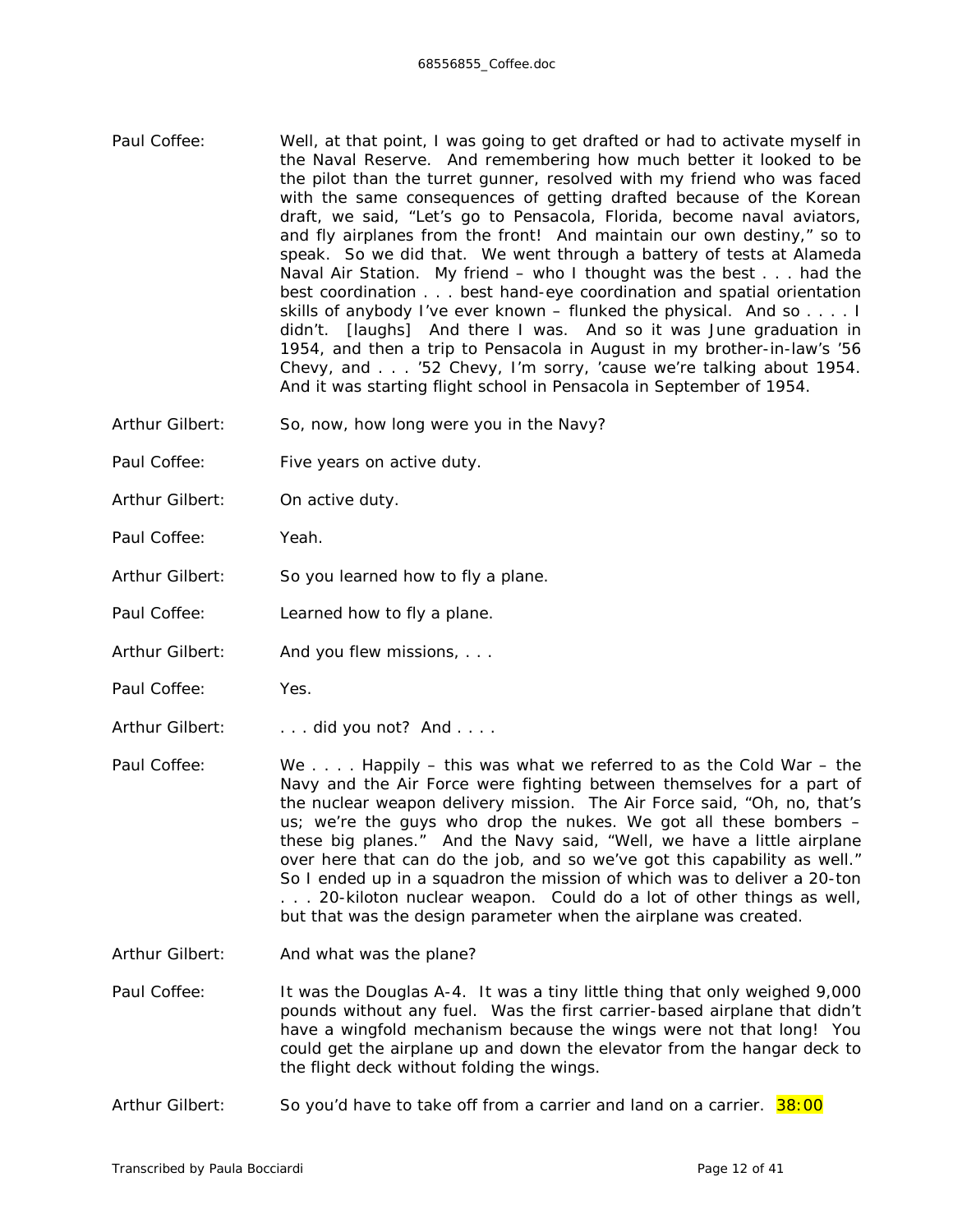| Paul Coffee:    | Indeed.                                                                                                                                                                                                                                                                                                  |  |  |  |
|-----------------|----------------------------------------------------------------------------------------------------------------------------------------------------------------------------------------------------------------------------------------------------------------------------------------------------------|--|--|--|
| Arthur Gilbert: | Pretty scary, huh?                                                                                                                                                                                                                                                                                       |  |  |  |
| Paul Coffee:    | In the daytime, not scary. At nighttime - in particular when the<br>weather's not good - it's terrifying.                                                                                                                                                                                                |  |  |  |
| Arthur Gilbert: | I can imagine. How Did What kind of crew? How many on<br>the crew of a typical mission that you would fly?                                                                                                                                                                                               |  |  |  |
| Paul Coffee:    | Well, it was a single-engine, single-pilot aircraft.                                                                                                                                                                                                                                                     |  |  |  |
| Arthur Gilbert: | Okay. There was just you alone?                                                                                                                                                                                                                                                                          |  |  |  |
| Paul Coffee:    | Just you. Just you.                                                                                                                                                                                                                                                                                      |  |  |  |
| Arthur Gilbert: | And you're the one that drops the bomb.                                                                                                                                                                                                                                                                  |  |  |  |
| Paul Coffee:    | You're the one that drops the bomb. They had a very intricate delivery<br>system that was designed to be able to drop the bomb and escape its<br>consequence. That was great fun to practice. We were reasonably<br>certain it would have worked, but happily nobody ever had to try it. So.<br>$\cdots$ |  |  |  |
| Arthur Gilbert: | So how many times did you fly this?                                                                                                                                                                                                                                                                      |  |  |  |
| Paul Coffee:    | Oh, we I was on an aircraft carrier based in Alameda – the USS<br>Hancock for oight months in 1059. Did about 50 carrier landings and                                                                                                                                                                    |  |  |  |

- Hancock for eight months in 1958. Did about 50 carrier landings and catapult takeoffs. Only a handful of night landings because we had no mission at night. There was nothing we could do relative to this 20 kiloton nuclear weapon at night because the delivery technique involved flying at very low level – a hundred feet or less – so that you would not be detected by the enemy's radar, and get to the position where you wanted to drop the bomb, and then you did what was called an over-theshoulder maneuver, which was basically a 4-G loop. And the bomb left the airplane and you dove for the ground and skedaddled as quickly as you can so that you would put the maximum distance between you – your airplane – and the explosion that you just created.
- Arthur Gilbert: Boy. So any close calls on landing or taking off, or any memorable . . . .
- Paul Coffee: Actually, I never had a bona fide flight emergency in either the training command – through a series of different airplanes that we flew – or the fleet. The worst thing I can recall was failing to lower the landing gear on an aircraft that I was flying in Corpus Christi, Texas – actually Kingsville, Texas – and having that omission sternly pointed out to me by a person who was standing at the end of the runway, strictly to warn people like myself who have forgotten to put their gear down that "your gear are *not*  down." And so . . . .
- Arthur Gilbert: So how did you correct that?  $41:23$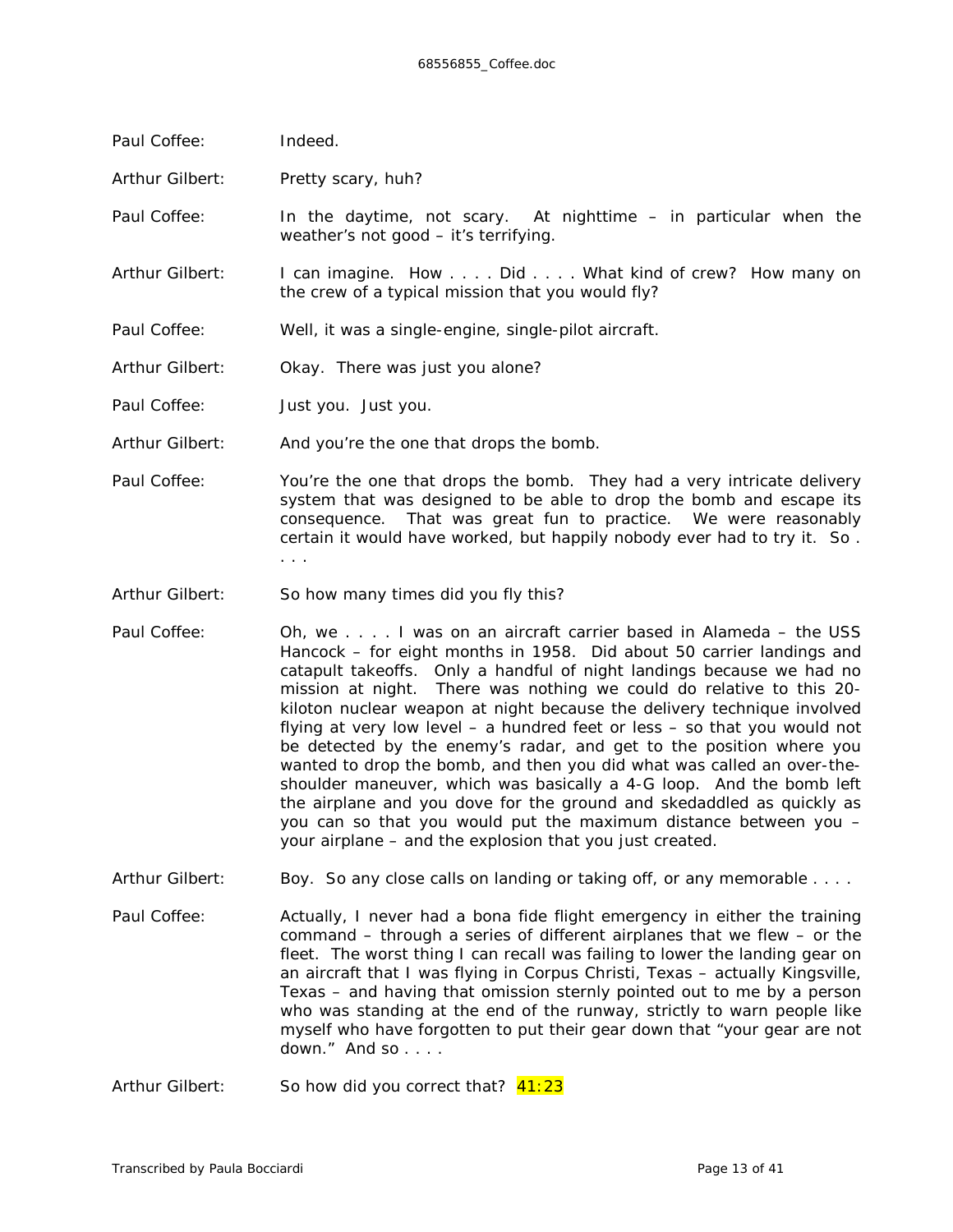| Paul Coffee:    | Oh, just press the lever. I just                                                                                                                                                                           |  |  |  |
|-----------------|------------------------------------------------------------------------------------------------------------------------------------------------------------------------------------------------------------|--|--|--|
| Arthur Gilbert: | Oh, it $\ldots$ .                                                                                                                                                                                          |  |  |  |
| Paul Coffee:    | Bad headwork, and forgot to do it.                                                                                                                                                                         |  |  |  |
| Arthur Gilbert: | So But you're approaching I imagine                                                                                                                                                                        |  |  |  |
| Paul Coffee:    | There is                                                                                                                                                                                                   |  |  |  |
| Arthur Gilbert: | they came down pretty quickly.                                                                                                                                                                             |  |  |  |
| Paul Coffee:    | Yeah. There's time enough to do it                                                                                                                                                                         |  |  |  |
| Arthur Gilbert: | Wow.                                                                                                                                                                                                       |  |  |  |
| Paul Coffee:    | if the wheelwatch tells you. Yeah. "06, no gear."                                                                                                                                                          |  |  |  |
| Arthur Gilbert: | Yeah.                                                                                                                                                                                                      |  |  |  |
| Paul Coffee:    | So you only do that once.                                                                                                                                                                                  |  |  |  |
| Arthur Gilbert: | [laughing] I can imagine.                                                                                                                                                                                  |  |  |  |
| Paul Coffee:    | It's like the saying, "There are old pilots and bold pilots but there are no<br>old bold pilots." And there are those who have made a gear-up pass and<br>there are those who will make a gear-up pass. So |  |  |  |

Arthur Gilbert: So anyway . . . .

- Paul Coffee: But it was an absolutely delightful five years. I wouldn't trade those five years of naval aviation for anything. We had that one Far East cruise – went to Hong Kong, other Pacific Islands, spent a lot of time in the Philippines. And when I came back from the cruise, it was 1959 – actually 1958. I didn't want to stay in the Navy, there weren't a whole lot of other vocational choices that I thought about, so I went up to Berkeley when I was still on active duty in the Navy, stationed at Moffett Field, and took the LSAT. Had *no idea* what it was, how long it was, what they were examining me for. Didn't take a prep course. There was not a single portion of the LSAT examination that I had time to finish before the time was up. I was so dispirited after finishing that that I went by myself back over to San Francisco to then–Seals Stadium and watched the newly-arrived San Francisco Giant baseball team get beaten by the St. Louis Cardinal baseball team.
- Arthur Gilbert: But you didn't bring your violin and play . . .

Paul Coffee: No.

- Arthur Gilbert: . . . . . "Yankee Doodle."
- Paul Coffee: No. 44:10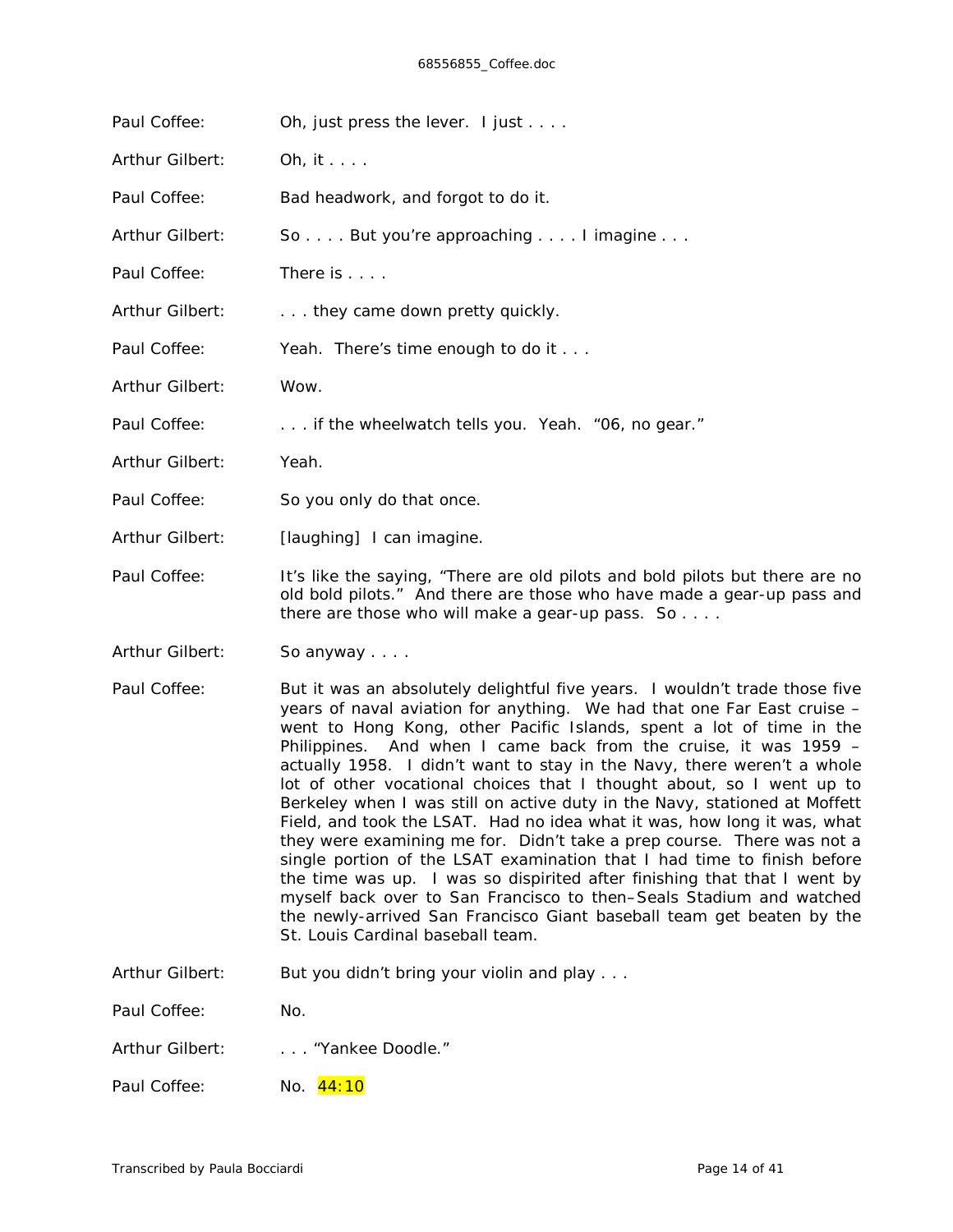Arthur Gilbert: I was thinking you were going to say that!

- Paul Coffee: No. I probably should have. *[both laughing]* But it was . . . . Excuse me. It was my performance on the LSAT – which I never found out what my score was – but that was a slender reed upon which to rest my legal aspirations. When I applied to Berkeley, to the law school, I got back a postcard that said, "You have an appointment with the Assistant Dean of Admissions on such-and-such a day." So I took my little postcard and I went to the office to which I was directed and found, happily – although I don't know that it made any difference – the Secretary of the Assistant Dean of Admissions' son was one of my fraternity brothers at Cal! The Dean of Admissions was a man named William Keeler, and he was a personable guy, and we started talking, and we ended up . . . I found out that he was from Fresno, which was the metropolitan center of the Central Valley in California at that time and 20 miles from where I grew up, so I knew a little bit about Fresno. Lots of raisins. We talked, and we talked mostly about the geography of the Central Valley and agriculture and raisins, and he kept looking at my LSAT score and my undergraduate record. And he said, "These aren't very good." And I said, "Yes, Sir." 'Cause I was still in the Navy and you said "Sir" a lot. And he said, "Tell you what. The best thing for you to do is to go to Hastings for a year and then transfer." Well, unspoken was the fact that only the top 10 percent of the Hastings students were *eligible* to transfer. And if I had such a lousy LSAT score, how was I ever going to get to be in the top 10 percent of my law school class? So I said, "You know, my dad is a Boalt Hall graduate." And I crossed my fingers behind my back and said, "You know, it's . . . I'm sure it's really important to him that I get accepted to Boalt." Well, as a matter of fact when we had the very few vocational discussions that we had, he not only didn't favor Boalt Hall, he didn't favor my being a lawyer! He had a good friend who was high in the teacher placement division of the undergraduate school in Berkeley, placing teachers here and there, and it was a very responsible position.
- Arthur Gilbert: So he wanted you to be a teacher rather than a lawyer.
- Paul Coffee: He wanted me to be an administrator, yeah.
- Arthur Gilbert: Oh.
- Paul Coffee: He said, "Why don't you do what Uncle Lloyd's doing?" you know, and never once said, "Gosh, why don't you try law school?" But fingers crossed and all, I got accepted. And the rest is history.
- Arthur Gilbert: So you . . . . So in law school . . . . Did you enjoy law school? Some people loved it, some didn't like it so much.
- Paul Coffee: I didn't like it. Very quickly, I gravitated to a little group of guys who had . . . like I, had been out of school for a while – usually in the service – and we thought it was a little . . . we thought the Socratic method was a little antiquated or demeaning or whatever. We didn't like it. And so we formed a study group, and we met on Sunday afternoons, and what we tried to do was review what had happened the preceding week,  $49:27$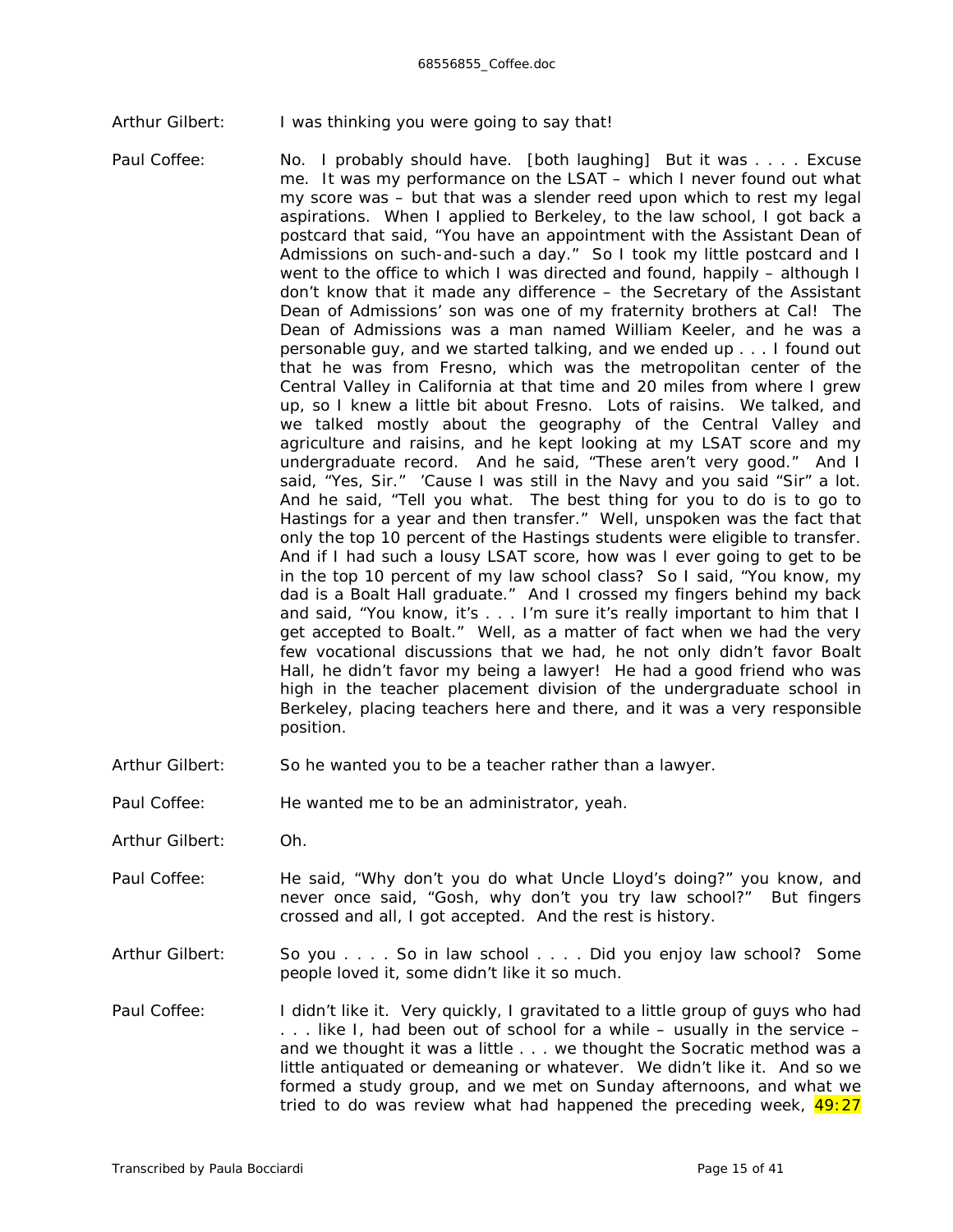and then try and figure out what was going to happen to us the *following* week. It was that group that got me through law school.

| Arthur Gilbert: | Incidentally, what year was this?                                                                                                                                                                                                                                                                                                                                                                                                                                                                                                                                    |  |  |  |
|-----------------|----------------------------------------------------------------------------------------------------------------------------------------------------------------------------------------------------------------------------------------------------------------------------------------------------------------------------------------------------------------------------------------------------------------------------------------------------------------------------------------------------------------------------------------------------------------------|--|--|--|
| Paul Coffee:    | I entered in 1959. September.                                                                                                                                                                                                                                                                                                                                                                                                                                                                                                                                        |  |  |  |
| Arthur Gilbert: | So I was a year behind you.                                                                                                                                                                                                                                                                                                                                                                                                                                                                                                                                          |  |  |  |
| Paul Coffee:    | You were a year                                                                                                                                                                                                                                                                                                                                                                                                                                                                                                                                                      |  |  |  |
| Arthur Gilbert: | You and I were                                                                                                                                                                                                                                                                                                                                                                                                                                                                                                                                                       |  |  |  |
| Paul Coffee:    | Yeah.                                                                                                                                                                                                                                                                                                                                                                                                                                                                                                                                                                |  |  |  |
| Arthur Gilbert: | actually at Boalt at the same time.                                                                                                                                                                                                                                                                                                                                                                                                                                                                                                                                  |  |  |  |
| Paul Coffee:    | We were at Boalt for two years                                                                                                                                                                                                                                                                                                                                                                                                                                                                                                                                       |  |  |  |
| Arthur Gilbert: | Yeah.                                                                                                                                                                                                                                                                                                                                                                                                                                                                                                                                                                |  |  |  |
| Paul Coffee:    | at the same time.                                                                                                                                                                                                                                                                                                                                                                                                                                                                                                                                                    |  |  |  |
| Arthur Gilbert: | Our paths didn't cross.                                                                                                                                                                                                                                                                                                                                                                                                                                                                                                                                              |  |  |  |
| Paul Coffee:    | No.                                                                                                                                                                                                                                                                                                                                                                                                                                                                                                                                                                  |  |  |  |
| Arthur Gilbert: | I don't recall. They might have, but we didn't know about it if they did.                                                                                                                                                                                                                                                                                                                                                                                                                                                                                            |  |  |  |
| Paul Coffee:    | I didn't I had I got married between year one and two,<br>because after a year of law school you can pretty much figure out<br>whether you belong or not, and whether you're not whether you're<br>going to be able to finish or not. And I figured I could get through the<br>next two years, and so I decided that we'd get married. And we did that<br>the summer between year one and two.                                                                                                                                                                       |  |  |  |
|                 | Our group remained intact throughout three years of law school, with<br>very minor changes in personnel.<br>And purely as a matter of<br>happenstance, the majority of the people in the group were really smart.<br>We had the number four in the class in our group, we had a couple of<br>other law review members in our group, and we took finals very<br>We did all-nighters and we got everybody in the group<br>seriously.<br>through law school. And I'm not sure without that support, without that<br>discipline, that I would have been that successful. |  |  |  |
| Arthur Gilbert: | I bet the Navy helped prepare you for law school.                                                                                                                                                                                                                                                                                                                                                                                                                                                                                                                    |  |  |  |
|                 |                                                                                                                                                                                                                                                                                                                                                                                                                                                                                                                                                                      |  |  |  |

Paul Coffee: The Navy helped prepare because the Navy really teaches you preparation and discipline. And a lot of law school is preparation and discipline.

Arthur Gilbert: Sure. 51:59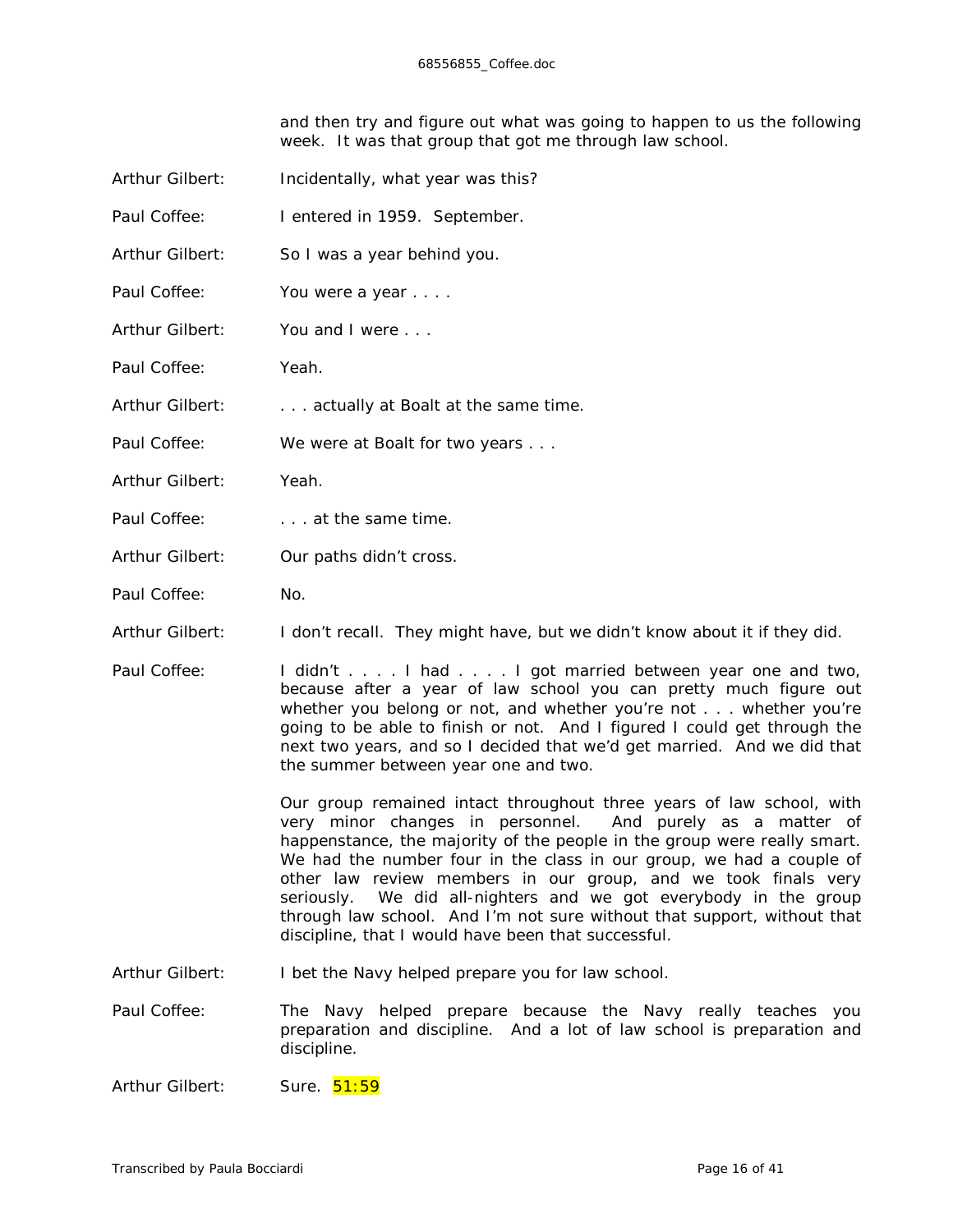| Paul Coffee:    | A lot of the practice of law.                                                                                                                                                                                                                                                                                                                                                                                    |  |  |
|-----------------|------------------------------------------------------------------------------------------------------------------------------------------------------------------------------------------------------------------------------------------------------------------------------------------------------------------------------------------------------------------------------------------------------------------|--|--|
| Arthur Gilbert: | Of course, yes.                                                                                                                                                                                                                                                                                                                                                                                                  |  |  |
| Paul Coffee:    | And judging. So                                                                                                                                                                                                                                                                                                                                                                                                  |  |  |
| Arthur Gilbert: | So speaking of the practice of law, you graduated from Boalt.                                                                                                                                                                                                                                                                                                                                                    |  |  |
| Paul Coffee:    | Graduated from Boalt in 1962.                                                                                                                                                                                                                                                                                                                                                                                    |  |  |
| Arthur Gilbert: | I don't think they call it Boalt anymore, do they?                                                                                                                                                                                                                                                                                                                                                               |  |  |
| Paul Coffee:    | No.                                                                                                                                                                                                                                                                                                                                                                                                              |  |  |
| Arthur Gilbert: | I think it's the University of what is it?                                                                                                                                                                                                                                                                                                                                                                       |  |  |
| Paul Coffee:    | It's Berkeley Law.                                                                                                                                                                                                                                                                                                                                                                                               |  |  |
| Arthur Gilbert: | Berkeley Law.                                                                                                                                                                                                                                                                                                                                                                                                    |  |  |
| Paul Coffee:    | Right. Christopher Edley                                                                                                                                                                                                                                                                                                                                                                                         |  |  |
| Arthur Gilbert: | And at the time That's right.                                                                                                                                                                                                                                                                                                                                                                                    |  |  |
| Paul Coffee:    | brought us that.                                                                                                                                                                                                                                                                                                                                                                                                 |  |  |
| Arthur Gilbert: | And at the time you and I were there, it was called "The Harvard of the<br>West," I believe.                                                                                                                                                                                                                                                                                                                     |  |  |
| Paul Coffee:    | Yes. How many were in your class?                                                                                                                                                                                                                                                                                                                                                                                |  |  |
| Arthur Gilbert: | I think we started with 300, as I recall, in my 270 or 300, something<br>like that. And do you recall the opening speech that Dean Prosser gave<br>to us?                                                                                                                                                                                                                                                        |  |  |
| Paul Coffee:    | Yeah. The left and the right                                                                                                                                                                                                                                                                                                                                                                                     |  |  |
| Arthur Gilbert: | Look to the $\dots$ . Why don't you tell us that. It's $\dots$ .                                                                                                                                                                                                                                                                                                                                                 |  |  |
| Paul Coffee:    | In one of two huge classrooms in which most of our instruction took<br>place, they were kind of auditorium layouts and you looked way down at<br>the speaker's podium. And Dean Prosser, who had been a pilot in World<br>War I, said, "Look to your left" and everybody looked to the left. "Look<br>to your right," looked to the right. And he said, "One of those people will<br>not be here next semester." |  |  |
| Arthur Gilbert: | Real encouraging words,                                                                                                                                                                                                                                                                                                                                                                                          |  |  |
| Paul Coffee:    | Yeah.                                                                                                                                                                                                                                                                                                                                                                                                            |  |  |
| Arthur Gilbert: | right? [laughs] 53:42                                                                                                                                                                                                                                                                                                                                                                                            |  |  |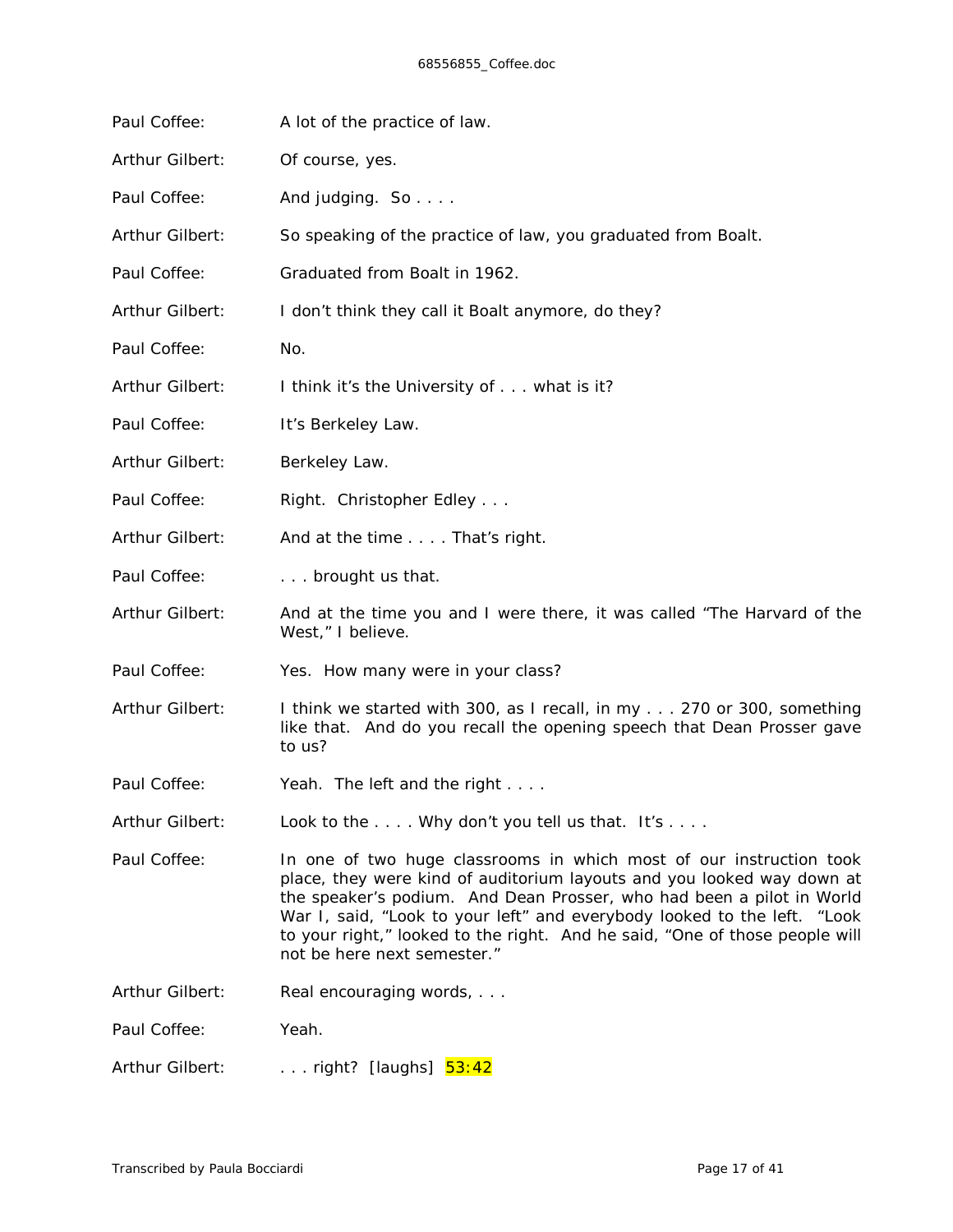- Paul Coffee: Real encouraging words. He was a *[audio dropout]* semester of torts from Dean Prosser.
- Arthur Gilbert: So did I.
- Paul Coffee: He gave me, *I* thought, some really good advice as far as the bar examination was concerned. He said . . . . In those days, except for the first morning session of the bar, you got five questions and you only had to answer four. So you could waive a question. And he said, "If I were taking the bar, I would waive all tort questions." And we examined him a little bit more and said, "Why is that?" He said, "Well, the Restatement of Torts section makes up the questions. And we get . . . we have a nice dinner, and we have a few drinks, and we spend *hours* composing these questions. We see how many torts we can get into one question, and then wait to see how many of those you can find." He said, "We have much more time than you have. Don't try and find all those torts." And so I didn't answer a single tort question. And I think that, along with real property, was a subject in which there were four or five questions on the bar. So passed the bar.
- Arthur Gilbert: Hey, good strategy!
- Paul Coffee: Good strategy.
- Arthur Gilbert: Now, I answered all the tort questions.
- Paul Coffee: Did ya?
- Arthur Gilbert: How silly of me. Had I only known.
- Paul Coffee: Yeah.
- Arthur Gilbert: I wish I'd have known you then; you could have passed some wisdom on to me.
- Paul Coffee: He was an interesting professor in that he had taught *so* long, and knew *so* much about the subject he was teaching, that I had the impression that no matter what the question was, he'd heard it before.
- Arthur Gilbert: I think you're right. Absolutely.
- Paul Coffee: And there was a little three-by-five card in his head that just flipped down and he had the answer.
- Arthur Gilbert: Yeah, he was amazing.

Paul Coffee: Yeah.

- Arthur Gilbert: And his tort book really taught me how to write.
- Paul Coffee: That's . . . .
- Arthur Gilbert: It was one of the most well-written . . . 56:17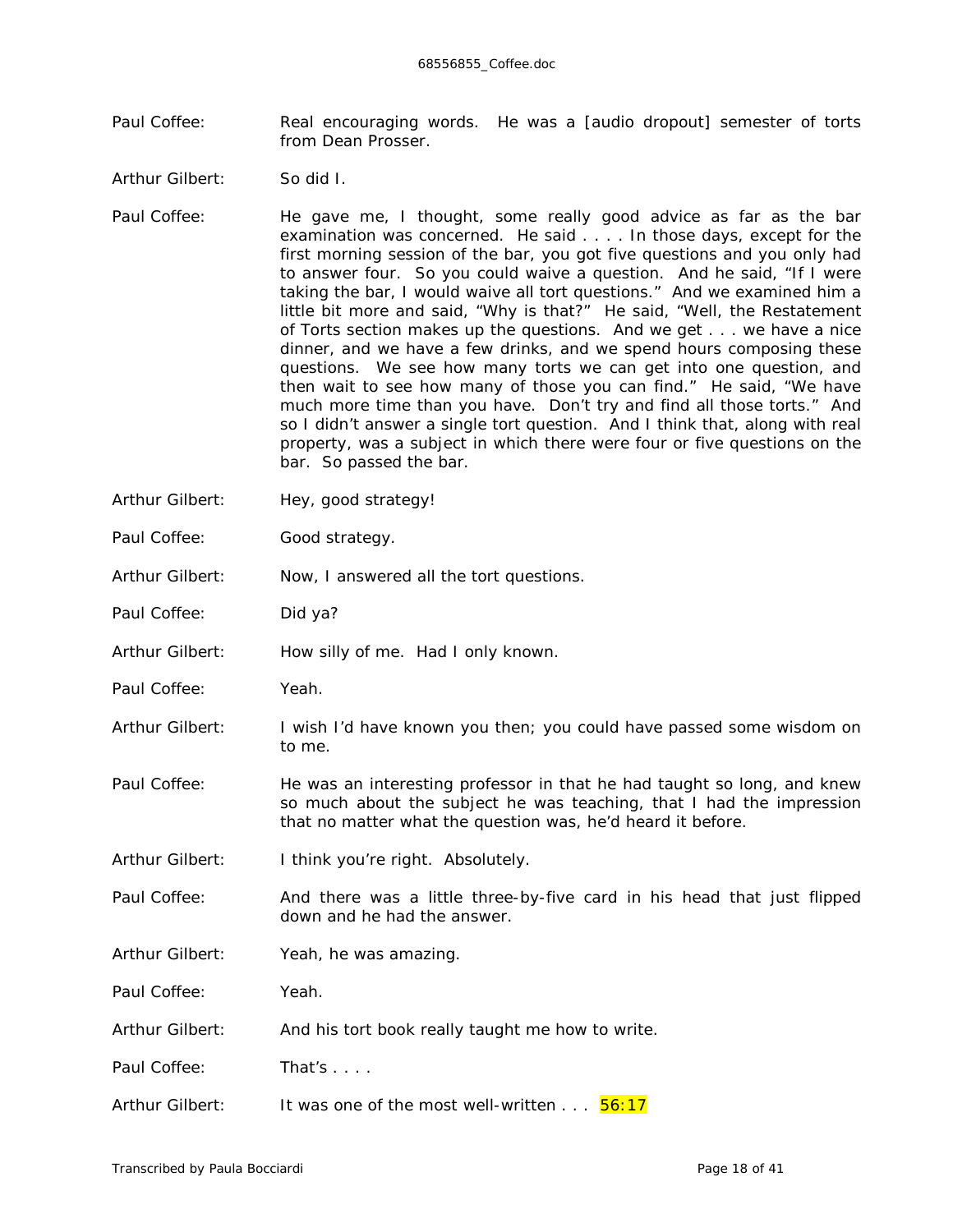| Paul Coffee:    | Yes.                                                                                                                                                                                                                                                                                                                                                             |  |  |  |
|-----------------|------------------------------------------------------------------------------------------------------------------------------------------------------------------------------------------------------------------------------------------------------------------------------------------------------------------------------------------------------------------|--|--|--|
| Arthur Gilbert: | books, and it made everything so clear, so comprehensible.                                                                                                                                                                                                                                                                                                       |  |  |  |
| Paul Coffee:    | A fraternity brother of mine who preceded me through law school by a<br>year – because he had spent a couple of years in the Air Force and then<br>started law school - gave me a copy of Prosser's hornbook on torts the<br>summer before I went to law school. And he says, "If you don't read<br>anything else, read this." And that really is a work of art. |  |  |  |
| Arthur Gilbert: | Oh, just magnificent. It really made                                                                                                                                                                                                                                                                                                                             |  |  |  |
| Paul Coffee:    | The only Yeah, the only person whose writings I think approach his<br>were Witkin.                                                                                                                                                                                                                                                                               |  |  |  |
| Arthur Gilbert: | Yeah. Witkin or That's true. I felt the same way.                                                                                                                                                                                                                                                                                                                |  |  |  |
| Paul Coffee:    | Yeah.                                                                                                                                                                                                                                                                                                                                                            |  |  |  |
| Arthur Gilbert: | And they were models / used.                                                                                                                                                                                                                                                                                                                                     |  |  |  |
| Paul Coffee:    | Yeah. And I didn't                                                                                                                                                                                                                                                                                                                                               |  |  |  |
| Arthur Gilbert: | Yeah.                                                                                                                                                                                                                                                                                                                                                            |  |  |  |
| Paul Coffee:    | know anything about Witkin then,                                                                                                                                                                                                                                                                                                                                 |  |  |  |
| Arthur Gilbert: | Yeah.                                                                                                                                                                                                                                                                                                                                                            |  |  |  |
| Paul Coffee:    | but in comparing them now, there's a lot of similarity.                                                                                                                                                                                                                                                                                                          |  |  |  |
| Arthur Gilbert: | Boy, that is something. You know, I think Prosser was also a minor<br>league baseball player, I heard, and he also wrote an opera,                                                                                                                                                                                                                               |  |  |  |
| Paul Coffee:    | Yeah, yeah.                                                                                                                                                                                                                                                                                                                                                      |  |  |  |
| Arthur Gilbert: | I was told.                                                                                                                                                                                                                                                                                                                                                      |  |  |  |
| Paul Coffee:    | He was a real Renaissance man.                                                                                                                                                                                                                                                                                                                                   |  |  |  |
| Arthur Gilbert: | Yeah, yeah. Very interesting guy.                                                                                                                                                                                                                                                                                                                                |  |  |  |
| Paul Coffee:    | He had a cocktail party for the new law students every year in his house<br>in the Berkeley hills, and it was apparent that he knew how to entertain<br>as well.                                                                                                                                                                                                 |  |  |  |
| Arthur Gilbert: | Yeah. So you graduated law school                                                                                                                                                                                                                                                                                                                                |  |  |  |
| Paul Coffee:    | Graduated law school.                                                                                                                                                                                                                                                                                                                                            |  |  |  |
| Arthur Gilbert: | You took the bar, you passed the bar. 57:56                                                                                                                                                                                                                                                                                                                      |  |  |  |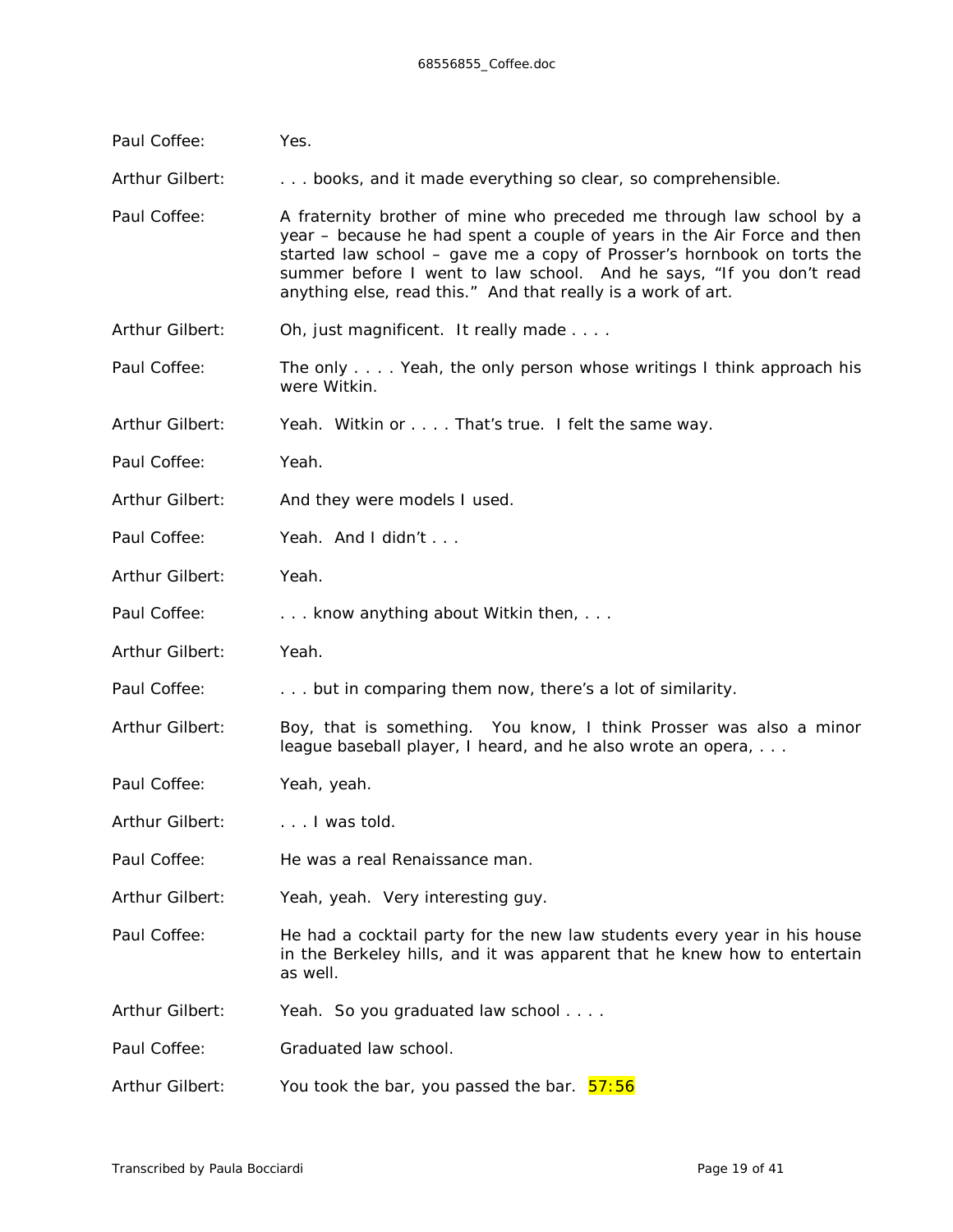Paul Coffee: Yes.

Arthur Gilbert: And . . . .

- Paul Coffee: Had a baby between year two and three. When I was at 35,000 feet on a flight at the Reserve Squadron in Alameda, my daughter was making her entry at Alta Bates Hospital in Berkeley. And so by the time the bar examination comes around, I've got a couple of dependents, and it's probably incumbent to find some gainful employment. We all took the . . . one of the two bar prep courses that were available then. The one I took was Richard Wicks' course.
- Arthur Gilbert: So, yeah.
- Paul Coffee: He was from L.A.
- Arthur Gilbert: Yeah.
- Paul Coffee: It was given in the old Rathskeller restaurant in San Francisco: California Hall. Took the bar. I did *exactly* what the bar prep instructors recommended. I spent *exactly* the amount of time on each of the subjects per their advice. Took the practice exams; did okay on those. Not star material, but . . . . I had the feeling that I could not be better prepared for an examination than I was for the bar examination. There isn't anything I could have done better or different. That's the only confidence that I approached the time that you got your bar results.

And at that time, my wife and daughter and I were living in a triplex in San Jose. One of the members of the class in front of me had gone to San Jose to practice after he graduated, and he wrote back. There was no placement service at Boalt then; it just didn't exist. And this graduate said, "Hey, come to San Jose. Lots of jobs down here." And as a matter of fact, over a dozen members of *his* class went to San Jose and found work and verified what he had posted on the bulletin board. So both because of *that* recommendation and my former fraternity brother who had ended up in a tort firm in San Mateo, got me an interview in San Jose with a tort lawyer who had been . . . who had a practice in . . . left a practice in Berkeley and moved to San Jose.

*[brief break]*

- David Knight: Started again, so any time you're ready.
- Arthur Gilbert: Okay, so you're in San Jose . . . .
- Paul Coffee: Let me interject . . .
- Arthur Gilbert: Please.
- Paul Coffee: . . . . . . . a Richard Abbe . . .
- Arthur Gilbert: Yes. 1:01:45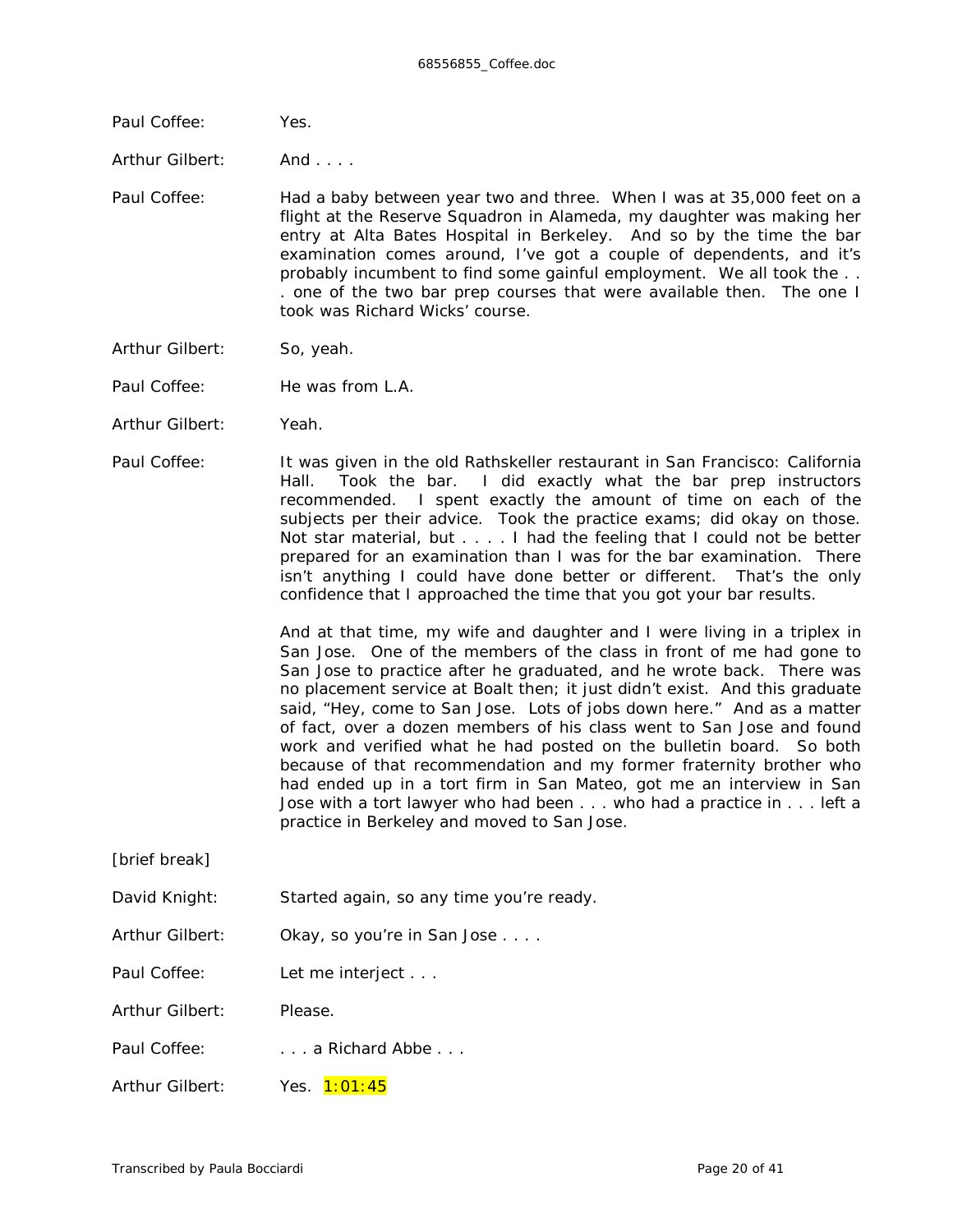- Paul Coffee: . . . . . . recollection, while . . . because we talked of him when we were having our break.
- Arthur Gilbert: And Richard Abbe was one of . . . was . . . he preceded you, did he not . .
- Paul Coffee: Yes.
- Arthur Gilbert: . . . . on this court. He's deceased now, and he was one of the original members of Division Six.
- Paul Coffee: Correct.

.

- Arthur Gilbert: Justice Stone Steve Stone Richard Abbe, and I were the first three justices in this newly created division back in 1982.
- Paul Coffee: Called the Santa Barbara Division. Populated by a Ventura judge, a Redding judge, and a Los Angeles judge. *[laughs]*
- Arthur Gilbert: That's right.
- Paul Coffee: But Richard . . . . I only got to sit with him a couple of times when he came back to do pro tem. And I took him to dinner one Sunday night before we were having a Monday session. And in the war – World War II – he was a gunner on a dive bomber.
- Arthur Gilbert: Yes.
- Paul Coffee: It was not . . . . It was the precursor of the Avenger that I talked about in *my* experience. He was in a Dauntless . . . Douglass Dauntless dive bomber, and he was the gunner. He was the aft cabin gunner. And happily – he never talked about his experiences – but happily his turret moved, and he could protect the craft from assaults from the rear and the sides. But he was a wonderful man with a lot of innate wisdom. I really enjoyed the very brief period of time that I had to sit with him.
- Arthur Gilbert: Yes, he was a character, and a *very* memorable character. Someone you'll never ever forget.
- Paul Coffee: Yes.
- Arthur Gilbert: So getting back to you now. So we're in San Jose, and you're . . . you've passed the bar and you're interviewing with a tort lawyer.
- Paul Coffee: I'm interviewing with . . . .
- Arthur Gilbert: How interesting, when you didn't answer any tort questions . . .
- Paul Coffee: Exactly!
- Arthur Gilbert: . . . . on the bar! 1:04:01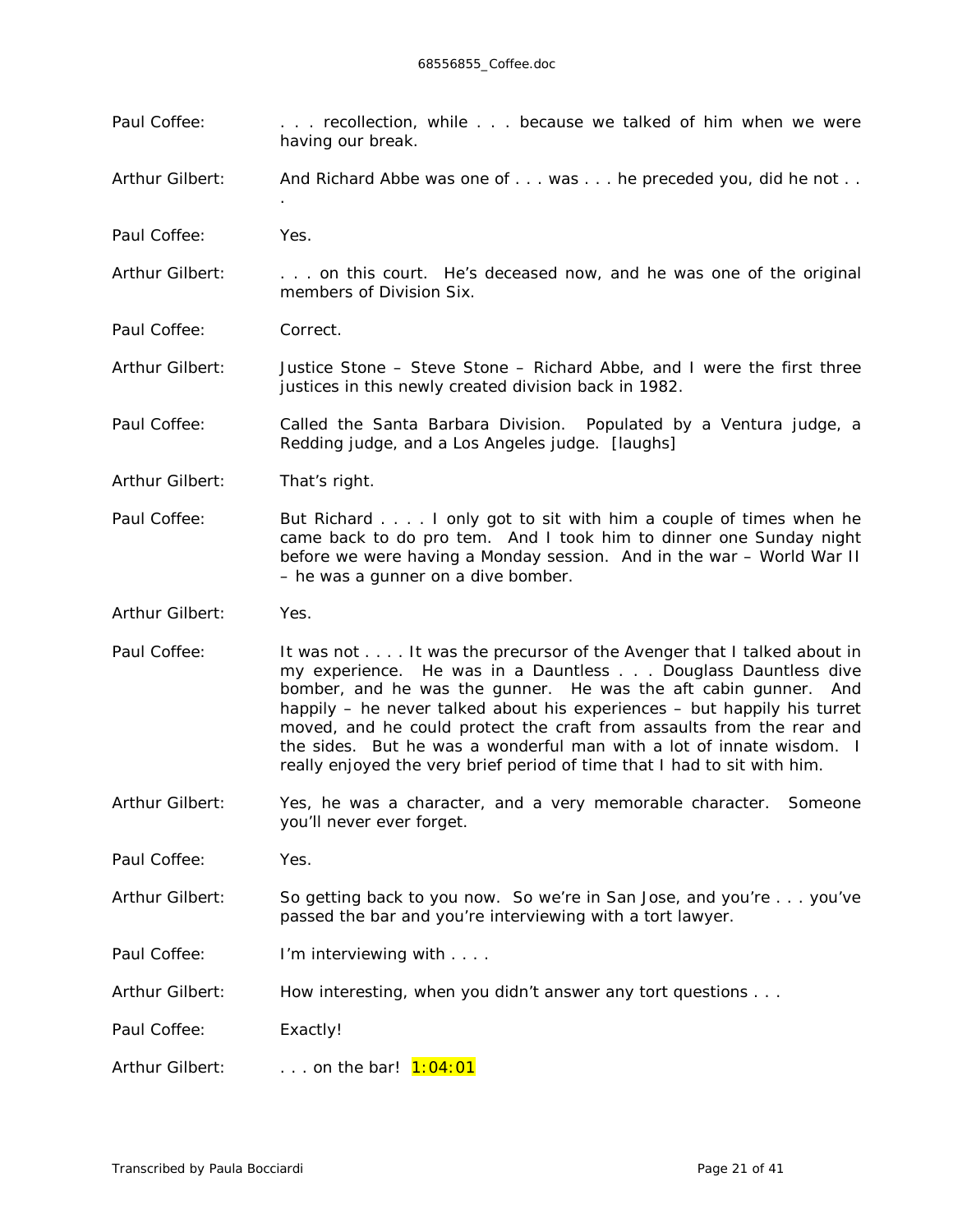Paul Coffee: Well, and it gets even a little more unlikely, because the man I was interviewing – with whom I was interviewing – was named Burt Wines. W-i-n-e-s. And he had been practicing in Alameda County with a charming Irishman that I met later named Larry Mullalley. And Burt wanted his own practice, so he also succumbed to the San Jose siren song and came to San Jose and hung out his own shingle and was starting a tort practice in San Jose. And I'm sure using some of the same referral insurance cases that he'd been working on in Alameda County. But ironically he lived next door to one of the better-known Boalt Hall professors, David Louisell. And David Louisell was an expert in evidence matters and wrote several books and was a very effective instructor, I thought. I took a semester of Evidence from him. When our interview was finished, I found out years later that Burt had . . . . 'Cause we talked in my interview with Burt about the curriculum at the school, and I obviously mentioned that I had taken some instruction from David Louisell. I found out years later that he had called Dave Louisell after our interview and basically said, "Well, what about *this* guy?" you know. "He says he was in your class." And according to Burt, Dave said, "You wouldn't know it from me! He followed that law school ethic of never raising your hand," because the answer was never going to be exactly the way the professor wanted it, and there was much more risk than simply to keep your hand down and listen and take notes. 'Cause . . . . And I *know* that I never recited orally in Dave Louisell's class, but he had the grace to say, "Well, he seemed to be doing okay." And either because of or notwithstanding Dave Louisell's recommendation, I was promised a job.

> And this was in July because I'd taken the bar but the results . . . you didn't get them until almost Christmas, in the old days. I was promised a position with Burt if I passed the bar. So I was still working as a Teamster in Oakland in the night shift to pay the rent on the triplex, waiting for the bar exam results. Got to know the postman on a firstname basis. And finally got the notification that I'd passed. And started my legal career as an associate to Burt Wines and another lawyer he had also offered an association with: George Bonney, who became a . . . first a municipal court and then a superior court judge in Santa Clara County. Burt told me that he'd hired George because George had a workers' compensation practice that complemented Burt's tort practice, and that he wouldn't hire anybody in front of me other than George. And so the three of us practiced in San Jose and became known as Wines, Bonney, and Coffee.

- Arthur Gilbert: Now, this was an insurance defense practice.
- Paul Coffee: Insurance defense practice purely. I don't . . . . I had a . . . . Burt had a close friend whose mother lived in Berkeley, and when she passed away, Burt told me that I could keep the fee for probating his friend's mother's estate. Well, not a good idea, because I didn't know diddly about probate. And I was trying to establish my mettle as a trial lawyer – a jury trial lawyer. And it took several herculean efforts in the Alameda County Superior Court Probate Department to get Charlie Hines' mother's estate probated, the most memorable of which occurred when I went over there to confirm the sale of her house. And she had a  $1:09:56$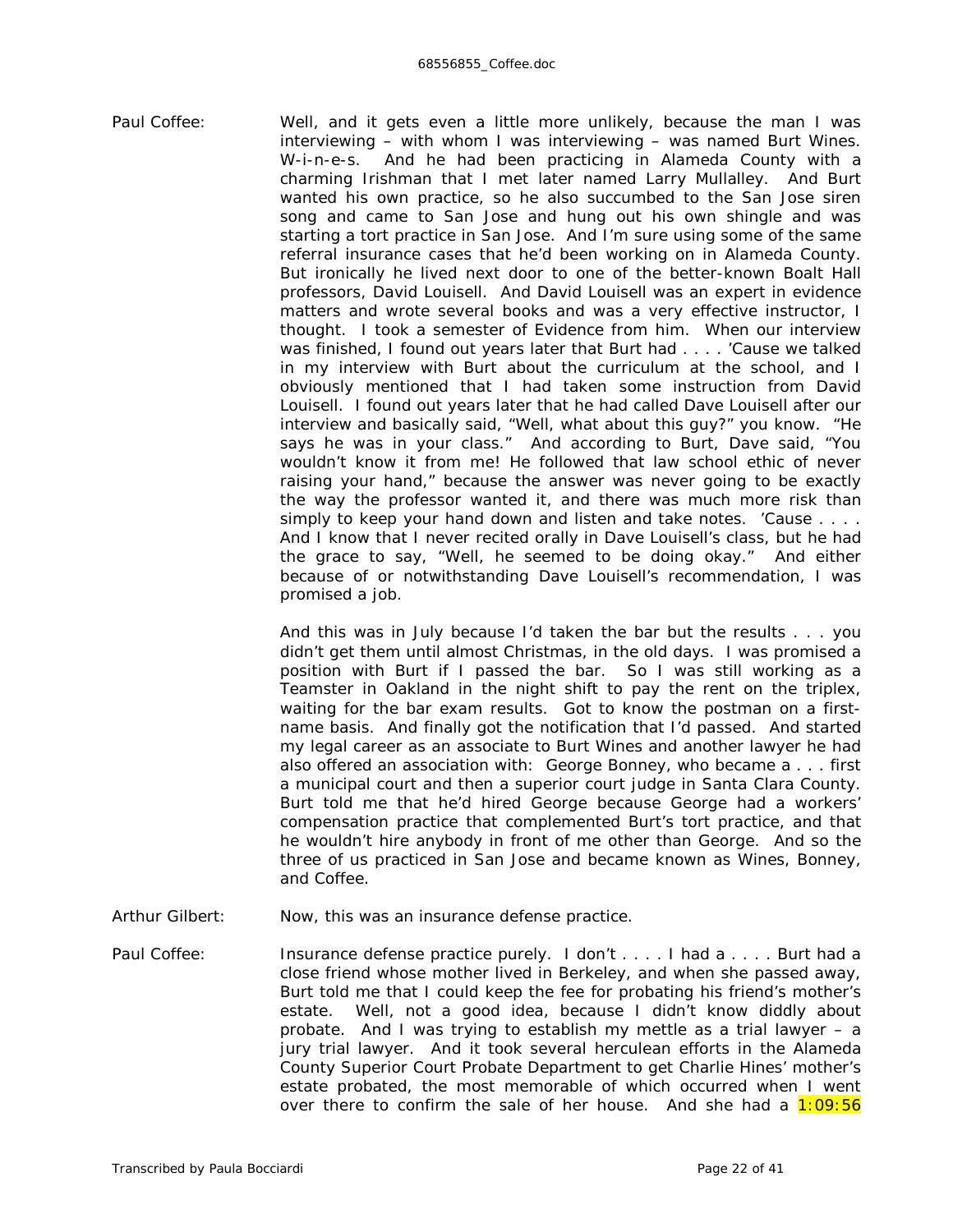charming little house in a charming little street in Berkeley that her neighbors had been lusting after for *years*. And of course as soon as she died, *everybody* wanted to buy that house. And so I stand up to announce the sale of . . . by virtue of the realtor with whom I'd been working, and it seemed to me that everybody in the courtroom had a competing bid. And I was like a deer in the headlights. I didn't know . .

Arthur Gilbert: *[coughs]* Excuse me.

.

Paul Coffee: . . . . . the procedure; I wasn't . . . I didn't take enough notes to see who had a better bid. Pretty soon the bids got so competitive that the realtors were discounting their commissions by a percentage point at first and then two percentage. And it was a mess. And so I tell that story only to reinforce the fact that I was going to be a trial lawyer. I was not going to be a general practitioner or a probate lawyer.

- Arthur Gilbert: But . . . .
- Paul Coffee: That was the kind of law that Burt knew about and helped teach me. And it made my . . . it also formulated my thoughts about the judicial branch of our profession. Jury trial lawyers are seldom really enamored of judges. The jury trial lawyer seeks an impartial referee, basically, who will keep his nose out of the trial lawyer's lawsuit. And the extent to which the judge starts to play a role, he loses a lot of acceptance by the trial lawyer. So that's the belief system in which I was trained as I started my trial lawyer activities. And in those days – in the . . . these are the early 60s in Santa Clara County – maybe there were about a dozen departments of the superior court then, and three or four strategically located municipal courts: one in Santa Clara, one in Palo Alto, one in San Jose. And you could go try a jury case every *month* if you wanted. It was a *marvelous* training environment. I think in the mid-60s, a trial a month was pretty average. And you found out . . . . Some of those were in the municipal court, but a municipal court jury trial is the same as a superior court jury trial, only quicker! And Willie Brown hadn't passed the Discovery Act yet, so we didn't have a bunch of depositions, we didn't have a bunch of requests for admission and answers and all of the oppressive paperwork that now surrounds trials.
- Arthur Gilbert: For purposes of viewers who might be viewing this video in decades to come, Willie Brown was the very irrepressive Speaker of the Assembly.
- Paul Coffee: Yes.
- Arthur Gilbert: And . . . .
- Paul Coffee: The Ayatollah of the Assembly. *[laughs]*
- Arthur Gilbert: Yes. He was pretty well known, and a very powerful figure in the state of California. And so this interview is taking place in 2013 – May of 2013 – and the courts are in a different position than they were then.
- Paul Coffee: 0h . . . . 1:14:18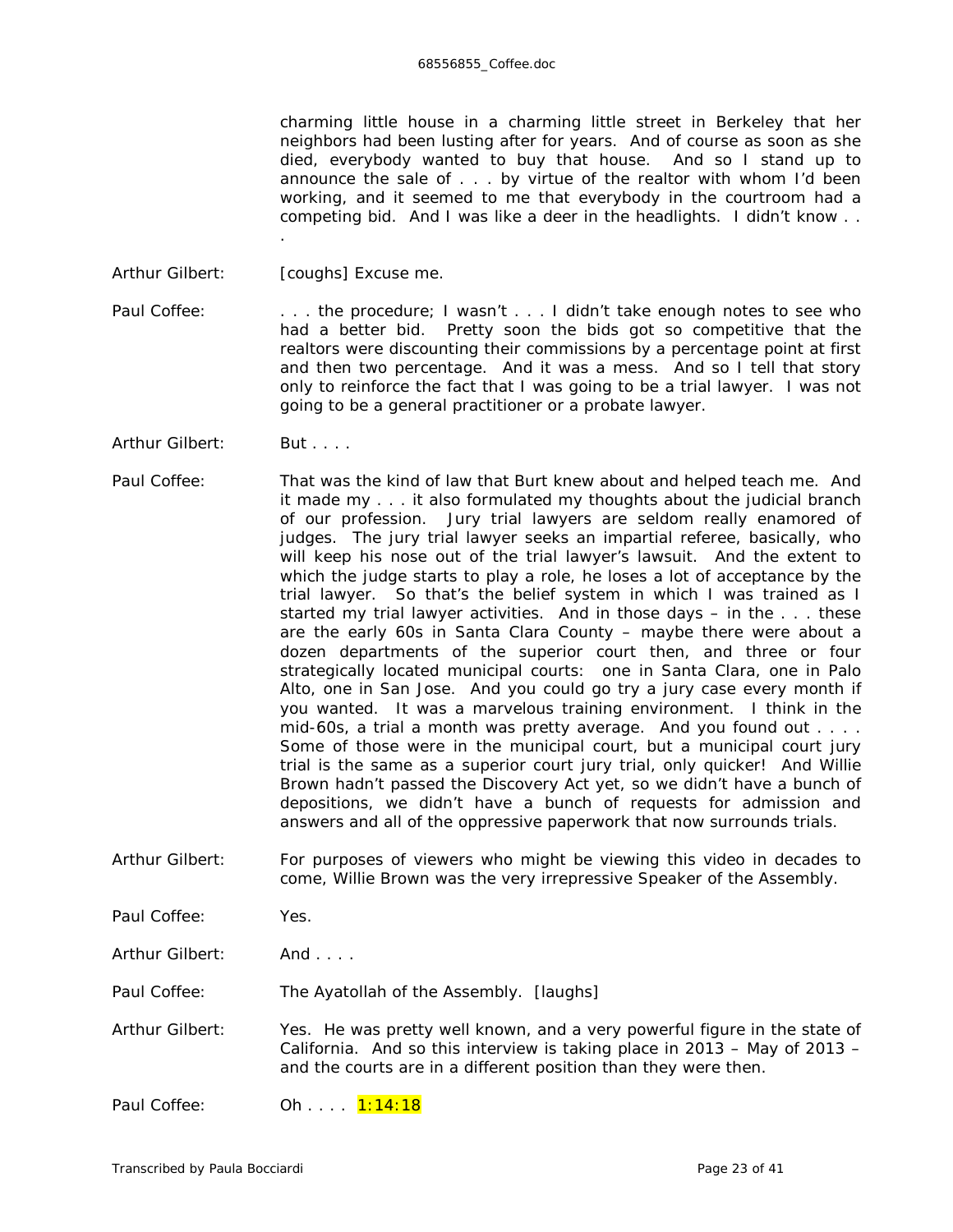- Arthur Gilbert: Now you're lucky to *get* to trial on *any* case!
- Paul Coffee: And in fact the very phenomenon that you describe was instrumental in my eventual decision to seek a judicial appointment, because the last two years that I described myself as a jury trial lawyer, I tried one case each *year* – not once a month. I needed a doc cart to get my file *to* court because of all of the paraphernalia that was generated by the *filing* of the lawsuit. And I thought, "I can't get to court any more in an acceptable frequency as a lawyer. As a judge you go to court every *day*. Why not think about that?"
- Arthur Gilbert: Now, when you . . . . Did you practice law . . . . Did you stay in San Jose, or did you . . . .
- Paul Coffee: Stayed in San Jose from 1962 to 1975.
- Arthur Gilbert: Okay.
- Paul Coffee: At which time there were a dozen superior court departments in . . . when I started, and over 30 when I left in 1975. San Jose just exploded. The . . . . It wasn't Silicon Valley, but there was an immense growth in the population, in agriculture, in industry, everything. And the courts reflected that, and there were more and more courts, more and more judges. I stayed in the same practice that I started in 1962, and left there in 1975 to go to San Luis Obispo to find a judicial and legal and personal environment that was a little closer to what I'd grown up with over in Madera than San Jose had become.
- Arthur Gilbert: So you were motivated to move by a desire for a smaller community,  $\ldots$
- Paul Coffee: Yeah.
- Arthur Gilbert: . . . . . a more close-knit community.
- Paul Coffee: Yeah. It just . . . . San Jose was just out of control, I thought. I had some personal changes that also made the move make some sense. At the time I moved to San Luis Obispo, PG&E was putting what they had hoped were the finishing touches on their first nuclear power plant at Diablo Canyon, which is in San Luis Obispo County, on the coast about seven or eight miles from San Luis Obispo's city limits. And the firm with which I associated represented – or had all the business from – the liability and workers' compensation insurance company that insured every contractor on the Diablo Canyon premises. And so there was a lot of business – a lot of accidents, unfortunately. And I used that as the nut of the business when I opened the branch office for the law firm that was then called Hoge Fenton Jones & Appel.
- Arthur Gilbert: So that was . . . . So you weren't starting from scratch.

Paul Coffee: No, no.

Arthur Gilbert: You had a . . . . 1:18:35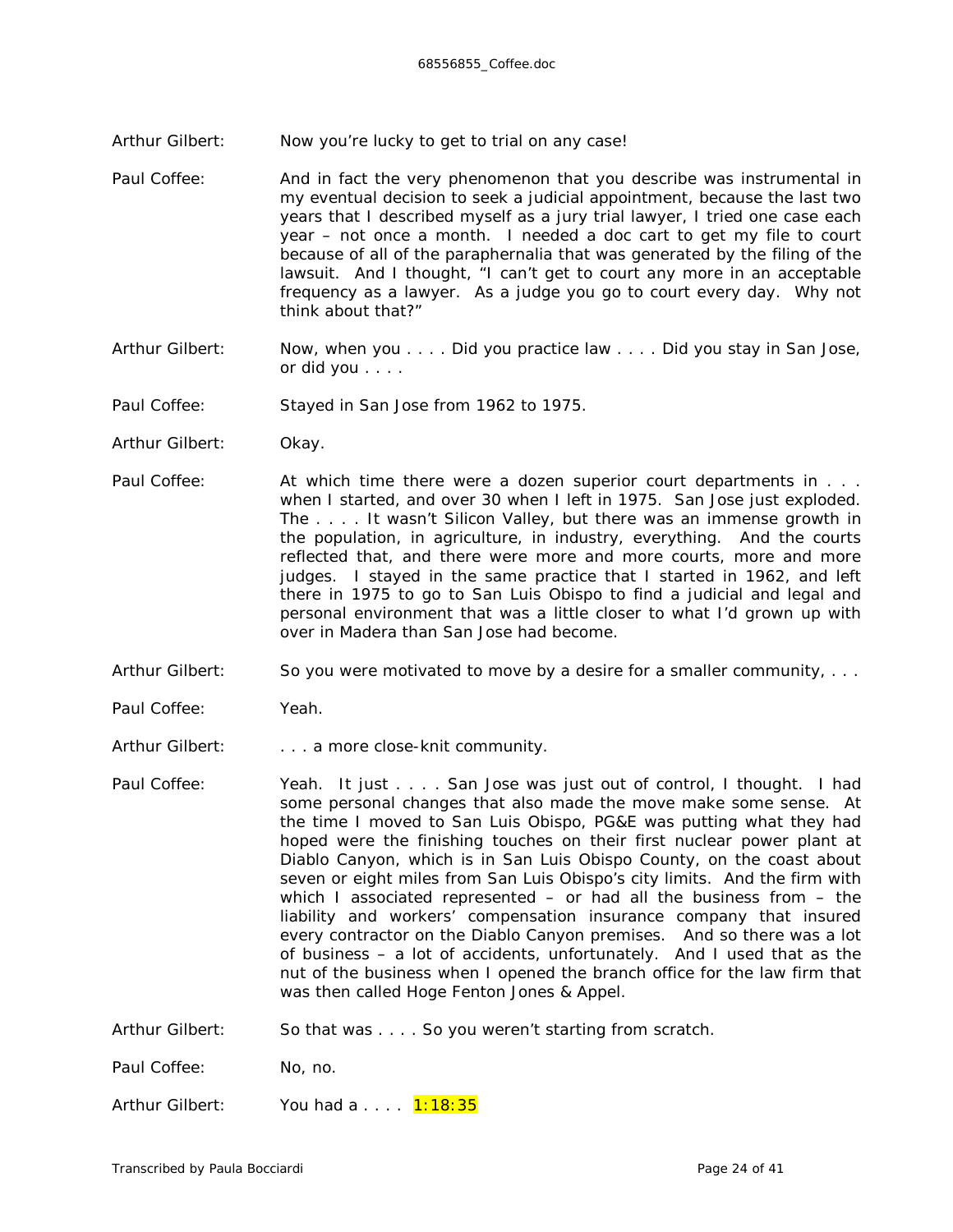Paul Coffee: I had a 240Z full of files.

Arthur Gilbert: Yeah. Terrific. So you moved up there to San Luis Obispo and practiced there.

- Paul Coffee: I practiced there.
- Arthur Gilbert: A similar practice.
- Paul Coffee: Similar practice. I stayed there until I went on the bench in 1992.
- Arthur Gilbert: And what prompted the move from successful practice as a trial lawyer to the bench?
- Paul Coffee: Interesting. I had grown up with this judicial philosophy that looked somewhat askance at judges because they were competing for the attention of the jury. And that was *my* jury – that wasn't the *judge's* jury. And yet in a smaller community I came to know the judges who were on the bench then. There were . . . . It increased from two to five in the period of time we're talking of: '75 to '92. I got to know the judges on a personal basis as well as professional, and found that they weren't really the enemy that they'd been made out to be!
- Arthur Gilbert: They weren't so bad after all.
- Paul Coffee: They weren't so bad after all. And I . . . . That, and the frustration of . . . with the economics of a defense practice . . . . Insurance companies are not only very careful about spending funds to satisfy claims against them – against their insureds – they're also very niggardly with their lawyers. The hourly rate that we were charging during the entire time I practiced insurance defense law – both in San Jose and San Luis Obispo – was hundreds of dollars less than general practitioners were charging *their* clients. And they did that simply by spreading the business out. And they'd say, "Well, if you don't want to work for 25 bucks an hour, I know a lawyer down the street who will." And so there went the business. So they also became more sharp-eyed, if that's the right word, about the contents of the bill. They were hiring people to review the bills that I sent to them – to the insurance companies – and making sure there wasn't any fluff in there. That a telephone conversation *was* .1 and not .5 tenths of an hour. Everything was in tenths of an hour. The thing that bothered me was that they were compensating the people who were reviewing my bills on the basis of a percentage of the amount that they found was fluff in the bill. And I thought perhaps there was a little conflict there.
- Arthur Gilbert: Yeah.
- Paul Coffee: But the frustration between the unavailability of trials which is the part of the practice of law that I enjoyed the most by a long shot – and the economics of the practice, and really the realization that the judge *had* a job and that most of them did it well and that it would be interesting and rewarding to do it.  $1:22:40$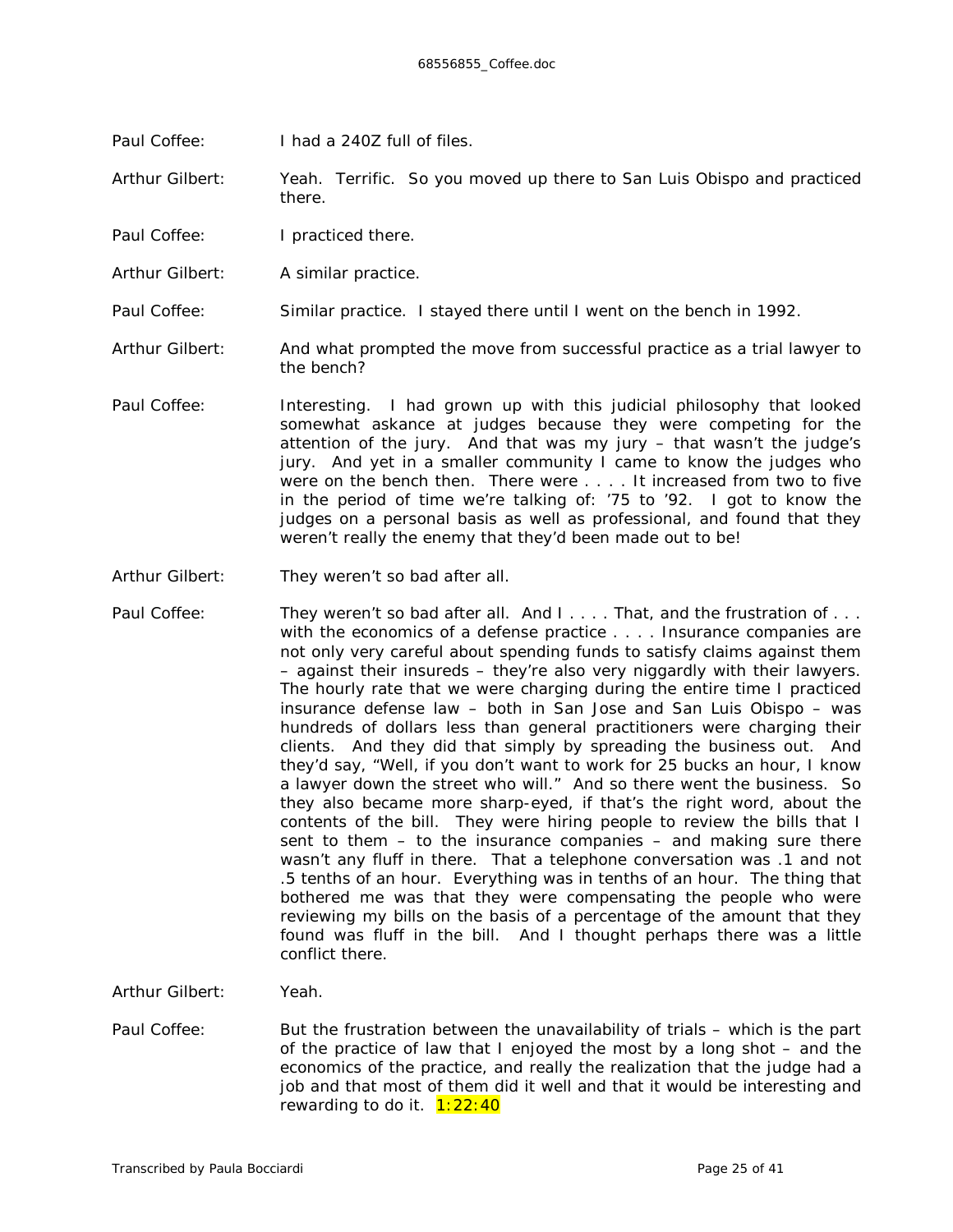| Arthur Gilbert: | So you $\ldots$ .                                                                                                                                                                                                                                                                                                                                                |  |  |  |
|-----------------|------------------------------------------------------------------------------------------------------------------------------------------------------------------------------------------------------------------------------------------------------------------------------------------------------------------------------------------------------------------|--|--|--|
| Paul Coffee:    | So it was a real metamorphosis for me.                                                                                                                                                                                                                                                                                                                           |  |  |  |
| Arthur Gilbert: | So you applied for a judgeship.                                                                                                                                                                                                                                                                                                                                  |  |  |  |
| Paul Coffee:    | I applied for a judgeship.                                                                                                                                                                                                                                                                                                                                       |  |  |  |
| Arthur Gilbert: | And lightning struck, and you were appointed.                                                                                                                                                                                                                                                                                                                    |  |  |  |
| Paul Coffee:    | Charles Poochigian was the appointments secretary at the time, and                                                                                                                                                                                                                                                                                               |  |  |  |
| Arthur Gilbert: | And he's now sitting on the Court of Appeal!                                                                                                                                                                                                                                                                                                                     |  |  |  |
| Paul Coffee:    | he's now on the Court of Appeal in Fresno.                                                                                                                                                                                                                                                                                                                       |  |  |  |
| Arthur Gilbert: | I met him recently. Very charming guy. Very nice guy.                                                                                                                                                                                                                                                                                                            |  |  |  |
| Paul Coffee:    | Did he do any bird whistles for you? He                                                                                                                                                                                                                                                                                                                          |  |  |  |
| Arthur Gilbert: | No, but he sang some songs while I played the piano for him, so $\dots$                                                                                                                                                                                                                                                                                          |  |  |  |
| Paul Coffee:    | [laughs] Good.                                                                                                                                                                                                                                                                                                                                                   |  |  |  |
| Arthur Gilbert: | And so you were appointed by $-$ who was the Governor that $\dots$ .                                                                                                                                                                                                                                                                                             |  |  |  |
| Paul Coffee:    | Pete Wilson.                                                                                                                                                                                                                                                                                                                                                     |  |  |  |
| Arthur Gilbert: | Pete Wilson.                                                                                                                                                                                                                                                                                                                                                     |  |  |  |
| Paul Coffee:    | And like the newscasters on NPR always do their disclaimer about all of<br>the corporate money that funds PBS when they do the news, Pete Wilson<br>was a member of the class of 1962 at Boalt Hall!                                                                                                                                                             |  |  |  |
| Arthur Gilbert: | I remember him there, yes, even though I was a year behind him.                                                                                                                                                                                                                                                                                                  |  |  |  |
| Paul Coffee:    | Right. He was a He was not in our                                                                                                                                                                                                                                                                                                                                |  |  |  |
| Arthur Gilbert: | Study group.                                                                                                                                                                                                                                                                                                                                                     |  |  |  |
| Paul Coffee:    | seminar group, in our study group. And I had little contact with him.<br>He was a good friend of several of the members of our Sunday afternoon<br>seminars, but                                                                                                                                                                                                 |  |  |  |
| Arthur Gilbert: | I think the viewers would be interested to know that when Pete Wilson<br>was in at Boalt Hall, his girlfriend at that time was Kathryn<br>Werdegar, who was number one in the class. And he appointed her to<br>the California Supreme Court - first to the Court of Appeal, and then to<br>the California Supreme Court. She's one of the most able and capable |  |  |  |

persons sitting on that court, in my view, and a lot of other people feel that way. And he's  $\dots$  he acknowledged when he appointed her  $1:24:40$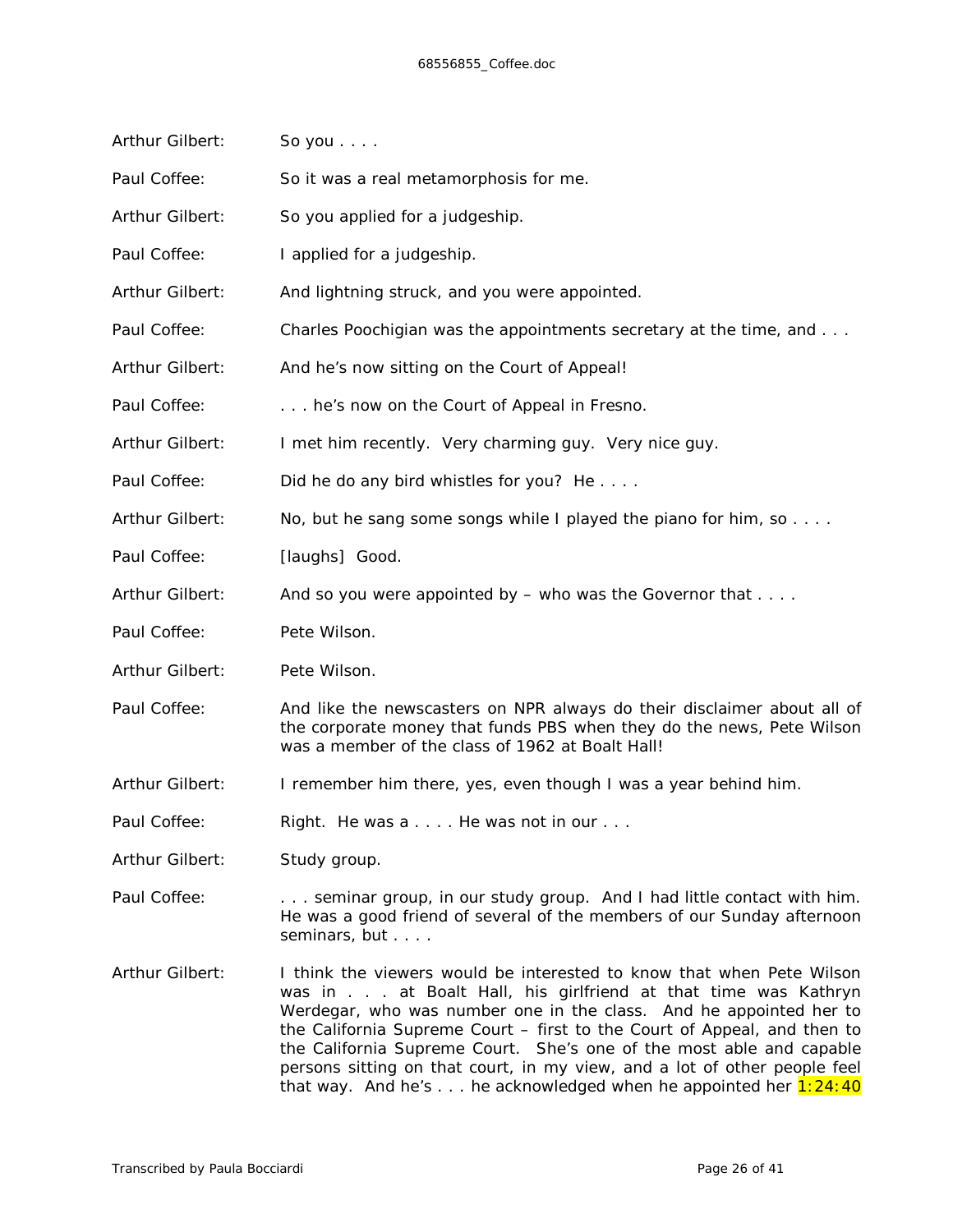that . . . . He said, "She got me through the bar." She . . . . So he made . . . . So in addition to you, he made some *very* good appointments.

- Paul Coffee: She was one of either three or four women in my entire . . .
- Arthur Gilbert: Yes.
- Paul Coffee: . . . . . law school class . . .
- Arthur Gilbert: That's right. Yes.

Paul Coffee: . . . . . of . . . . We were . . . . It seemed to me we started with about just under 300 and graduated in it a little over 150, and only one of whom, I think – I can't remember whether Joanne Garvey was in my class or one side or the other – but there just  $\dots$  there was no female population  $\dots$ 

- Arthur Gilbert: No.
- Paul Coffee: ... at ...
- Arthur Gilbert: That's right.
- Paul Coffee: . . . . . . in the law schools in those days.
- Arthur Gilbert: There were very few . . . . There were a few women in my class, too.
- Paul Coffee: Yeah. So here you are now. You've got your appointment to the superior court. Incidentally, just backing up a little, you were quite active in ABOTA, were you not? The American Board of Trial Advocates? Or was that later?
- Paul Coffee: That was later. What I did when . . . in order not to be isolated in San Luis Obispo, which . . . . At that time the airport didn't have an approved approach for bad weather landings, and so in order to make sure that you were at your appointed position, you had to go there the night before. So that was one of the logistic reasons to establish a branch of the law firm that I was associated with in San Luis, as well as its proximity to the place that was generating all the business, Diablo Canyon. But now I forgot your question.
- Arthur Gilbert: Oh, I was talking about ABOTA.
- Paul Coffee: Oh!
- Arthur Gilbert: Yeah.
- Paul Coffee: And I was going to respond that it was later in my San Luis Obispo practice that I became active in ABOTA because ABOTA, unlike all the other lawyer ego societies, you have to . . . there are some performance requirements . . .
- Arthur Gilbert: Yes. 1:27:13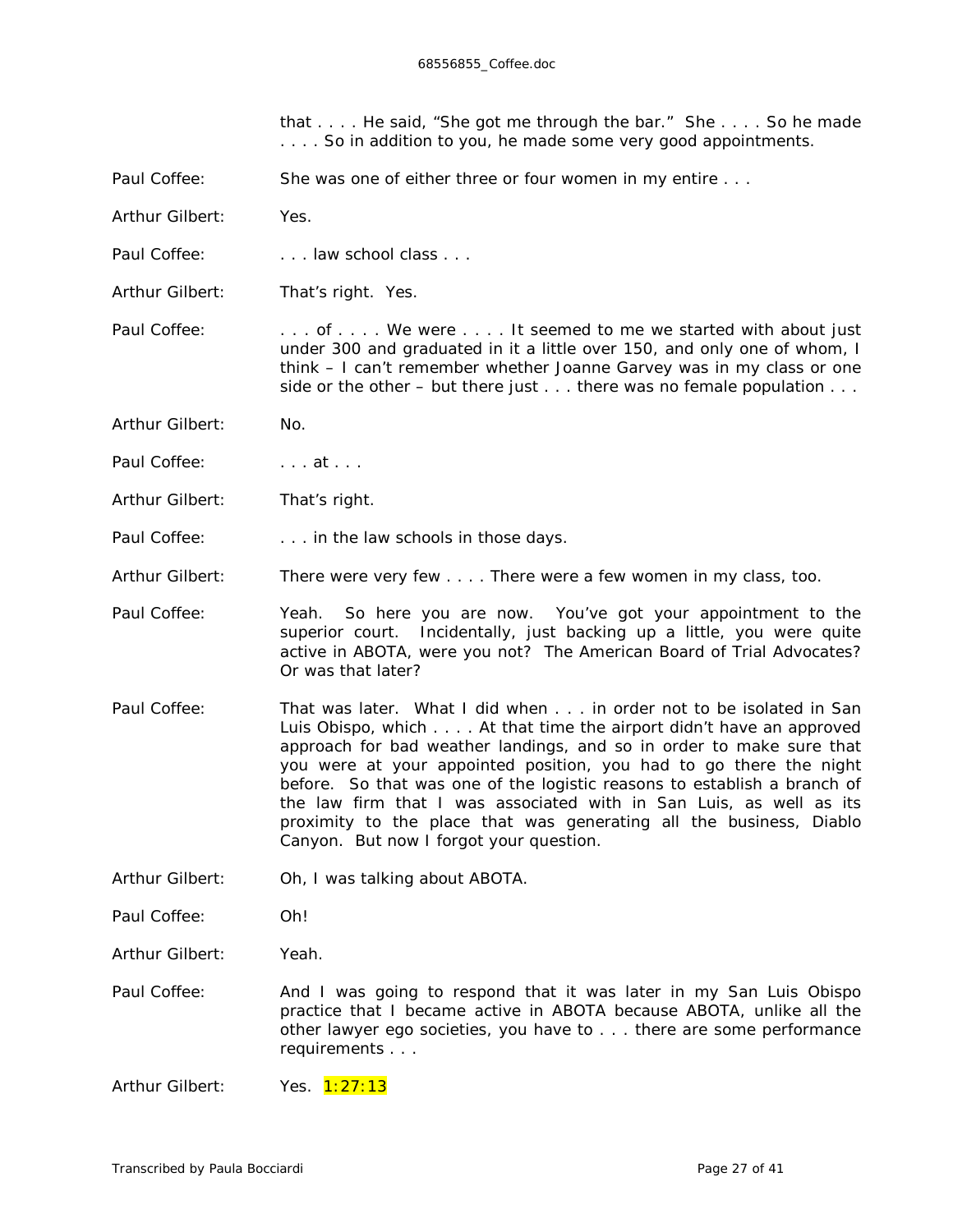Paul Coffee: . . . to get *into* ABOTA.

Arthur Gilbert: Right.

Paul Coffee: And . . . .

Arthur Gilbert: So we know what we're talking . . . so people know what we're talking about, what does ABOTA stand for? I mentioned it.

Paul Coffee: American Board of Trial Advocates.

Arthur Gilbert: Right. And you had to try a number of cases and be voted in, did you not?

- Paul Coffee: That's right. And I'm not sure that . . . . I probably had the necessary requirements when I moved to San Luis Obispo, but I was much more involved in the Northern California Association of Defense Counsel, which was an organization then based in San Francisco that included defense lawyers from northern California and Nevada. And I got involved in the leadership of the Association of Defense Counsel of Northern California, found it really helpful to stay abreast of what was happening in the practice of law in our field as well as maintaining good personal contacts with other defense lawyers through the state. And then after I had been in San Luis a few years, one of the tort lawyers in ABOTA came to me and said, "If we make you the secretary-treasurer, will you show up with the books? I . . . . We can't get the treasurer to come to the meetings." And I said, "Okay." *[laughs]* So that's how I got to be the treasurer, and ultimately president, and the leadership position in ABOTA.
- Arthur Gilbert: Well, you always had a . . . from high school on, you've just had . . . you're a natural-born leader, I think.
- Paul Coffee: Yeah, but . . . .

Arthur Gilbert: So....

Paul Coffee: Somebody's . . . . Clay Hall, a partner in the San Luis Obispo firm, has always accused me of not wanting to be a member of any organization unless I could be president.

Arthur Gilbert: Yes.

- Paul Coffee: So he's partially correct.
- Arthur Gilbert: So you . . . so now you're on the superior court.

Paul Coffee: Right.

- Arthur Gilbert: Tell us a little bit about your experiences there and ...
- Paul Coffee: That was five years which were just great, because in '92 I was tasked with establishing, in San Luis Obispo County, "Fast Track." And for viewers, this was the response to the sluggish performance of  $1:29:50$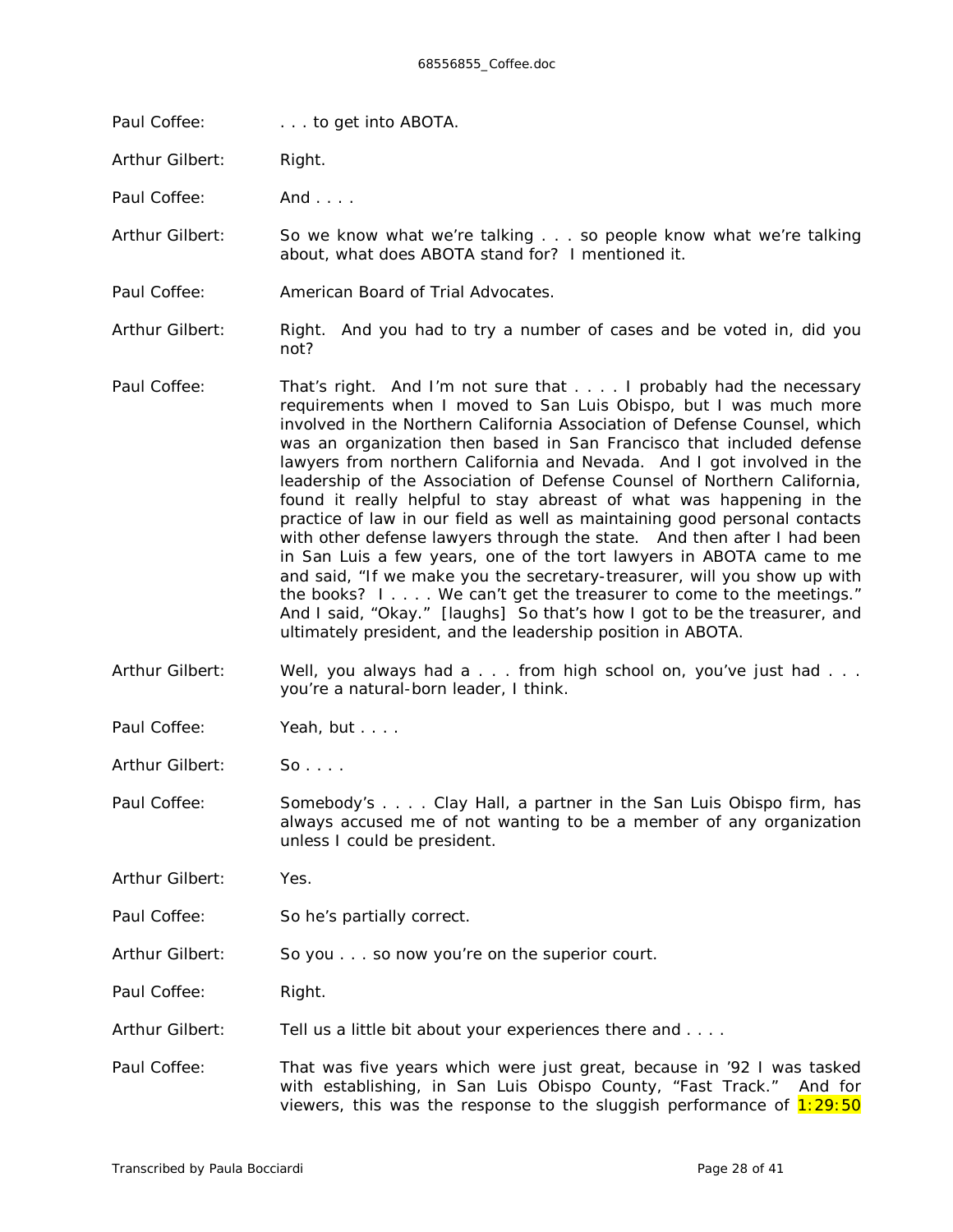the judicial system in getting cases to trial. And at that time, in '92, if you were in Los Angeles and you had a tort case that you wanted to go to trial before a jury, you waited five years. And at the end of five years they gave you a little beeper that you carried around on your belt, and you went about your practice until the beeper went off and they said, "Okay, now we have a place for your jury trial. You've got four hours to get started." And it was the same in other metropolitan counties, and there was . . . there were backlogs in most civil departments of the superior court. And the response was a system in which you had a year to get your act together and tell the court that you're ready to go to trial. There were some other requirements. But this kind of stunned the lawyers and the judges, and nobody wanted to have anything to do with it. And I took it over and started it in San Luis and got the waiting time down; it was in acceptable limits. Wasn't quite a year. But I was dealing with litigation with which I was familiar. It was all civil. It was with lawyers who I knew. It was with court personnel with whom I'd worked as a lawyer. And I just . . . I really enjoyed the administrative part of the job. I wished that there were more trials over which to preside, because I found that presiding over a well-tried civil jury case is the height of judicial pleasure.

- Arthur Gilbert: Yeah. I think all of our colleagues . . .
- Paul Coffee: Yeah.
- Arthur Gilbert: . . . . would say this. I certainly share that view, and all our colleagues do. You have good lawyers and they try the case, ...
- Paul Coffee: Yes.
- Arthur Gilbert: . . . . . it's a pleasure, isn't it?
- Paul Coffee: Yeah.
- Arthur Gilbert: Yeah.
- Paul Coffee: We . . . . And as the fast-track supervising judge, I got to pick out which cases were going to come to my court, and if they didn't settle we tried 'em. And I had a very good experience there. And I would have stayed but for the revelation of Division Six.
- Arthur Gilbert: So Division Six was created. And we would visit San Luis Obispo on a yearly basis.
- Paul Coffee: Yes.
- Arthur Gilbert: And I think we met then.
- Paul Coffee: We met then.
- Arthur Gilbert: And we would come up and hold our hearings once a year and have ... and meet with the bar and the judges.  $1:33:01$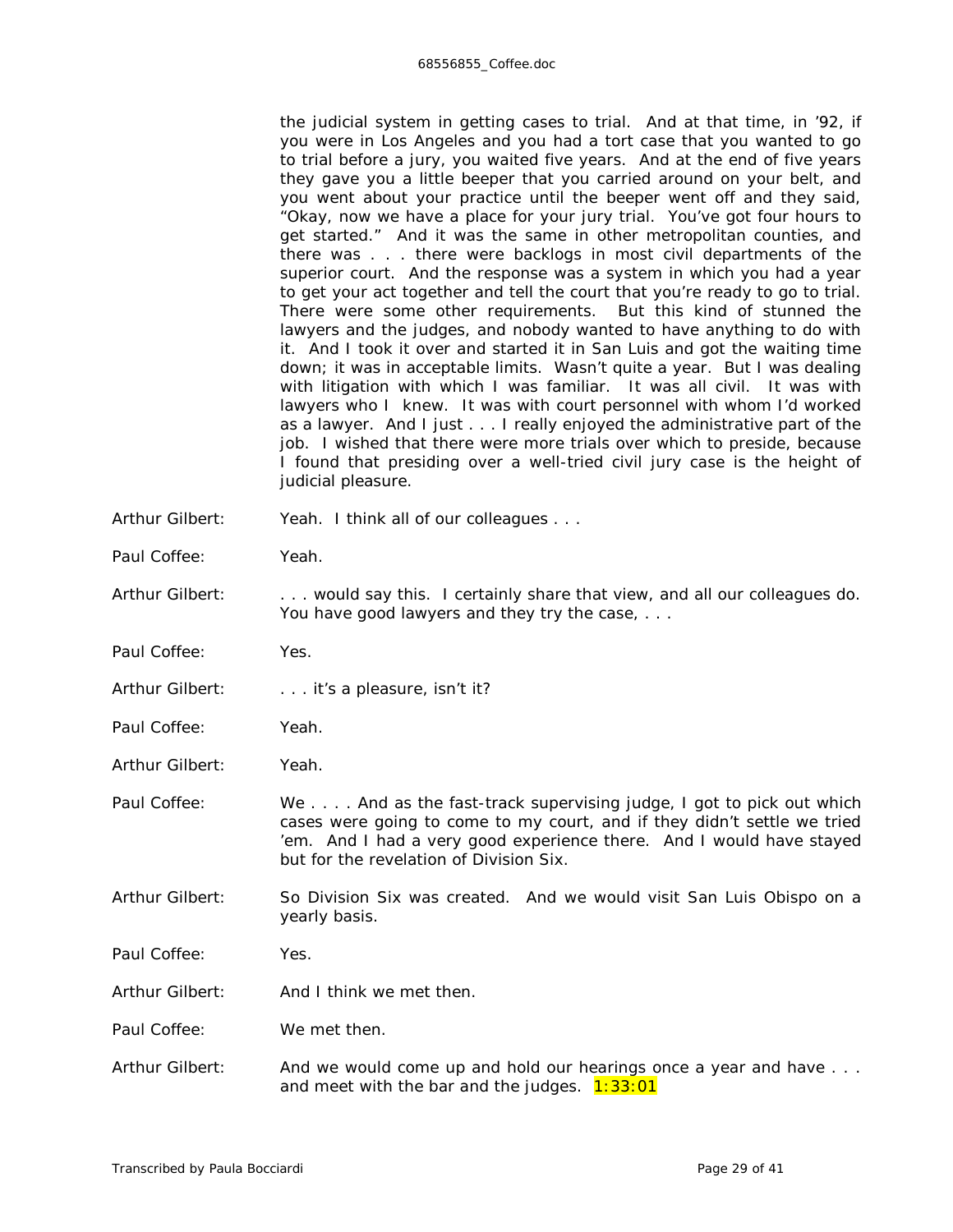- Paul Coffee: Right. And neither as a lawyer in San Jose and San Luis Obispo as a tort lawyer, nor anything else, made me really appreciate the appellate process. I did one appeal in the time that I practiced with Burt in San Jose. It was a . . . in the olden days and it was a blood transfusion case, as I remember, against Alexian Brothers Hospital. But as a jury trial lawyer, you don't have a practice that gets you to the appellate court very often. Your cases are tried by juries and the decisions are made based upon the facts, and the appellate court does not change facts. So I was not an appellate . . . I was not appellate court oriented. What I did find was that when you came up as a court in Division Six to the Madonna Inn one year, I looked around and I looked at your presiding judge and I thought, "Is that Peter Stone?"
- Arthur Gilbert: No, that was Steve Stone's . . . .
- Paul Coffee: Identical twin brother!
- Arthur Gilbert: Absolutely.
- Paul Coffee: Who I knew pretty well from Santa Clara County. He'd been the City Attorney in Palo Alto – the county next door. And we'd actually had some social traffic together. And I thought, "Did somebody not tell me that he'd become an appellate court justice from a different county?" And that's how I found out that Peter Stone had an identical twin brother, Steven. And so did Steven. So I became much better aware of who you were when you had an open house in this building on its completion in . . . '94?
- Arthur Gilbert: Who remembers? I'm trying to remember now. I remember that we had a big open house when we . . .
- Paul Coffee: Yeah.
- Arthur Gilbert: . . . . built this.
- Paul Coffee: It was probably '95?
- Arthur Gilbert: Yeah, something like that.
- Paul Coffee: Something like that?
- Arthur Gilbert: Yeah, '95, '96.
- Paul Coffee: I came down, had a wonderful time at your party, and met everybody. And I thought, "Wow! *This* would be fun!" *[laughs]*
- Arthur Gilbert: And in fact we invited you to be a . . . to pro tem.
- Paul Coffee: Yeah.
- Arthur Gilbert: To sit with us by assignment.  $1:36:12$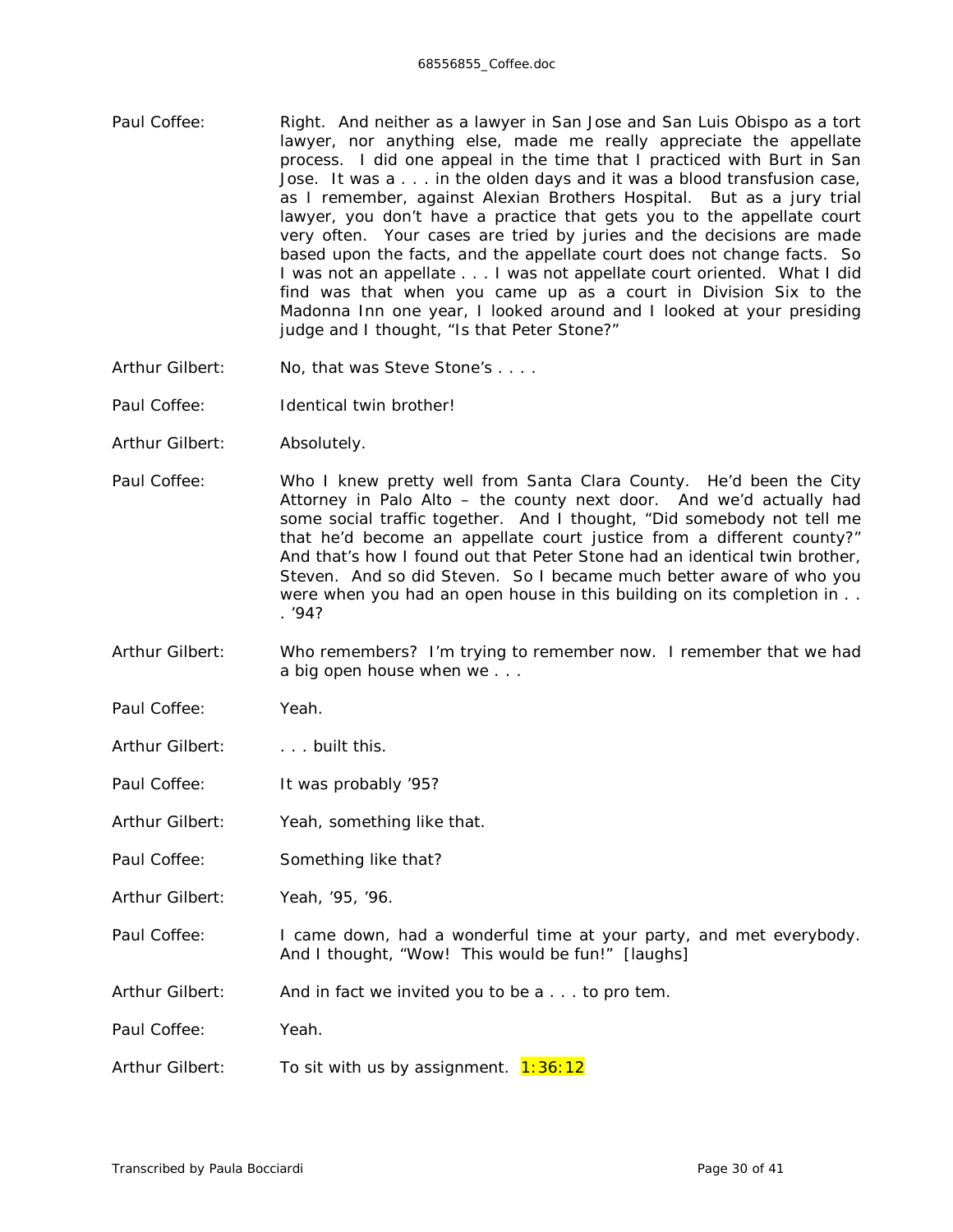- Paul Coffee: And Steve said, "Do you think you can wangle a temporary assignment?" And I did for 30 days. Wanted 60, but I'll take 30! And had a delightful time.
- Arthur Gilbert: We gave you . . . . I remember *[laughing]* you made a joke. We were giving you a lot of CEQA cases, weren't we?
- Paul Coffee: Yes.
- Arthur Gilbert: That was the Environmental Impact Report cases.
- Paul Coffee: That was the Ahmanson Ranch case.
- Arthur Gilbert: Yes. That was a big case no one wanted to do. We figured "give it to the new guy."
- Paul Coffee: Yeah. Which I did in that period of time, and it spun out into nine other.
- Arthur Gilbert: That's right.
- Paul Coffee: . . . . . related cases that I handled on a pro tem basis when I . . . after I went back to . . .
- Arthur Gilbert: And . . . .
- Paul Coffee: . . . . . . . San Luis Obispo.

. .

- Arthur Gilbert: And CEQA stood for what? The California Environmental Quality Act.
- Paul Coffee: Environmental Quality Act. Yes.
- Arthur Gilbert: And this is . . . we're in 2013 and there's talk about making a number of amendments to that act. And so who knows whether it'll be around. It depends who's going to be watching this video at what time.
- Paul Coffee: That's true.
- Arthur Gilbert: But those were very, kind of, involved cases that necessitated looking through a rather formidable administrative record. And so it was a lot of work.
- Paul Coffee: Lots of work. It taught me . . . . One of the first lessons I learned about the appellate practice was the variety of matters over which the appellate court has jurisdiction. We do workers' compensation reviews, we do the CEQA cases, we do all of the . . . . There are a surprising number of domestic matters that survive the trial and become appellate matters. There are relatively few tort cases, but some. But I was really astounded at the variety of matters over which we preside in the civil arena. And of course, never having had a criminal assignment in the trial court, I found that 60 percent of my workload as an appellate court justice was criminal cases! 1:38:54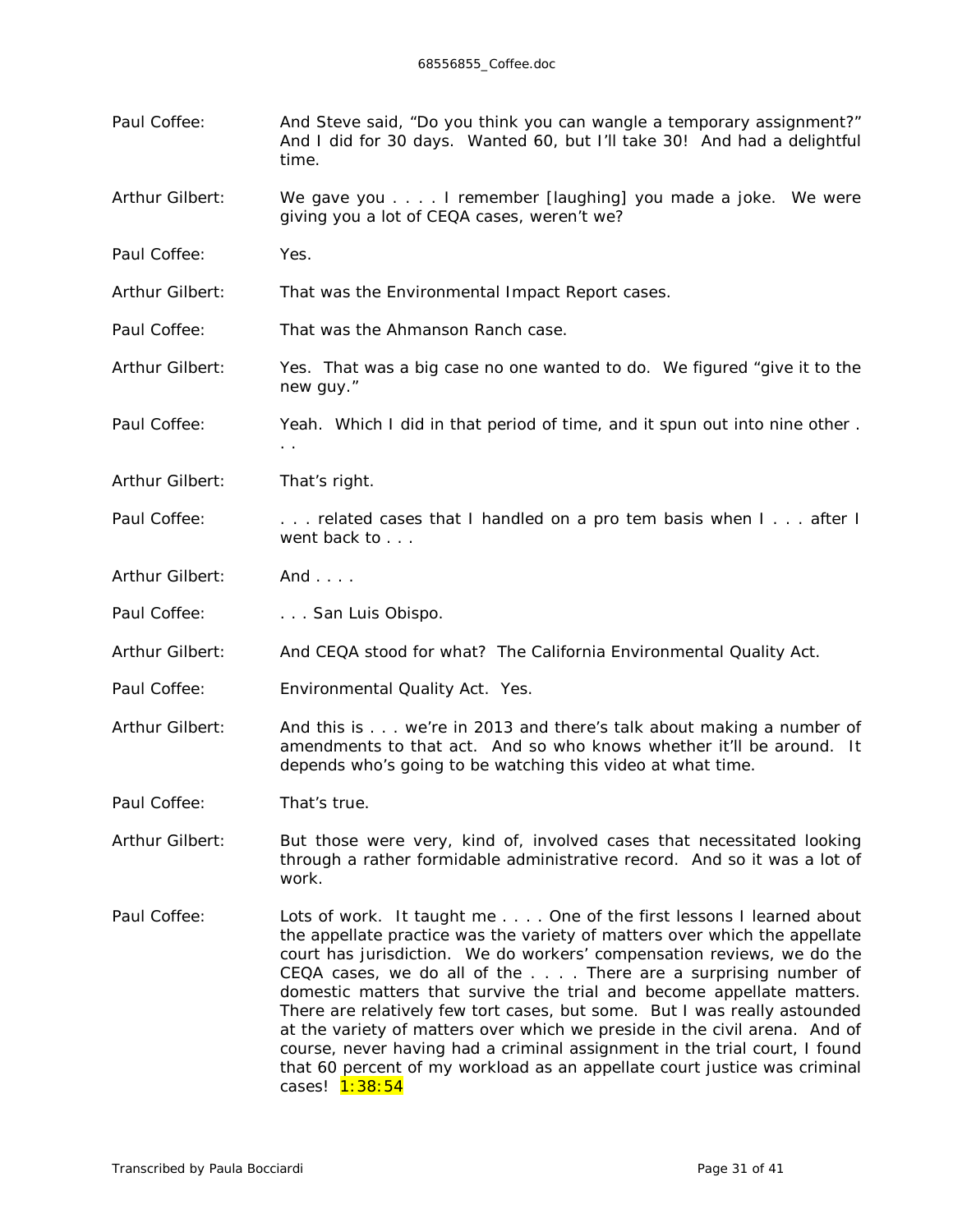- Arthur Gilbert: It's on-the-job training, isn't it?
- Paul Coffee: Right. With which I got innumerable inestimable assistance from research attorneys that I hired, with the assistance of Steve Stone. After I was appointed, Steve was kind enough to sit with me and interview for research attorneys, because my position at that time was . . . as the fourth member of the court, there had been no fourth member before me . . . .
- Arthur Gilbert: Yes, this was a three-judge court prior . . . .
- Paul Coffee: This was a three-judge court.
- Arthur Gilbert: And the Legislature had created a new position . . .
- Paul Coffee: Right.
- Arthur Gilbert: . . . . for our court, so we were like all the other divisions in the Second District. Division Seven, I think, was also a three- . . .
- Paul Coffee: Right.
- Arthur Gilbert: . . . . judge court. And we got a fourth justice, and frankly I'll tell you we were hoping it would *be* you. We knew you and there was a real great comfort level there, and so we were lucky. . . . We all lucked out, didn't we?
- Paul Coffee: Yeah. Jack O'Connell carried that legislation.
- Arthur Gilbert: Yes. He was . . . .
- Paul Coffee: His office was then right down the street from where we're sitting now.
- Arthur Gilbert: He was a . . . . Was he assemblyman . . .
- Paul Coffee: Yeah.
- Arthur Gilbert: . . . . . or state . . . ? Assemblyman, then.
- Paul Coffee: He was in the Assembly.
- Arthur Gilbert: Then he became the Department of . . . . He became the Education . . . .
- Paul Coffee: Right. I don't know . . . .
- Arthur Gilbert: I forget the exact title. Not Secretary of Education, but Education something. Suddenly it escapes me. And he created . . . he helped put that legislation . . .

Paul Coffee: Yeah.

Arthur Gilbert:  $\ldots$  . . through, and you were appointed.  $1:40:41$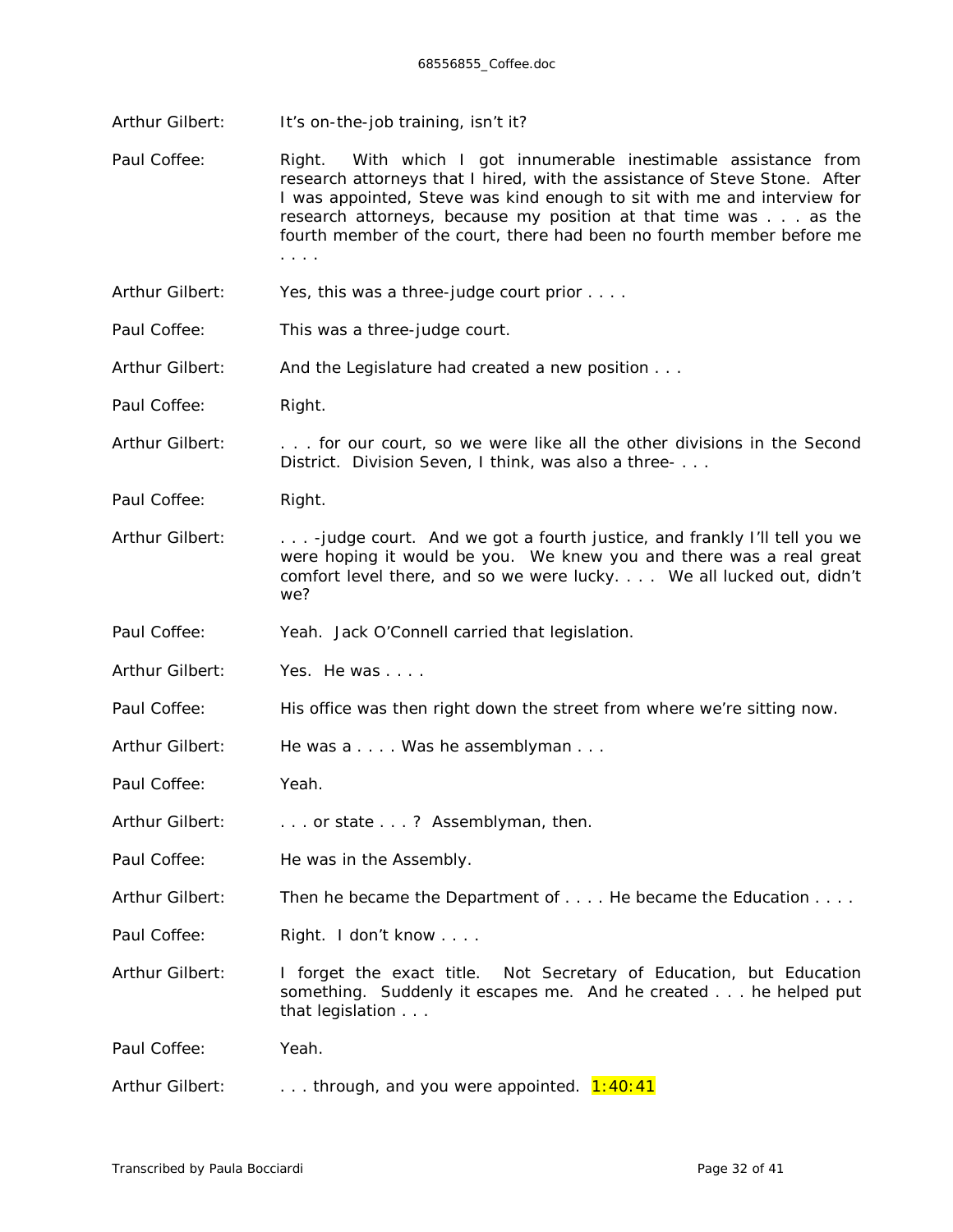Paul Coffee: And happily you did not welcome me with a huge stack *[laughs]* of files that nobody wanted to handle. I got my own workload and attacked it with the assistance of two research attorneys who survived the interview process with Steve and I – one of whom is still employed as a research attorney in the First District in San Francisco. But she came to us with a history of criminal appeal . . . appellate work with the California Appellate Project. And I thought, "What better assistance could I have?" And . . . . Because that was . . . . Some of the sentencing issues that we have to address are daunting, and it just keeps getting worse. Arthur Gilbert: It gets worse with that sentencing morass that . . . of legislation we have. Paul Coffee: Yeah. Arthur Gilbert: And it keeps changing, doesn't it? So what year was it that you came to sit with us? Paul Coffee: '97. Arthur Gilbert: That was '97. And tell us a little bit how you felt being on the Court of Appeal – how we operated and what your view of the system has been. Paul Coffee: Well, what . . . . I want to say something about the effect that the courtwide meetings in Los Angeles have on me. Arthur Gilbert: Okay. We have court-wide meetings with the other divisions . . . Paul Coffee: Yes. Arthur Gilbert: . . . . . every several months or so. Paul Coffee: And we meet in the L. Thaxton Hanson Memorial Conference Room. Arthur Gilbert: Yes, down south in Los Angeles. Paul Coffee: In Los Angeles on 300 South Spring Street in a majestic room containing four huge tables put together to make an area that's almost as large as the landing surface on an aircraft carrier. Arthur Gilbert: *[laughs]* Paul Coffee: And surrounded by various pieces of art *[laughs]* about which occasionally there has been controversy. Arthur Gilbert: One of the controversial pieces has been removed. Paul Coffee: Yes. And it now resides with Mrs. Hanson? Or do we know . . . . Arthur Gilbert: I think so. Paul Coffee: Okay. 1:43:31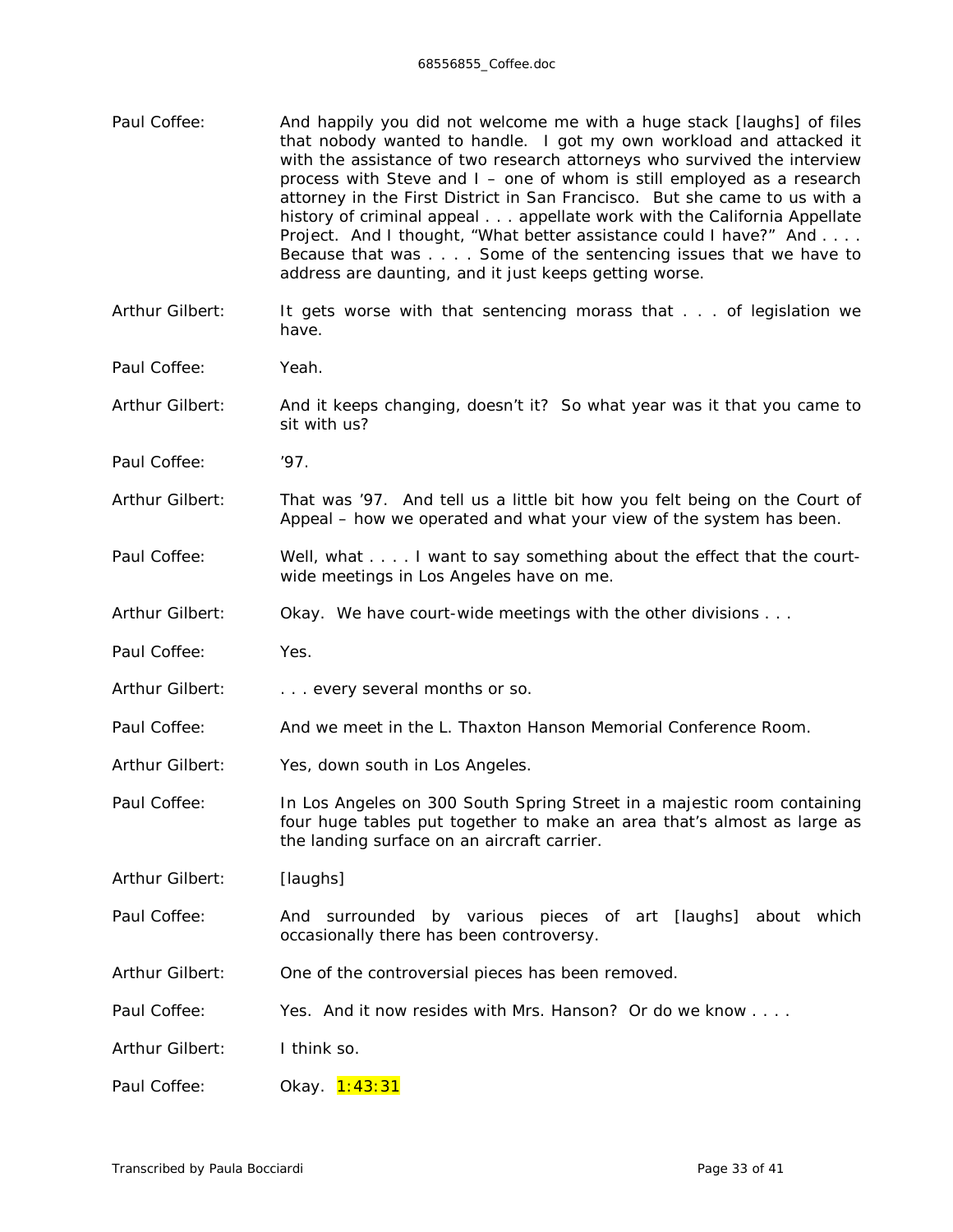Arthur Gilbert: Yes. I hope so.

Paul Coffee: Anyway, the first meeting I went to, I sat, I think, with you and Steve. I didn't want you to get very far away *[laughs]*, 'cause I felt very much like the kid from Madera. I thought, "This is the California Court of Appeal. There are lawyers sitting around the table." And at that time, there were probably 25 or 30 in attendance?

Arthur Gilbert: Yep.

Paul Coffee: Is that about right?

Arthur Gilbert: That's right. They were judges, they ....

Paul Coffee: Yeah.

Arthur Gilbert: Yeah.

Paul Coffee: And people whose names with which I was familiar, but didn't know them personally. But I thought, "You know, this is it."

Arthur Gilbert: You've arrived.

Paul Coffee: Yeah. How could it be any better than this? I.... As opposed to others of us on this court, in this division, I liked those meetings. They're an inconvenience because they're 60 miles away, one way. But I always enjoyed the meetings, I enjoyed the camaraderie that exists at . . . with such a disparate group of people who got there in different ways by different processes. And I enjoyed the hearings that we had when new members were appointed and examined, and the Governor would come and sit and ask questions. And I really . . . I just have a different feeling about the court when I think about those meetings . . . the court-wide meetings in Los Angeles. When I compare it to how *we* operated as a division, I think we struck the right balance. The most intriguing and rewarding part of being an appellate court justice, to me, over 15 years have been the weekly conferences that we have right next door to where we're sitting that we style writ conferences. And in fact we do spend a lot of time discussing writs, but we discuss a *lot* of other things. And we discuss them quote "under the bubble" close quote. As Justice Yegan reminds us, that there's a bubble over that table and everything that happens around that table disappears into the bubble. And it never leaves the room in any other fashion. We talk about our cases, we talk about our problems. I appreciated, when I got here, how much combined experience there was to help me, because we had all three . . . we had two of the three initial members of the court there: Steve Stone and you. Justice Yegan came to the court in the early '90s . . .

Arthur Gilbert: Yes.

Paul Coffee: . . . from a position of senior writ attorney at the big court in Los Angeles. **1:48:03**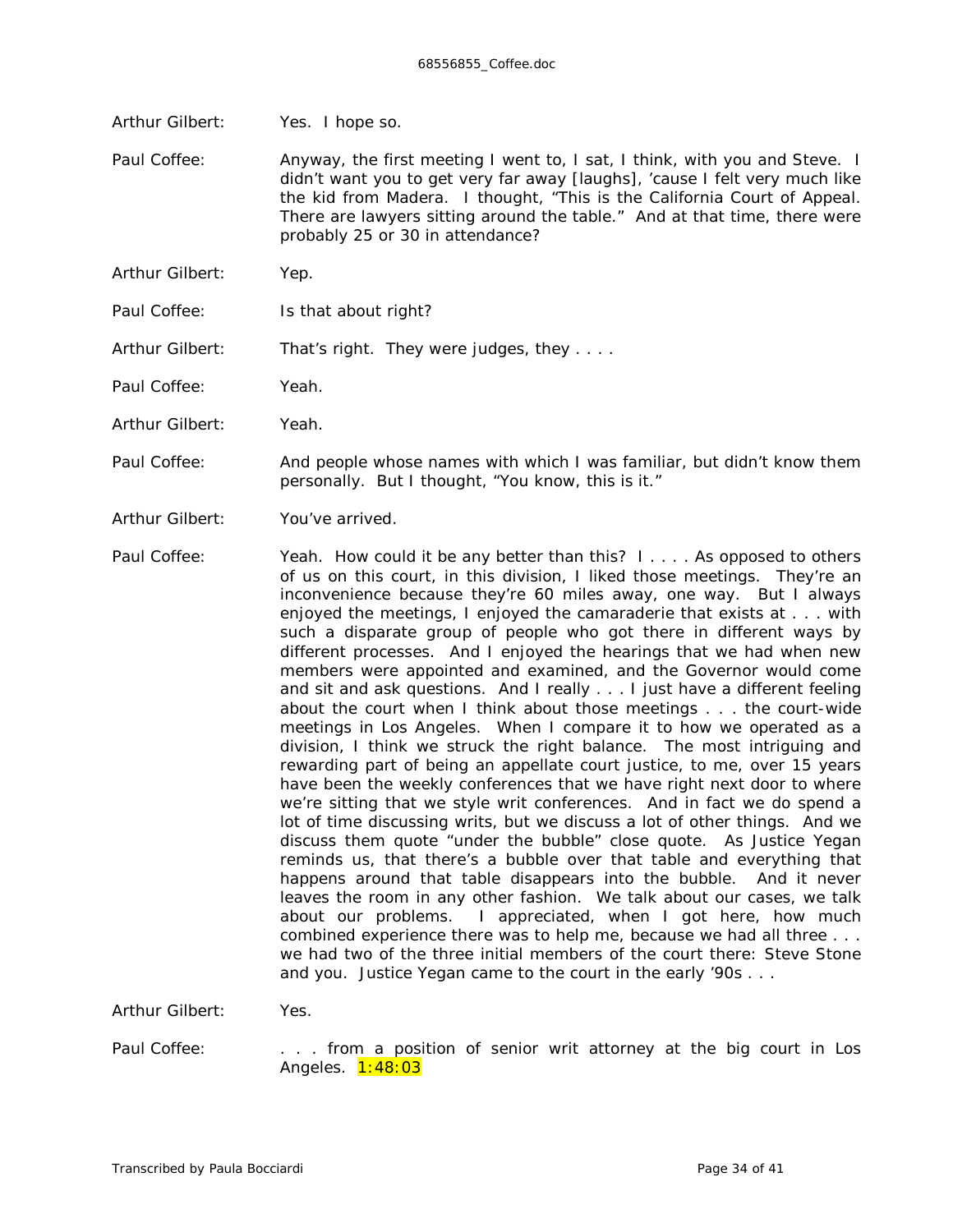| Arthur Gilbert: | He had Yeah, he went on to the municipal court and then the<br>superior court. |  |  |  |  |  |  |
|-----------------|--------------------------------------------------------------------------------|--|--|--|--|--|--|
| Paul Coffee:    | Right.                                                                         |  |  |  |  |  |  |

Arthur Gilbert: But he had more experience because he had been a . . .

Paul Coffee: Yeah.

Arthur Gilbert: . . . . writ . . . . He had been . . . .

Paul Coffee: Right.

Arthur Gilbert: And a research attorney for various justices on the Second . . .

Paul Coffee: Right.

Arthur Gilbert: . . . . in the Second District.

- Paul Coffee: He knew writs, and he wrote opinions for some pretty well-recognized appellate justices . . .
- Arthur Gilbert: Yes.
- Paul Coffee: . . . . . in Los Angeles. And to be able to partake in, and benefit from, all of that experience, made those writ conferences the highlight of the job. And I think that's what I miss the most now in not doing any of those tasks and not having a problem that I can bring to somebody and say, "This is what I'd like to do. What do *you* think?" And then listen to others. And I never got the feeling that there was some hurdle or entry level that had to be satisfied before I became the recipient of the good advice. Justice Yegan says frequently that it probably takes a couple of years to learn this job, and the longer one is here, the more one thinks that his estimate might be a little shy – that it probably takes longer than that. But we had an ethic – that I'm sure you still maintain – that the writ attorneys who prepare the memo upon which we are going to make a decision, as well as the material that is forwarded to us by the trial court, are invited to the writ conferences – are invited to tell us what drove *their* conclusions, how *they* prepared, what *their* feelings are, and then listen to the discussion that *we* have regarding the issues that are before us in that particular proceeding. And I don't know of any other division that has that free-flowing communication ethic with the writ lawyers. I'm not aware of any other . . . the inner workings of other divisions. I doubt that you'd find any division in the court in which there is any better communication among *all* of the writ attorneys and *all* of the justices. Nobody seeks the permission of another justice before talking to that justice's research attorney regarding a matter. It's just they're available, and the information just flows freely, and . . . which is, I think wonderful.
- Arthur Gilbert: I must credit you, as well, that in our conferences prior to oral argument, we would discuss various aspects of the cases, including writing and the manner of presentation. And I make jokes  $\ldots$  we all make  $1:52:26$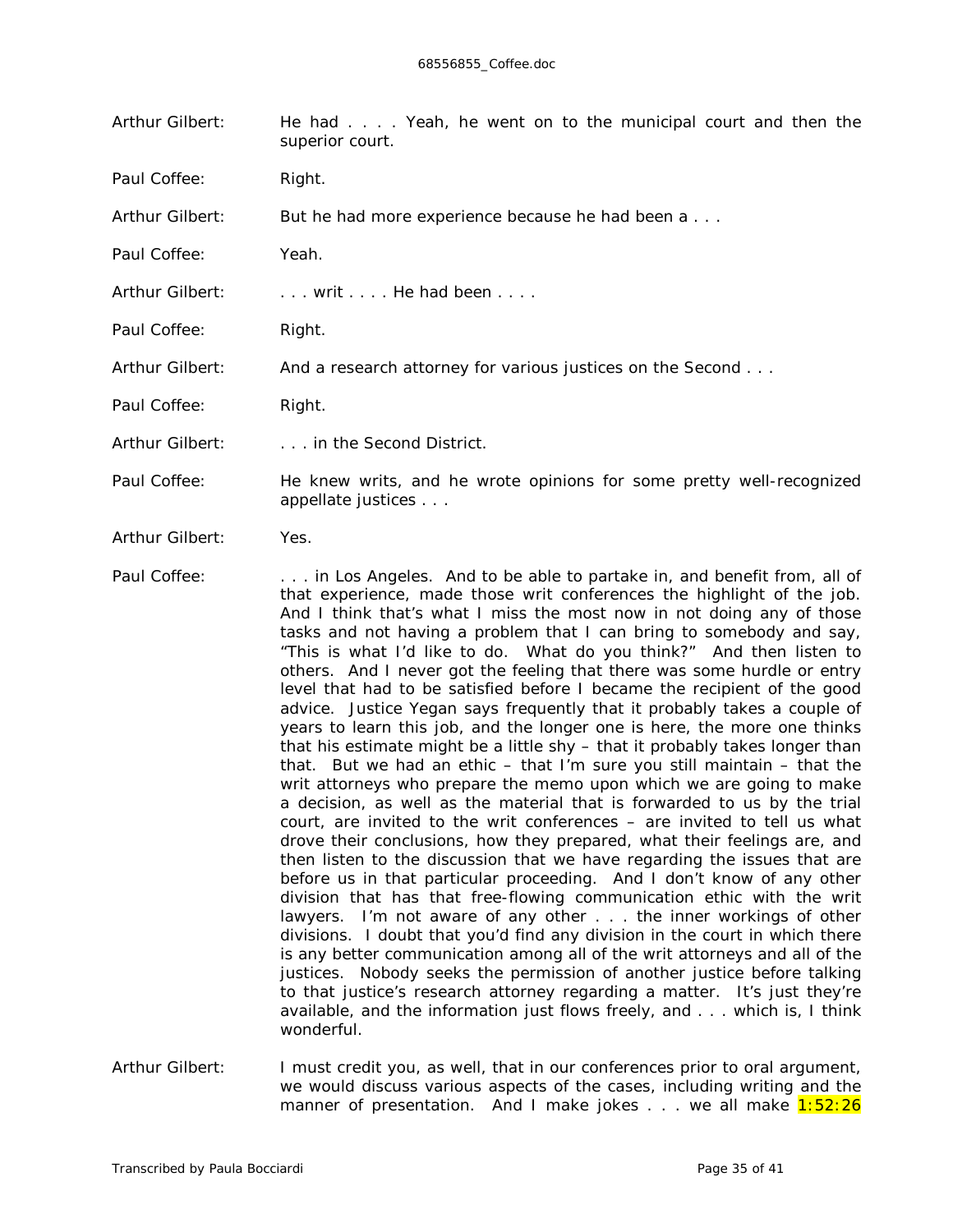jokes at our conferences, since you left, that we don't have Justice Coffee to catch every nit possible. And in fact we're trying to fill that void. And one of my colleagues will say, "You know, this comma just doesn't belong here," or "Here's a mis . . ." and I said, "Thank you, Justice Coffee."

- Paul Coffee: *[laughs]*
- Arthur Gilbert: So we all miss that. You were . . . you had such a sharp eye, and I remember I asked you once, I said, "How do you *catch* these things?" And do you recall what your answer was?
- Paul Coffee: Yes. In . . . . It goes back to my first practice in . . . or my practice in San Luis Obispo. I had a secretary who kind of came with the building that we bought when we moved to San Luis Obispo. And she was very good. And she worked for me the entire time that I practiced there. But she could not proofread. She'd look at the mistake, and it just did not appear to be a mistake to her! So I had to proofread everything she did. And that just sharpens your eye when you know you're the . . . when the buck stops with you.
- Arthur Gilbert: Well, you had a terrific eye and saved us.
- Paul Coffee: And I'm . . . . *[makes a "time out" sign]*
- David Knight: We're rolling again.
- Arthur Gilbert: Do you . . . . You've been . . . . Let's see, how long were you on the Court of Appeal?
- Paul Coffee: Fifteen years.
- Arthur Gilbert: Fifteen years. They went by pretty quickly, didn't they?
- Paul Coffee: They certainly did.
- Arthur Gilbert: And you certainly settled into the job rather quickly, in my view, even though you've been . . . so modestly say that it takes more than two years to really learn the job. I think we . . . . You know, I find that we keep learning about the job, that I never . . . . There's always something new to learn, no matter *how* many years you're on the court. Now, we have a diverse group of people on the court. What were your views . . . . You had views about oral argument, did you not?
- Paul Coffee: Mm hmm. I do. I thought that oral argument rarely changed my thought process regarding the issues in the appeal very much. There were times when the presentation *detracted* from the effect of the briefing. By far, in the majority of the cases, I thought the balance was pretty neutral. It neither assisted it or detracted from it. It may have simply been the fact that there may be an element that as a trial lawyer in my own practice I thought that my word by itself – regardless of what the facts were – was going to be sufficient to carry the day. When you realize that it's not – when you realize that the issues that are to be decided have been minutely dissected in the briefs, which are  $1:56:17$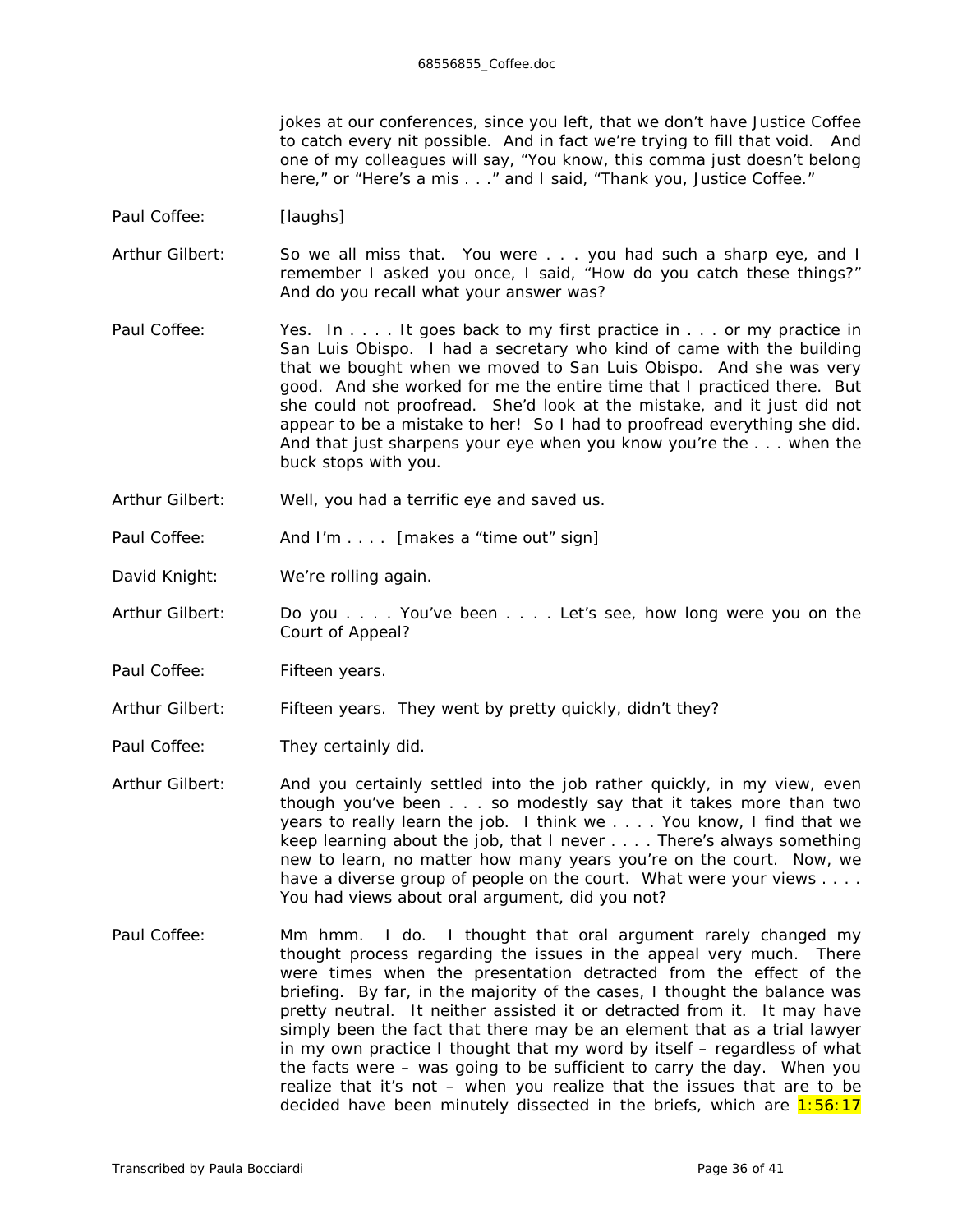available not to be just heard once but to go back and re-read and reconsider if necessary – oral argument seems kind of surplusage. It doesn't help . . . . Well, there times when it can help one justice assist another justice in getting to the desired result. But that's pretty rare. Our discussions in conference are so extensive. When we go over those cases that are going to be on the oral argument calendar, we discuss them with enough depth that anybody . . . any of us is going to see through an attempt to lead the other down a primrose path by throwing softball questions to the lawyers. I just don't think that happens with enough frequency to justify the time that's spent in oral argument. I do think that there should be an opportunity for oral argument. I'm not sure that, you know, the number of times when a lawyer shows up and simply says, "Submitted" doesn't warrant the preservation of the right to oral argument. I probably would leave it like it is. And not everybody has to feel the same way about oral argument. I don't begrudge *you*, who love oral argument, of the effect on *your* thinking process that comes from oral argument. It's just not the same to me.

- Arthur Gilbert: Well, you know, I understand. There is still a raging debate about it. A number of colleagues feel that it generally is a waste of time or that it should only occur if the justices want oral argument.
- Paul Coffee: Mm hmm.
- Arthur Gilbert: Somewhat similar to the federal system. And there's some . . . . I can see the point. So I thought it would be interesting for you to share that with us.
- Paul Coffee: Yeah.
- Arthur Gilbert: I get a great deal out of oral argument, and others do. But on the other hand there's some cases in which it's just a total waste of time. I see the point of view.

Paul Coffee: Yeah.

- Arthur Gilbert: You know, speaking about different points of view, what are your views about dissents? You didn't write many dissents . . .
- Paul Coffee: No.
- Arthur Gilbert: . . . . in the division. We always strove to try to find a principled compromise, if we could, because our view – and I think your view was this; I'll let you state it, but as I recall – we want to give as much predictability to the law as possible and to provide guidance to the lawyers instead of having separate opinions going off on all these different tangents, which we see in the Supreme Court – particularly the United States Supreme Court, and occasionally our own California Supreme Court. But you wrote very few dissents. Do you have any comments about that, or would you like to talk at all about a couple of dissents . . .

Paul Coffee: Well . . . . 2:00:14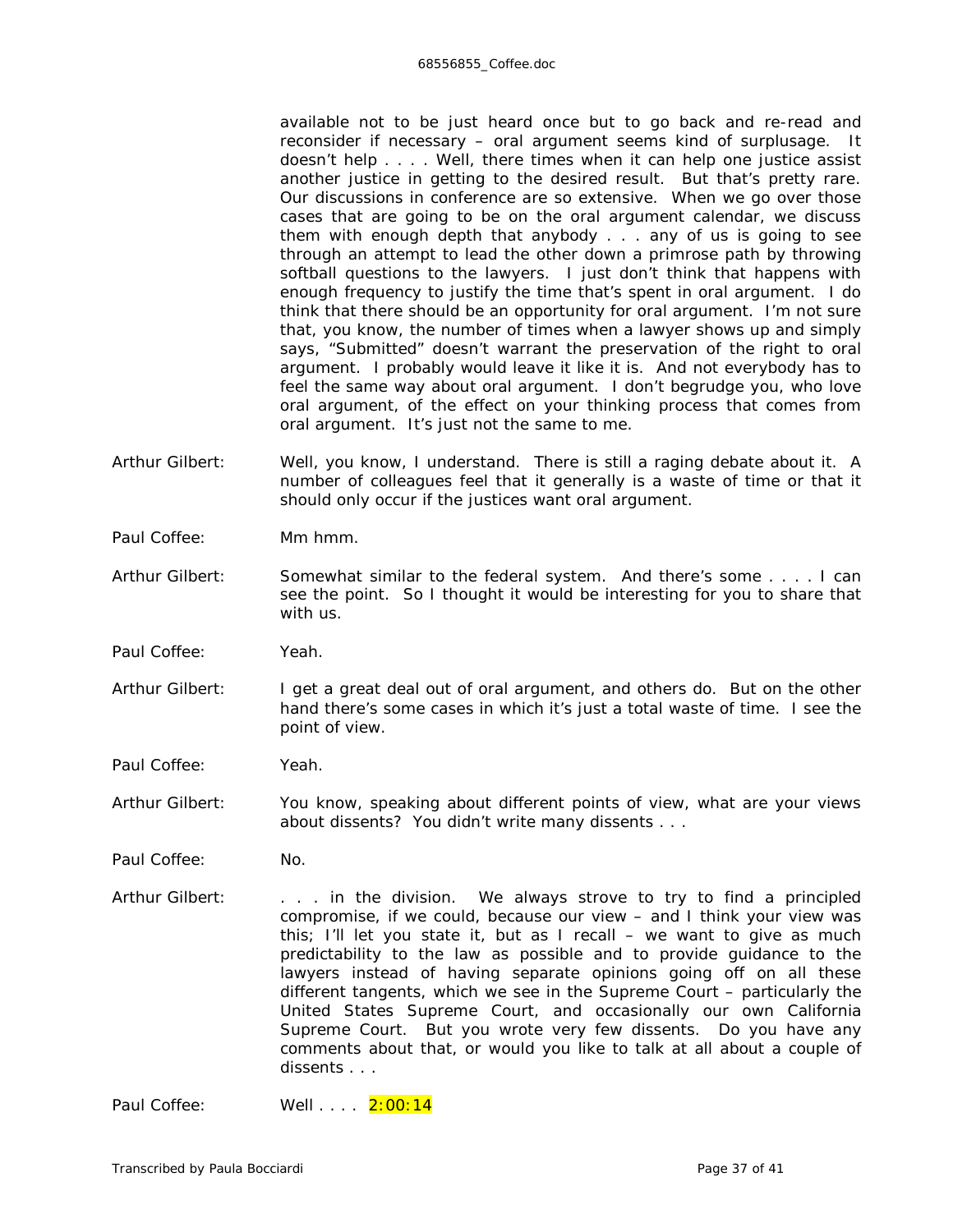Arthur Gilbert: . . . . you wrote?

*[pause in recording]*

- Paul Coffee: And I think I had the floor to respond to your question. I took, as my philosophy of dissent, comments that have been made by Ken Yegan. He convinced me – without trying, really, 'cause they were comments made in other cases, not particularly the one particular that was under discussion – but he would point out how much our strength is sapped by dissent. A 3-0 opinion is far superior to a 2-1. And what I really found was with some more discussion, with some more thought, with some more effort, there is a position that can be obtained that precludes dissent. I looked at the . . . one of the ones that's in the book – the *Channel Islands Marin*a case – and I remember the discussions that we had, and we had a bunch. That in hindsight I think Justice Yegan threw out a lifeline, so to speak, that if I had had the ability to attach that lifeline to shore, I would have been satisfied with the majority position instead of writing a dissent. That seemed to me to be the intelligent way that he approached a case about which there was controversy – of what is it, what can we do to reach accord rather than further cement ourselves in a dissenting position? I think he's just brilliant about that. And why I'm so enamored of it is I really believe that our job is to reach consensus, and how much stronger we are when we do than when we don't.
- Arthur Gilbert: Well, I wish I'd have known that because I wrote the majority opinion in that case. *[both laugh]* And I . . . darn it, I maybe could have gotten your vote.
- Paul Coffee: Yeah.
- Arthur Gilbert: But I thought you wrote an *excellent* dissent. And we looked at that case from different perspectives, . . .
- Paul Coffee: Yes.
- Arthur Gilbert: . . . . whether this would involve some . . . the end of a lease at the marina and there were improvements that a party put in and were those improvements . . . . They weren't . . . . It was the end of the lease, could they take the improvements, should this case have been tried as an inverse condemnation case as opposed to a contract case? And you thought it should be a con . . . . you thought it . . . .

Paul Coffee: Inverse.

Arthur Gilbert: We thought it should be contract, ...

Paul Coffee: Yeah.

Arthur Gilbert: . . . . you thought it should be inverse condemnation. And the Supreme . . . . You had two or three votes for review from the Supreme Court, so your dissent was very well taken. 2:04:30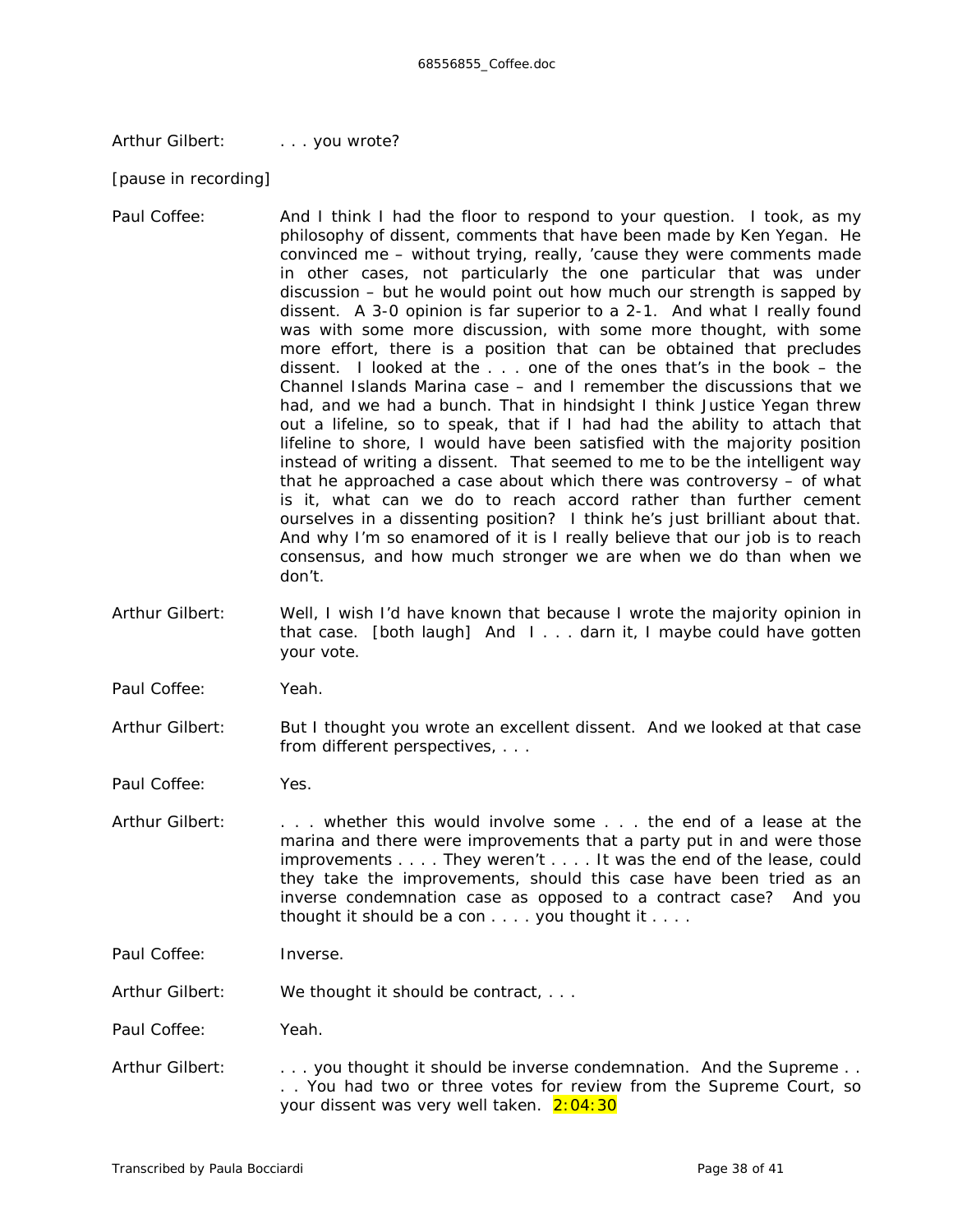| Paul Coffee:    | Three.                                                                                                                                                                                                                                                                                                                                                                                                          |  |
|-----------------|-----------------------------------------------------------------------------------------------------------------------------------------------------------------------------------------------------------------------------------------------------------------------------------------------------------------------------------------------------------------------------------------------------------------|--|
| Arthur Gilbert: | And very Three? You had three! Okay. You had three, so you<br>one more and that would have been in the hands of the Supreme Court.<br>I thought it was a very well-done dissent, and sometimes one just has to<br>write a dissent.                                                                                                                                                                              |  |
| Paul Coffee:    | Yeah.                                                                                                                                                                                                                                                                                                                                                                                                           |  |
| Arthur Gilbert: | But I think Justice Yegan would love to know I will I'm going<br>to tell him all about the wonderful things you said about him at the<br>conclusion $\ldots$                                                                                                                                                                                                                                                    |  |
| Paul Coffee:    | Well $\ldots$ .                                                                                                                                                                                                                                                                                                                                                                                                 |  |
| Arthur Gilbert: | of this interview.                                                                                                                                                                                                                                                                                                                                                                                              |  |
| Paul Coffee:    | The talent and experience that he has really helped me learn this job.<br>And I'm not to demean your contribution or Steve's or anybody<br>else's, but 'Cause I was As I've said, I was not an appellate<br>lawyer. I was not an appellate judge when I was on the superior court in<br>San Luis Obispo. You'll recall that I tried a case as a I presided over<br>a case in San Luis Obispo that you reversed! |  |
| Arthur Gilbert: | Yes, I did. I recall that case.                                                                                                                                                                                                                                                                                                                                                                                 |  |
| Paul Coffee:    | $2$ to 1.                                                                                                                                                                                                                                                                                                                                                                                                       |  |
| Arthur Gilbert: | Yes, that's right.                                                                                                                                                                                                                                                                                                                                                                                              |  |
| Paul Coffee:    | Mr. Gold.                                                                                                                                                                                                                                                                                                                                                                                                       |  |
| Arthur Gilbert: | Mr. Gold. And I think Steve Stone was the dissent, was he?                                                                                                                                                                                                                                                                                                                                                      |  |
| Paul Coffee:    | He was.                                                                                                                                                                                                                                                                                                                                                                                                         |  |
| Arthur Gilbert: | And I think it was Justice Yegan and I.                                                                                                                                                                                                                                                                                                                                                                         |  |
| Paul Coffee:    | Yeah.                                                                                                                                                                                                                                                                                                                                                                                                           |  |
| Arthur Gilbert: | He joined my majority in the case, and that was a very interesting, close-<br>call case, too.                                                                                                                                                                                                                                                                                                                   |  |
| Paul Coffee:    | And that was a case that basically examined some collateral damage that<br>occurred by virtue of the admission of some expert testimony that                                                                                                                                                                                                                                                                    |  |
| Arthur Gilbert: | That's right.                                                                                                                                                                                                                                                                                                                                                                                                   |  |
| Paul Coffee:    | probably didn't have the  was not as robust as desired. But it<br>that made me realize what had been described to me from the start of<br>my appellate career, is that the facts don't change. You can arrive at<br>different conclusions about the <i>effect</i> that those facts are going $2:06:55$                                                                                                          |  |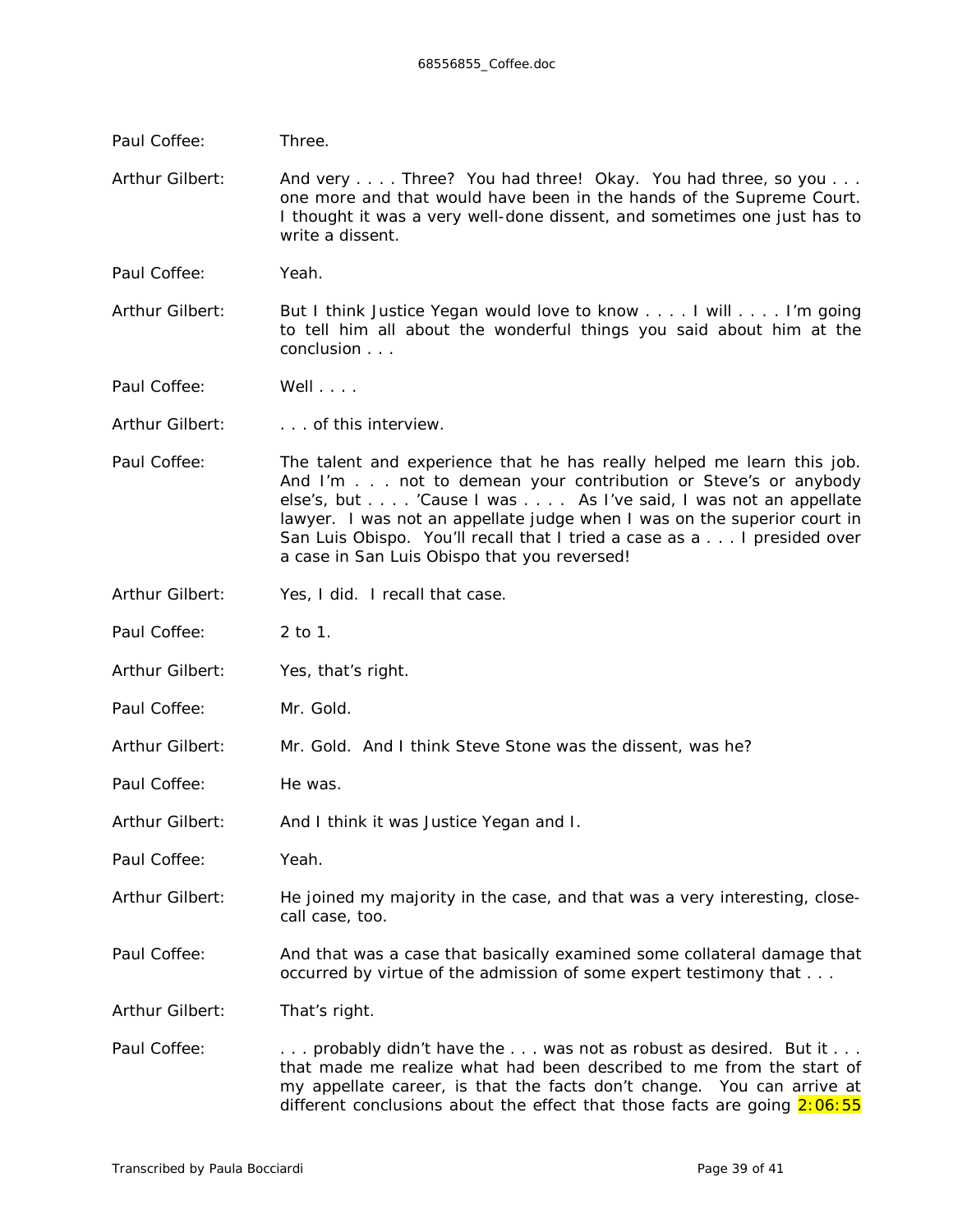| to have – you know, the pebble in the bucket produces waves further for |
|-------------------------------------------------------------------------|
| some people than others. But the pebble still hits the water.           |

Arthur Gilbert: That's right. This was a case involving whether the damages were speculative . . .

- Paul Coffee: Yeah.
- Arthur Gilbert: . . . . or not, . . .
- Paul Coffee: Yeah.
- Arthur Gilbert: . . . . as I recall.
- Paul Coffee: Yeah.
- Arthur Gilbert: That was a while ago.
- Paul Coffee: And we went back and we re-tried that case!
- Arthur Gilbert: Yeah.
- Paul Coffee: With a result that was significantly different than the first because of the difference in the evidence that the jury heard.
- Arthur Gilbert: Yeah.
- Paul Coffee: And that's the way the system is designed to work. It's a good system. I . . . . People who I grew up with as a tort lawyer say, "What are you dong on the appellate court?" you know. " 'Justice Coffee' – that sounds like a non sequitur to me." And yet it was the most rewarding part of my judicial career. I won't say always enjoyable to the extent of the trial work I did in San Luis Obispo in the Civil Department, but as a matter of accomplishment, it was the zenith.

I do want to mention how impressed I was with the opportunity that was presented – and continues to be presented – to us appellate court justices to sit with the Supreme Court on occasion when they're down in their personnel or their disqualifications or whatever. But I remember I did that in one of their outreach programs up in Shasta in Justice Abbe's old haunts, and I looked down the row and I caught Justice Werdegar's eye, and we each had a little nod of the head, and to me, I was communicating, "This is as good as it gets." And I think she was saying the same thing.

- Arthur Gilbert: Well, thank you for a very interesting and, I think, very memorable interview. And I think viewers are going to gain some great insights from seeing this.
- Paul Coffee: Well, I hope so. I've had a delightful time talking about it. Talk is what we do. *[chuckles]* And we'll just keep talking.
- Arthur Gilbert: We're in the .... We tell stories, don't we? 2:10:08